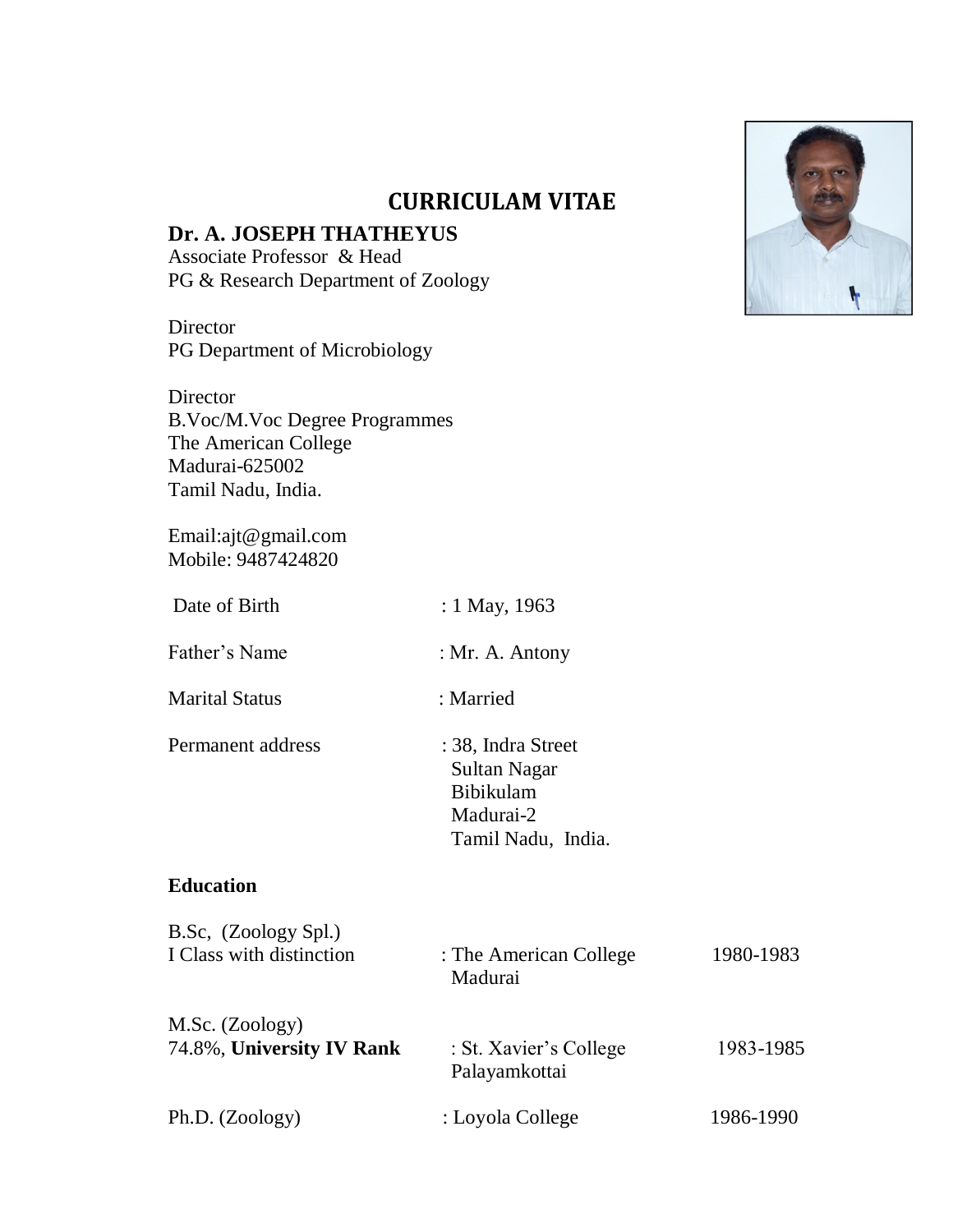#### Chennai

| M. Ed.                        | : Annamalai University<br>Chidambaram                               | 1990-1991 |
|-------------------------------|---------------------------------------------------------------------|-----------|
| <b>PGDCA</b>                  | : M.K.University<br>Madurai                                         | 2002-2003 |
| <b>Research</b>               |                                                                     |           |
| <b>Junior Research Fellow</b> | : Loyola College<br>Chennai (CSIR Project)                          | 1986-1988 |
| <b>Senior Research Fellow</b> | : Loyola College<br>Chennai (CSIR Project)                          | 1988-1989 |
| Research Associate (CSIR)     | : School of Energy Sciences<br>M.K. University, Madurai             | 1991-1994 |
| Field of Research             | : Environmental Biotechnology                                       |           |
| <b>Techniques Known</b>       | : Atomic Absorption Spectrophotometry,<br>Electron Microscopy & PCR |           |

### **Passed CSIR NET Examination on 31-12-2000.**

### **Ph.D THESIS**

 **Studies on the effect of nickel and chromium on the histology and physiology of the scale carp,** *Cyprinus carpio communis*

### **Teaching Experience**

- 3 months as Teaching Associate in the Zoology department, The American College, Madurai and handled classes for B.Sc., M.Sc., and M.Phil students of Zoology (1990).
- 3 years as Lecturer in the Zoology department, St. Xavier's College, Palayamkottai from 5-10-94 to 3-10-97 and handled classes for B.Sc and M.Sc. students.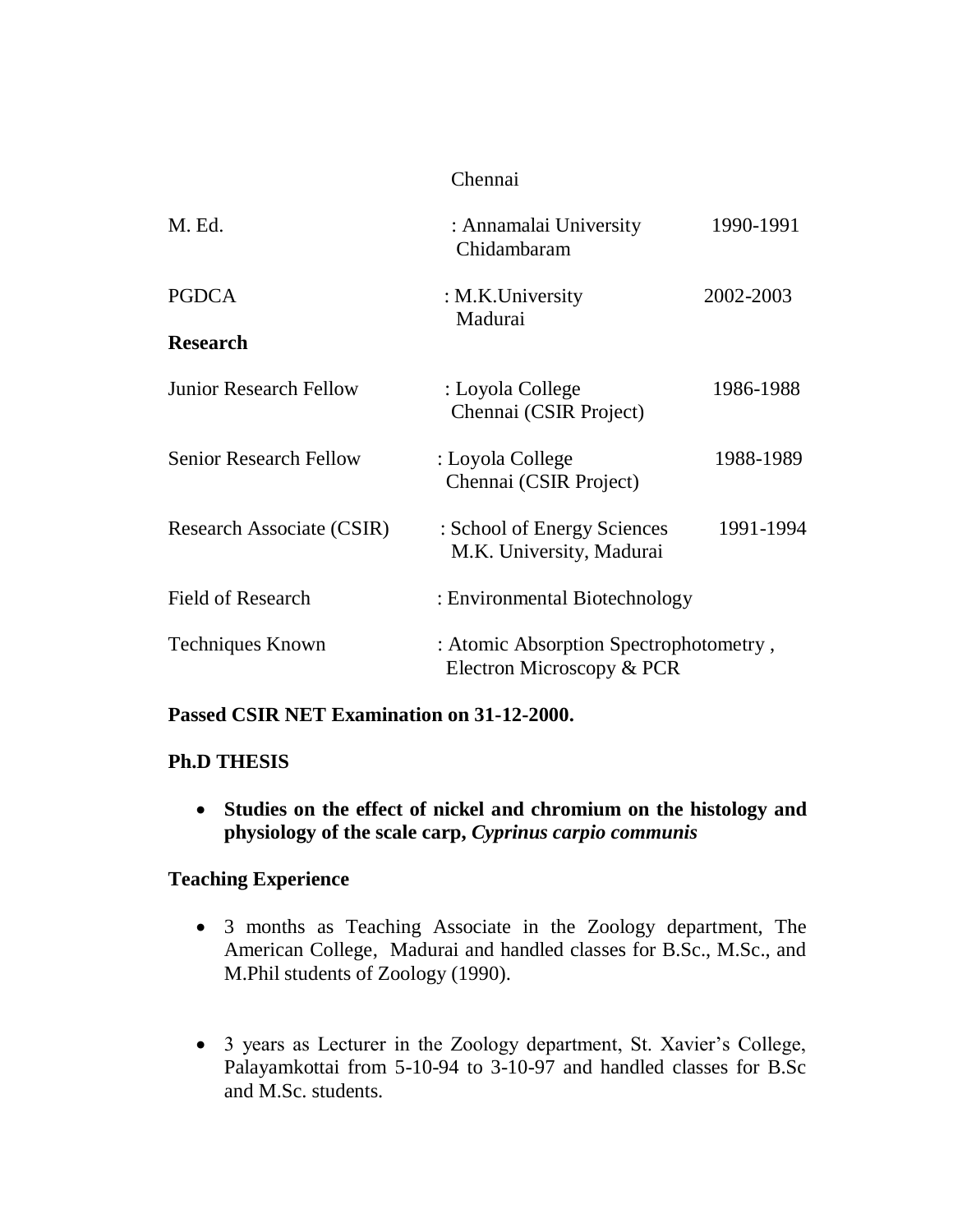- 8 months as Lecturer in the Zoology department, Loyola College, Chennai from 22-7-98 and handled classes for B.Sc., M.Sc., and M.Phil students of Zoology .
- From July 1999 working as Assistant/Associate Professor in the Zoology department, The American College, Madurai.

## **Positions held in the American College**

- **Superintendent of Zumbro Hall from July 1999 to May 2003**
- Member in the admission committee of Zoology department
- Vice-president of UG Zoology Association for two years
- Member in the Building Committee of the College
- Senior Administrative Officer of RUSA from 2013 to 2014
- Additional Dean for International Exchange and Study Abroad from 2013 to 2015.
- Member of the Senatus from 2013
- Director of Community College from 2014
- **Member of Religious Life & Work Committee**
- Member of Planning Board from 2013

## **M.Phil dissertations guided: 16**

## **M.Phil dissertations guiding: 0**

**Ph.D students guided: 5**

## **Ph.D students under guidance: 3**

**Ph.D Viva-voce conducted: 4**

**Doctoral committee member: 2**

**Sequences submitted to NCBI: 19**

**Papers published: 199**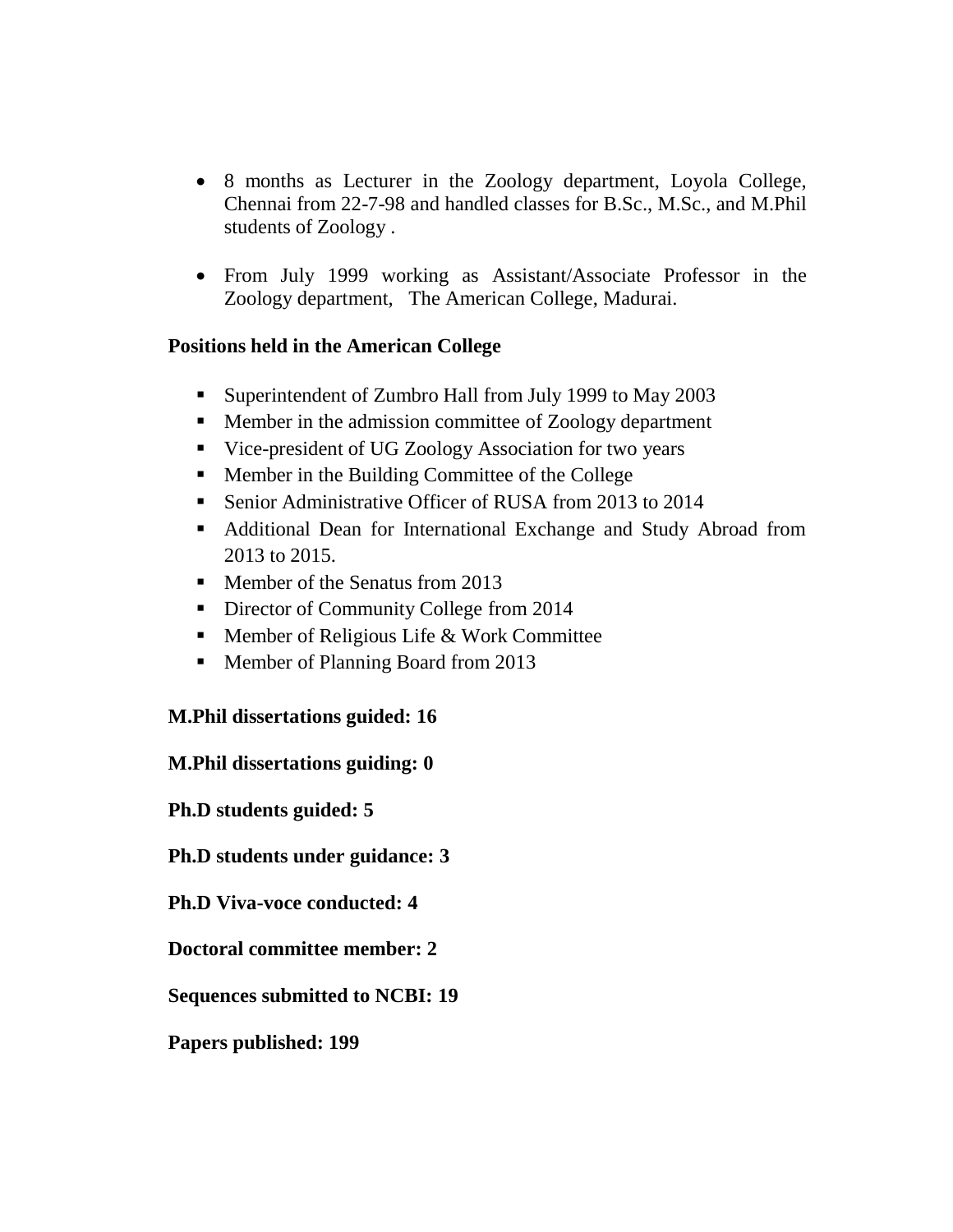#### **Gene Sequences submitted in GenBank**

- 1) OK157432 *Pseudomonas putida* strain ACFMBS22 16S ribosomal RNA gene
- 2) OK061187 *Bacillus altitudinis* strain ACMB103 16S ribosomal RNA gene
- 3) KJ830754 *Morganella morganii* strain ACZ05 16S ribosomal RNA gene
- 4) KJ667741 *Pseudomonas aeruginosa* strain ACZ04 16S ribosomal RNA gene
- 5) KJ667740 *Pseudomonas aeruginosa* strain ACZ02 16S ribosomal RNA gene
- 6) KJ139978 *Providencia* sp. ACZ03 16S ribosomal RNA gene
- 7) KM434772 *Pseudomonas aeruginosa* strain ACZ01 16S ribosomal RNA gene
- 8) MG786494 *Kappaphycus alvarezii* vouch TACAJTAPRS1 large subunit rRNA gene
- 9) KF733790 *Graphium nomius* cytochrome c oxidase subunit I (COI) gene
- 10) KF733789 *Ypthima ceylonica* cytochrome c oxidase subunit I (COI) gene
- 11) KF316958 *Prosotas dubiosa* isolate KH04 COI COI gene
- 12) KF316957 *Caprona ransonnetii* isolate KH03 COI gene
- 13) KF316956 *Appias albina* isolate KH02 COI gene
- 14) MG786495 *Padina gymnospora* vouch TACAJTAPBS1 large subunit rRNA gene
- 15) KX998196 Enterobacter sp. strain cloacae 16S ribosomal RNA gene
- 16) MH795122 *Ypthima ceylonica* isolate amciz12 cytochrome c oxidase subunit I gene
- 17) MH795123 *Papilio polytes* isolate amciz13 cytochrome c oxidase subunit I gene
- 18) MH795124 *Hebomoia glaucippe* isolate amciz14 cytochrome c oxidase subunit I gene
- 19) MH795125 *Junonia lemonias* isolate amciz15 cytochrome c oxidase subunit I gene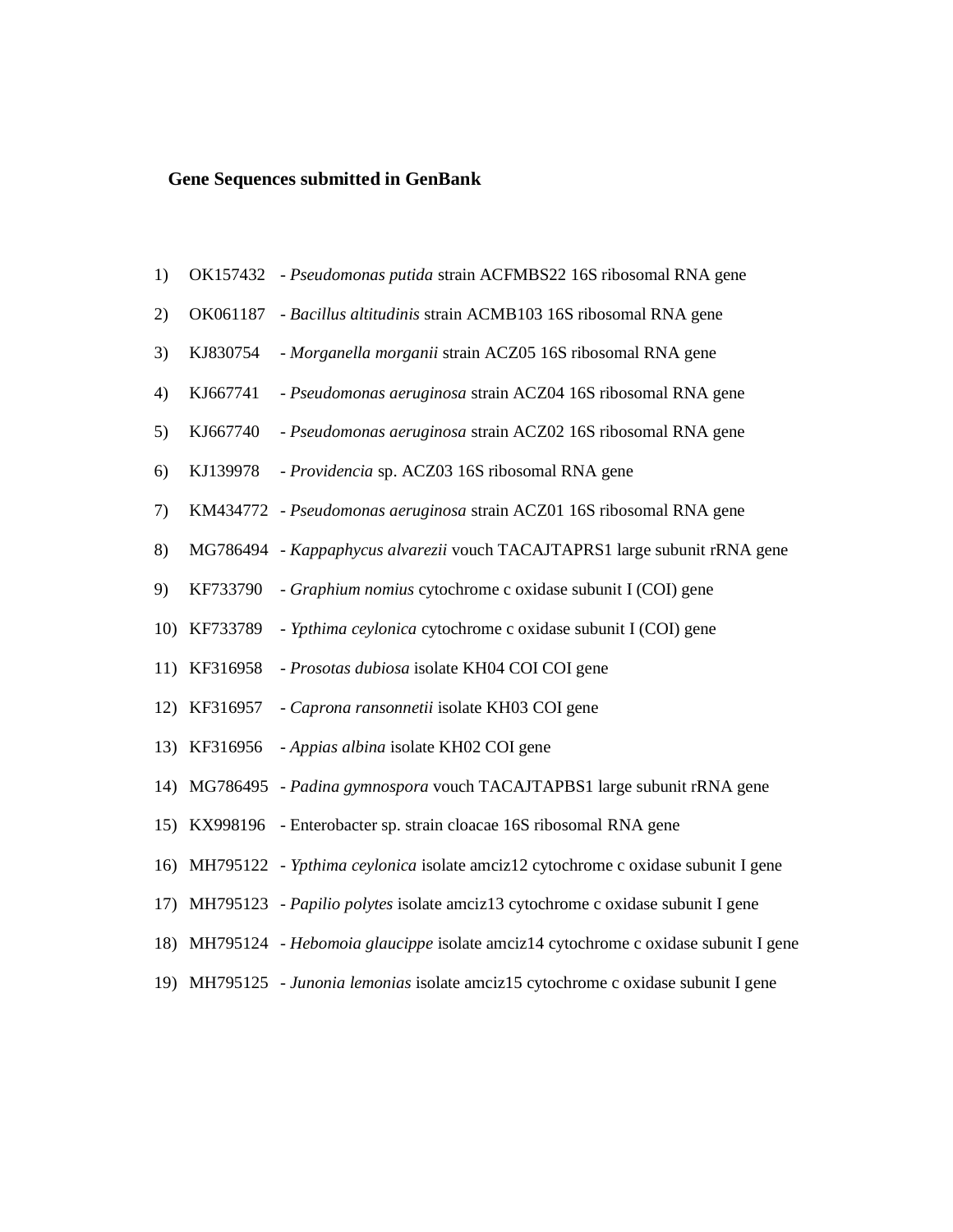## **Doctoral Students**

# **Completed:**

| Name of the student       | Title of the thesis                                    |
|---------------------------|--------------------------------------------------------|
|                           | <b>Biodiversity of butterflies in Azhagar Hills</b>    |
| Dr. J. Joy Sharmila       | <b>Reserve Forest</b>                                  |
|                           | <b>Studies on the Toxicity of Effluent from</b>        |
| V. Jemima Florence Borgia | <b>Electroplating Industry to the Freshwater Fish,</b> |
|                           | Cyprinus carpio                                        |
| <b>M. Andrew Pradeep</b>  | Screening for antimicrobial and antitumor              |
|                           | properties of chosen seaweeds against microbial        |
|                           | consortium and cancer cell lines.                      |
| D. Ramya                  | <b>Biosorption of chromium Nickel and Zinc using</b>   |
|                           | <b>Chosen Bacterial Strains</b>                        |
| <b>Vanitha</b>            | <b>Hydrological Assessment of Sathiyar River in</b>    |
|                           | <b>Madurai District.</b>                               |

# **Ongoing:**

| Name of the student   | Title of the thesis                                 |  |
|-----------------------|-----------------------------------------------------|--|
| <b>J. Stella Mary</b> | <b>Biosynthesis of Nanoparticles from chosen</b>    |  |
|                       | seaweeds for screening of antibacterial,            |  |
|                       | antifungal, antioxidant and antitumor               |  |
|                       | activities.                                         |  |
| <b>James Walter</b>   | <b>Toxicological impact of Monosodium glutamate</b> |  |
|                       | (MSG), on the Human Gut Microbes.                   |  |
| <b>Sharmila</b>       | <b>Studies on the Butterflies of Karanthamalai</b>  |  |
|                       | <b>Reserve Forest.</b>                              |  |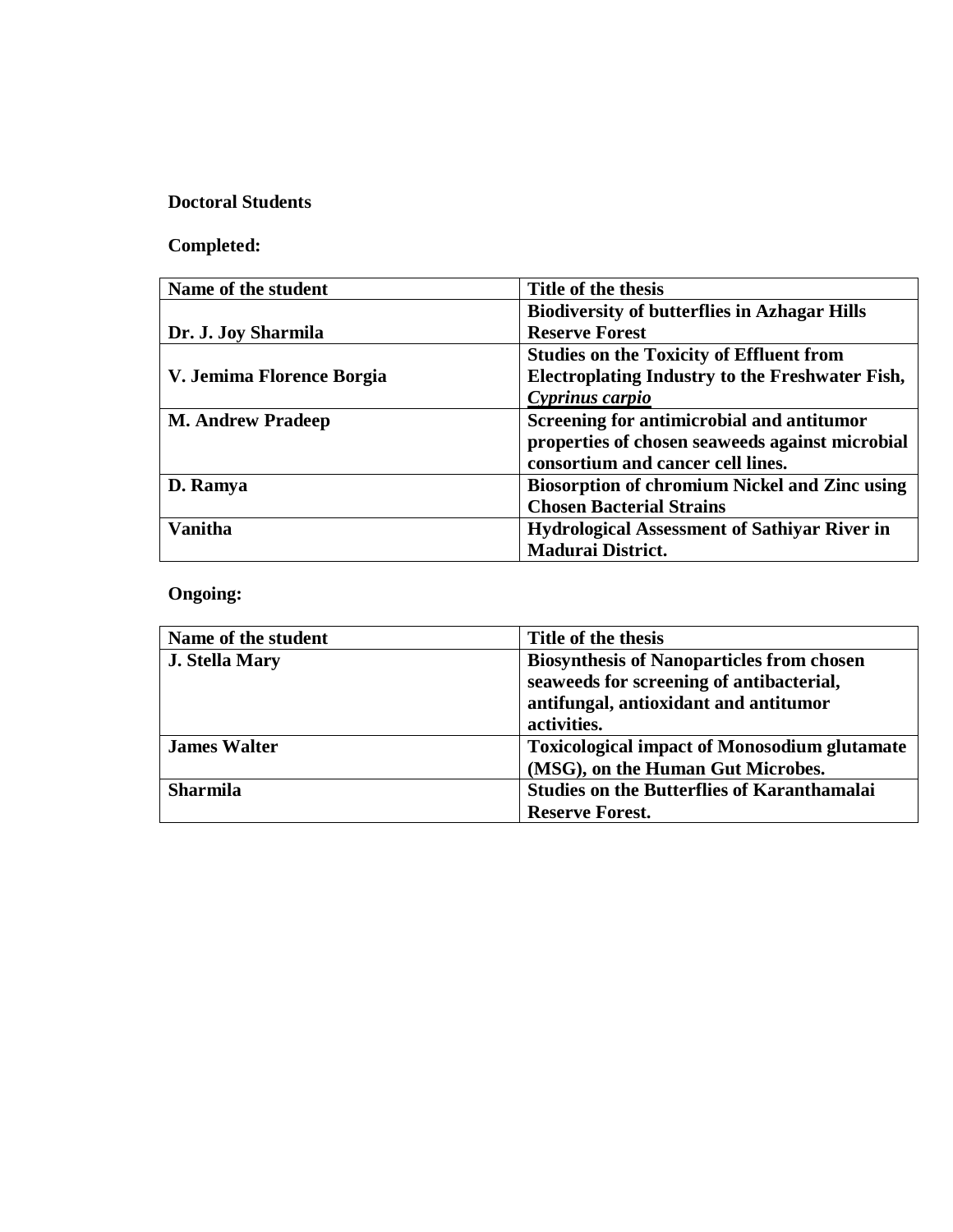## **Conferences Organized**

1. National conference on Biotechnology: Hitherto and Henceforth, The American College, Madurai. 1999.

2. State level workshop on Immunological Techniques. The American College, Madurai, 2000.

3. Regional Seminar on Mosquitoes, Microbes & Man, The American College, Madurai, 30& 31 January, 2006.

4. National Conference on Frontier Vistas in Modern Biotechnology held on  $12<sup>th</sup>$  December, 2013, The American College, Madurai.

5. International Conference on "New Horizons, Emerging Challenges and Recent Paradigms in Food Mediated Immunity and their Role In Human Health and Longevity" held on 31 August and 1September 2016 at The American College, Madurai.

6. National Conference on Impacts of Pollution on Health and Restoration of Quality Environment through Biotechnology Applications held on 2 and 3 February 2018 at The American College, Madurai.

7. Fish/Shrimp Farmers Interaction Meet on Aquaculture Opportunities in Southern Tamil Nadu on 7 September 2018 at The American College, Madurai in collaboration with Fisheries Technocrats Forum (FTF), Madurai and Chennai and National Institute of Agricultural Extension Management (MANAGE), Hyderabad.

8. National Conference on Western Ghats: Threats and Conservation held on 17 October 2018 at The American College, Madurai.

9. National Conference on Recent Trends in Modern Immunology held on 23 January 2019 at The American College, Madurai.

10. National Conference on Coral Reefs: Threats and Conservation held on 12 February 2019 at The American College, Madurai.

11. National Conference on Emerging Trends in Entomology held on 7 and 8 March 2019 at The American College, Madurai.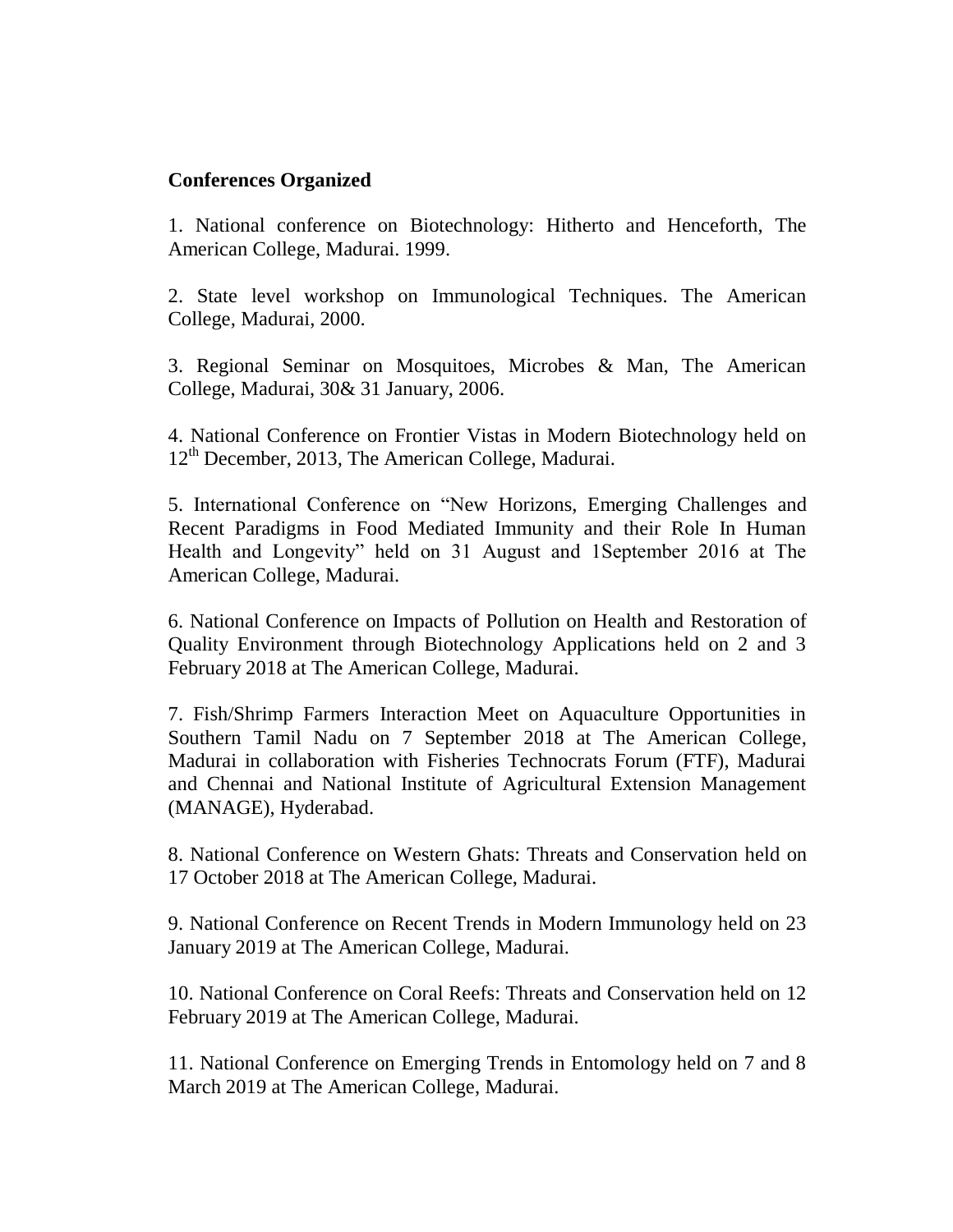12. National Conference on Emerging Trends in Microbiology held on 12 March 2019 at The American College, Madurai.

13. Workshop on Curriculum Developments held on 21 June 2019 at The American College, Madurai.

14. Hands-on Training cum Workshop on DNA Amplification by Polymerase Chain Reaction (PCR) held on 1 November 2021 at The American College, Madurai.

15. 3rd International Conference on Environmental, Agricultural, Chemical and Biological Sciences, ICEABS 2022, Virtual (as co organizer).

16. Served as the Organizing Secretary of the Vigyan Sarvatra Pujyate, Festival of SCoPE for All at The American College, Madurai from 22 to 28 February 2022.

### **Webinars Organized**

International Webinar on Biodiversity held on 22 May 2020

International Virtual Conference on COVID-19. Recent Updates and Current Advances, 3 and 4 June 2020

Webinar on Career Opportunities in DAE held on 7 February 2022 through Zoom in collaboration with IGCAR, Kalpakkam

### **Online Quiz organized**

Online Quiz on "Immune Boosters"

#### **Member in Board of Studies**

Nominated member in the Board of Studies in PG & Research Department of Zoology, J.A College for women, Periyakulam from 2007 to 2009.

Nominated member in the Board of Studies in Environmental Studies, Arul Anandar College, Karumathur from 2008 to 2010.

Nominated member in the Board of Studies in PG & Research Department of Zoology, Thiagarajar College, Madurai, 2014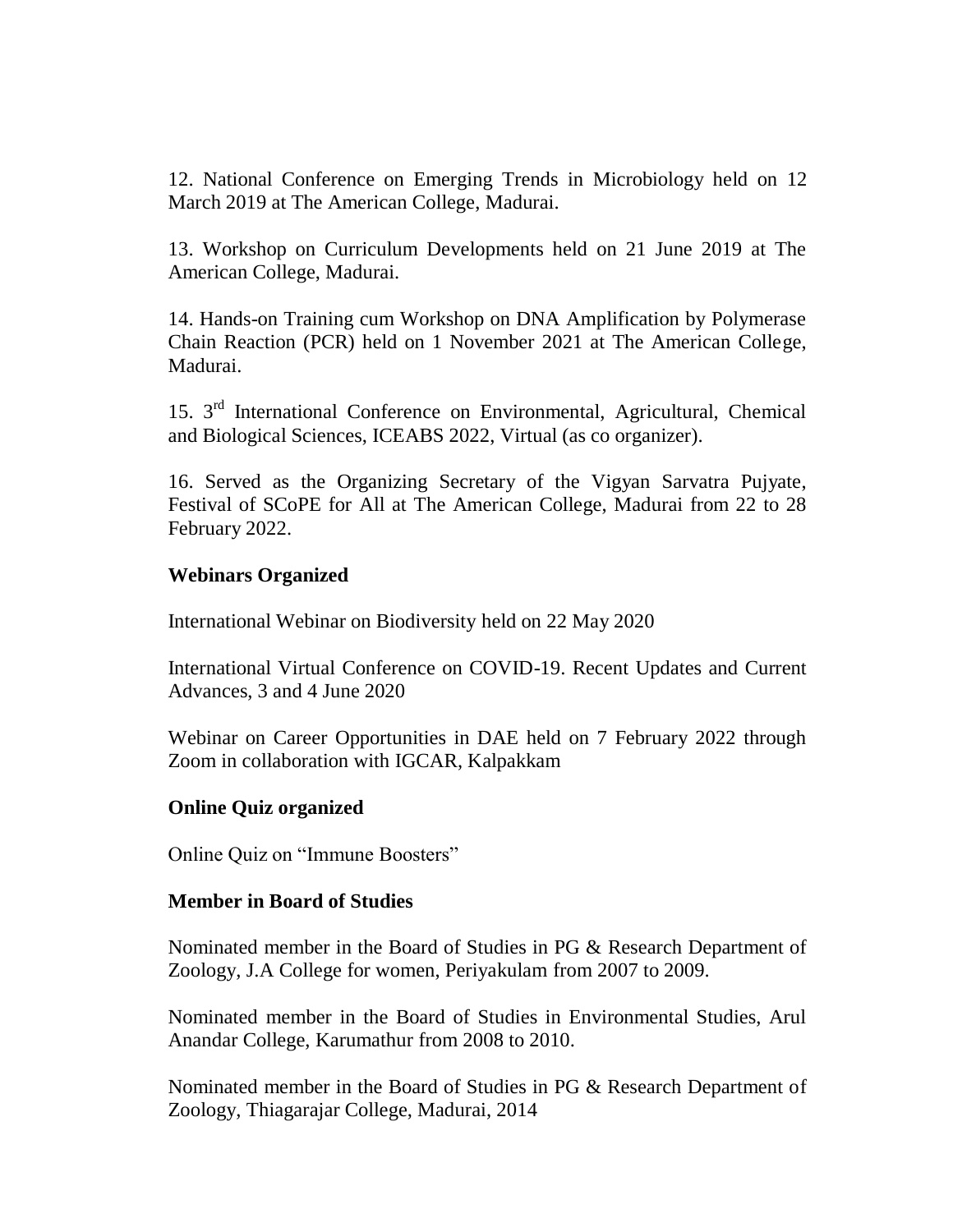Nominated member in the Board of Studies in Department of Zoology, Sri Meenakshi College for Women, Madurai, 2014

Nominated member in the Board of Studies in Department of Zoology, Fatima College, Madurai, 26 April 2016

Nominated member in the Board of Studies in Department of Zoology, E.M.G.Yadava Women"s College, Madurai 2017-2018 and 2018-2019

Nominated member in the Board of Studies in PG & Research Department of Zoology, Lady Doak College, Madurai, from 2018-2019

## **External expert**

External member of selection committee for the recruitment of Research Assistants in the Centre for Research in Medical Entomology (ICMR), Madurai on 7-5-2002.

Member of the Technical/ Purchase committee for purchasing scientific equipments in Centre for Research in Medical Entomology (ICMR) on 30-10- 2007.

Subject Expert on the Interview Board for the selection of Assistant Professors in Zoology, Jayaraj Annapackiam College for Women, Periyakulam on 12 May, 2014.

Subject Expert on the Interview Board for the selection of Lecturers , Thiyagi Dharmakkan Amirtham College of Arts and Science, Kannirajapuram, Ramanathapuram district on 7 June 2014.

Subject Expert on the Interview Board for the selection of Lecturers, Thiyagi Dharmakkan Amirtham College of Arts and Science, Kannirajapuram, Ramanathapuram district on 2 June 2015.

Evaluator in the State Level Intercollegiate Research Fest Exploria 2020 held at Fatima College, Madurai on 18 Feb 2020.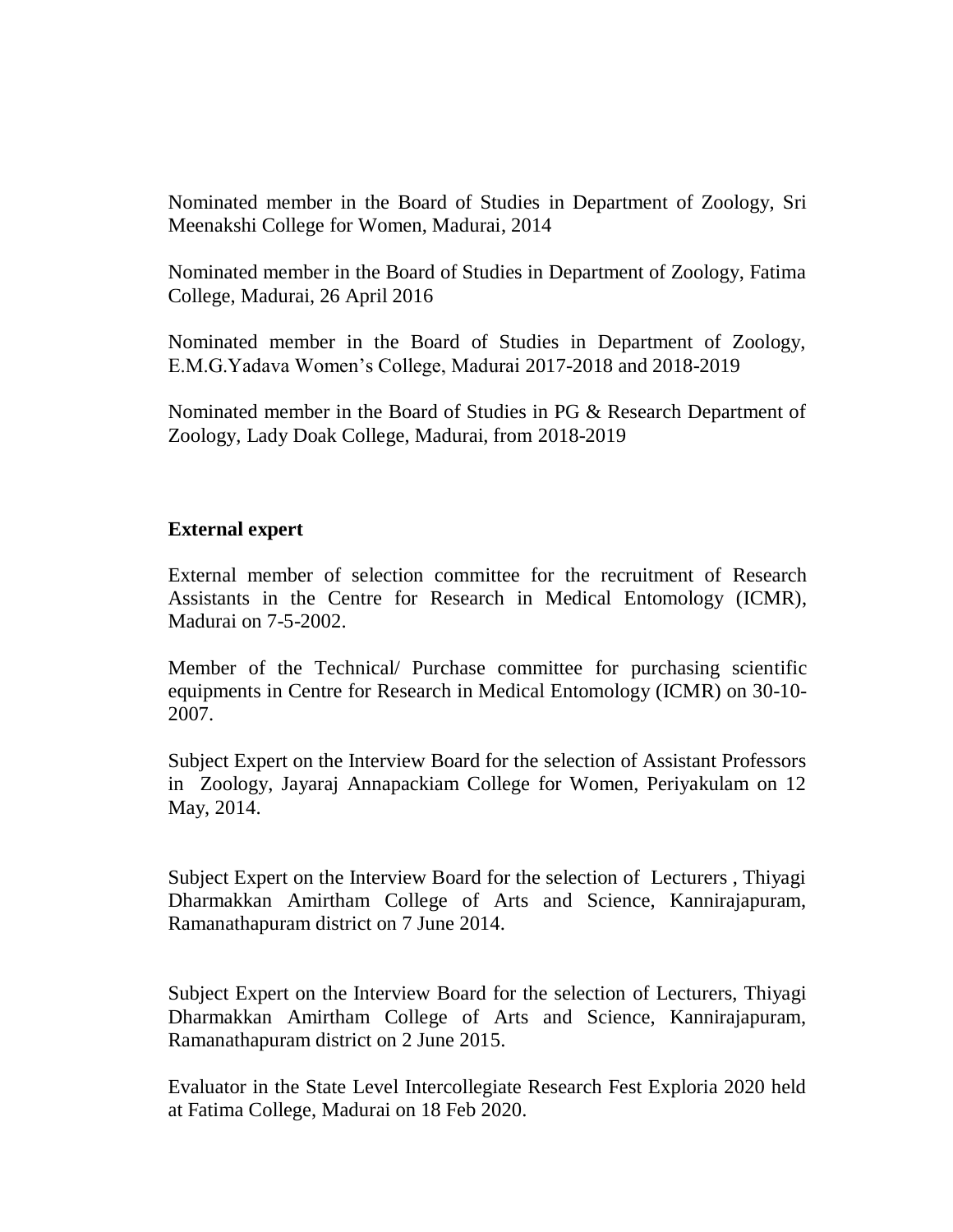#### **Ph.D. Theses adjudicated**

R.S.Akram Hussain 2019. Molecular analysis of Human Papilloma virus high risk genotypes and its association with selected oncogenes of cervical cancer. Chettinad Academy of Research & Education, Kelambakkam, Tamil Nadu.

G.Lakshmi Priya 2019. Gastro and Cytoprotective activity of Indian Medicinal plants against Experimentally induced Gastric Ulcer in Rats. Auxilium College, Thiruvalluvar University, Vellore.

P.Sasikala 2020. Clinical significance and molecular mechanism of *Taraxacum officinale* (L.) Weber ex F.H.Wigg (Dandelion) root extract against Liver cancer. Bharathidasan University, Tiruchirappalli.

C.Kanimozhi 2021. Investigation on the Diversity and Molecular studies of Butterflies (Insecta: Lepidoptera) from different Agroecosystems in selected districts of Tamil Nadu, India. Bharathidasan University, Tiruchirappalli.

#### **Resource person**

YSSP programme, The American College, Madurai in 2003 and 2004.

Guest lecture on "Water- the elixir of life" at NMSSVN College on 7<sup>th</sup> January, 2009.

Guest lecture on "Environmental Studies" at NMSSVN College on  $26<sup>th</sup>$ March, 2009.

TNSCST sponsored one day awareness seminar on Environmental Protection held at Arul Anandar College, Karumathur on  $6<sup>th</sup>$  August, 2009.

Chaired a session in the International Conference on Women Empowerment & Social Sciences-2015 held between 5-7, March 2015 at The American College, Madurai, India.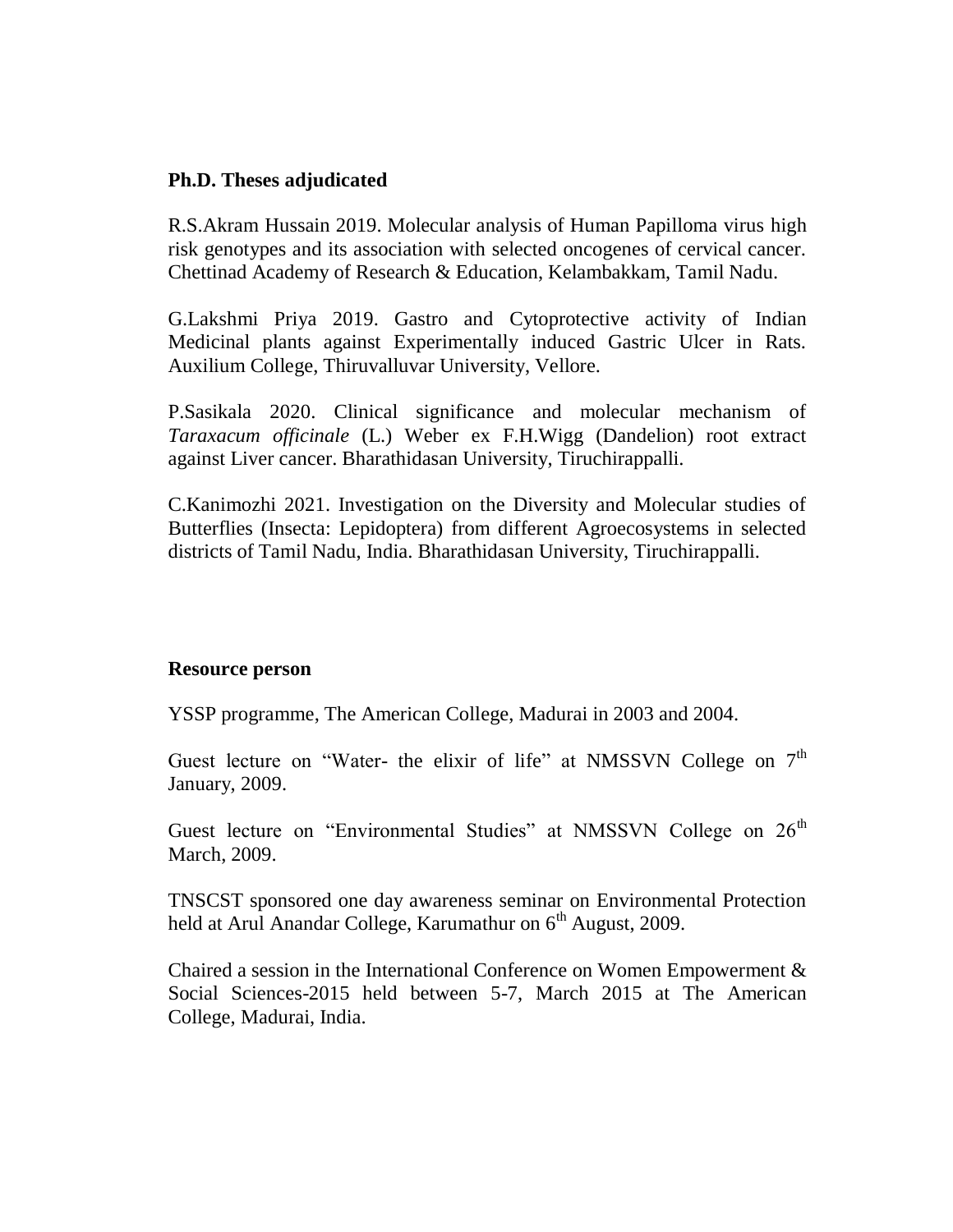## **CONFERENCES PARTICIPATED**

National Conference on Environmental Impact on Biosystems, Loyola College, Madras, 1987.

Symposium on Environmental Pollution and Pesticide Toxicology, University of Jammu, 1987.

National Symposium on Environmental Biology, St. Xavier's College, Palayamkottai.

II National Symposium on Ecotoxicology, Annamalai University, Annamalainagar, 1988.

International Conference on Biological Control of Vectors with Predaceous Arthropods, Loyola College, Madras, 1988.

Symposium on National/Growth, Development and Natural Resource Conservation, D.A.V. College, Muzaffarnagar, 1988.

Confaqua 96, National Conference on Aquaculture, St. Xavier's College, Palayamkottai, 1996.

International Conference on Environment and Bioethics, Loyola College, Chennai. 1999.

National Seminar on Environment, Health and Food: A futuristic view at Loyola College, Chennai. 1999.

National Conference on Biotechnology: Hitherto and henceforth at The American College, Madurai 1999.

"Recent trends in Combating Mosquitoes" held at Loyola College, Chennai. 2000.

National Symposium on Recent Trends in Biotechnology on 24 and 25<sup>th</sup> February, 2005 held at Bishop Heber College, Tiruchirapalli.

National Conference on Environmental Pollution and Eco-planning on 4<sup>th</sup> and 5<sup>th</sup> March, 2005.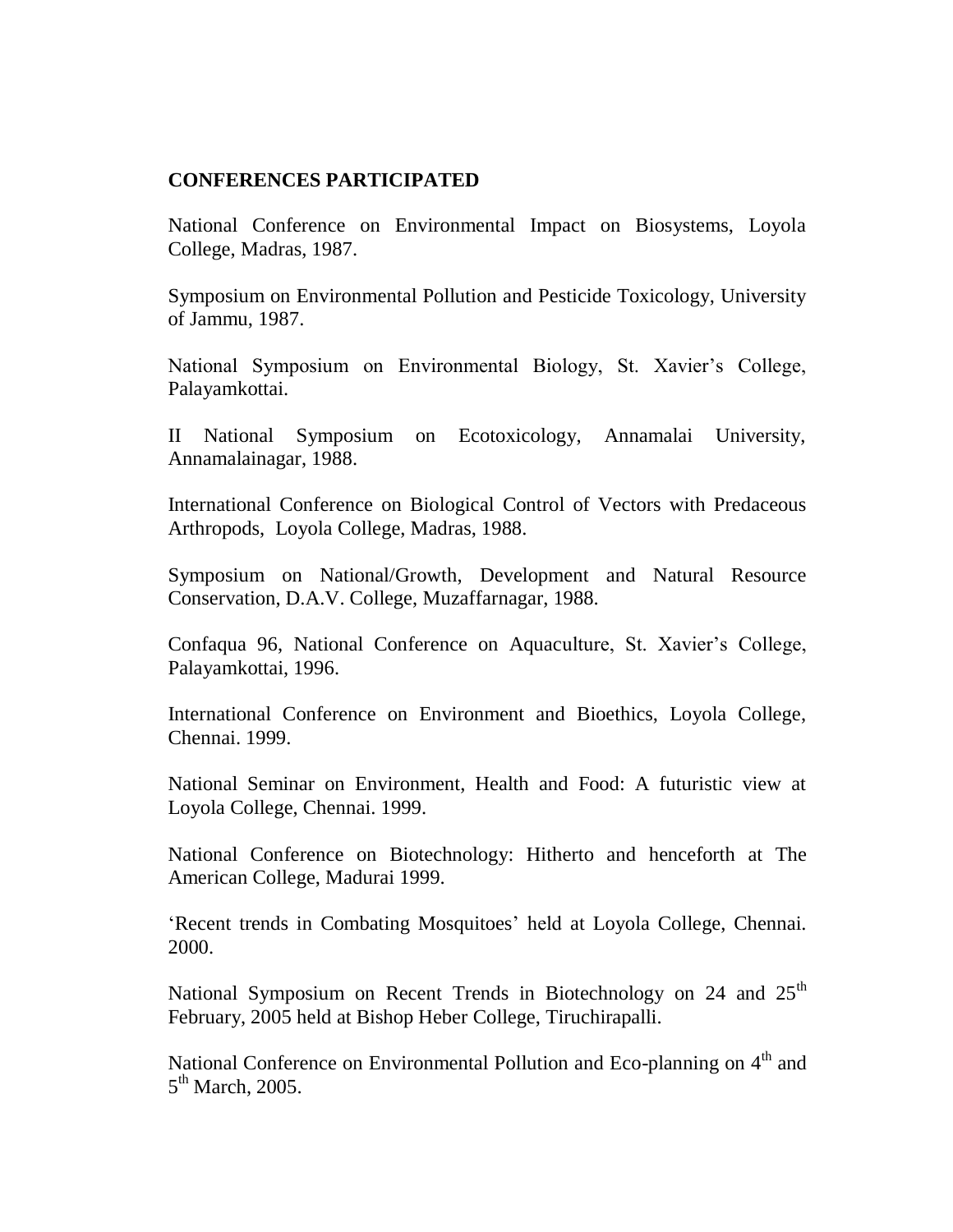International Conference on "The Challenges and Strategies for the Sustainability of Safe Drinking Water- ICSDW 2006" October 25- 27, 2006 at Gandhigram Rural University, Gandhigram.

 $4<sup>th</sup>$  International Symposium on Biocontrol and Biotechnology  $27<sup>th</sup>$  to  $29<sup>th</sup>$ November 2006 at Lady Doak College, Madurai.

International Conference on Biodiversity Conservation and Management (Biocam 2008) February 3- 6, 2008 at Cochin University of Science and Technology, Cochin.

National Seminar on Vermitechnology, Use of Biofertilizers and Solid Waste Recycling for Sustainable Rural Development, 23 & 24 March, 2010 at the Gandhigram Rural Institute, Gandhigram.

5<sup>th</sup> Conference of Medical Arthropodology organized by CRME (ICMR), Madurai during 18-19 October, 2011.

UGC sponsored National Seminar on Invertebrate Taxonomy, Nirmala College, Muvattupuzha, Kerala, October 2013.

National Conference on Frontier Vistas in Modern Biotechnology held on  $12<sup>th</sup>$ December, 2013, The American College, Madurai.

National Conference on Achieving Sustainable Development held on  $4<sup>th</sup>$  and 5<sup>th</sup> December, 2014 at Loyola College, Chennai.

UGC sponsored National Conference on Biological Sciences: The Amalgamation and Advancement of Multidisciplinary Life Sciences held on 18<sup>th</sup> & 19<sup>th</sup> December, 2014 at V.V.Vanniaperumal College for Women, Virudhunagar.

DBT sponsored National Conference on "Community Microbial Consortia and the human holobiont-implications of yet-unculturable microorganisms in systemic health, disease & personalized Medicine" held at The American College, Madurai on 7 & 8 December, 2015.

UGC sponsored International Conference on Challenges & Opportunities in Life Sciences at Sri Meenakshi Govt. Arts College for Women, Madurai on 5 & 6 April 2016.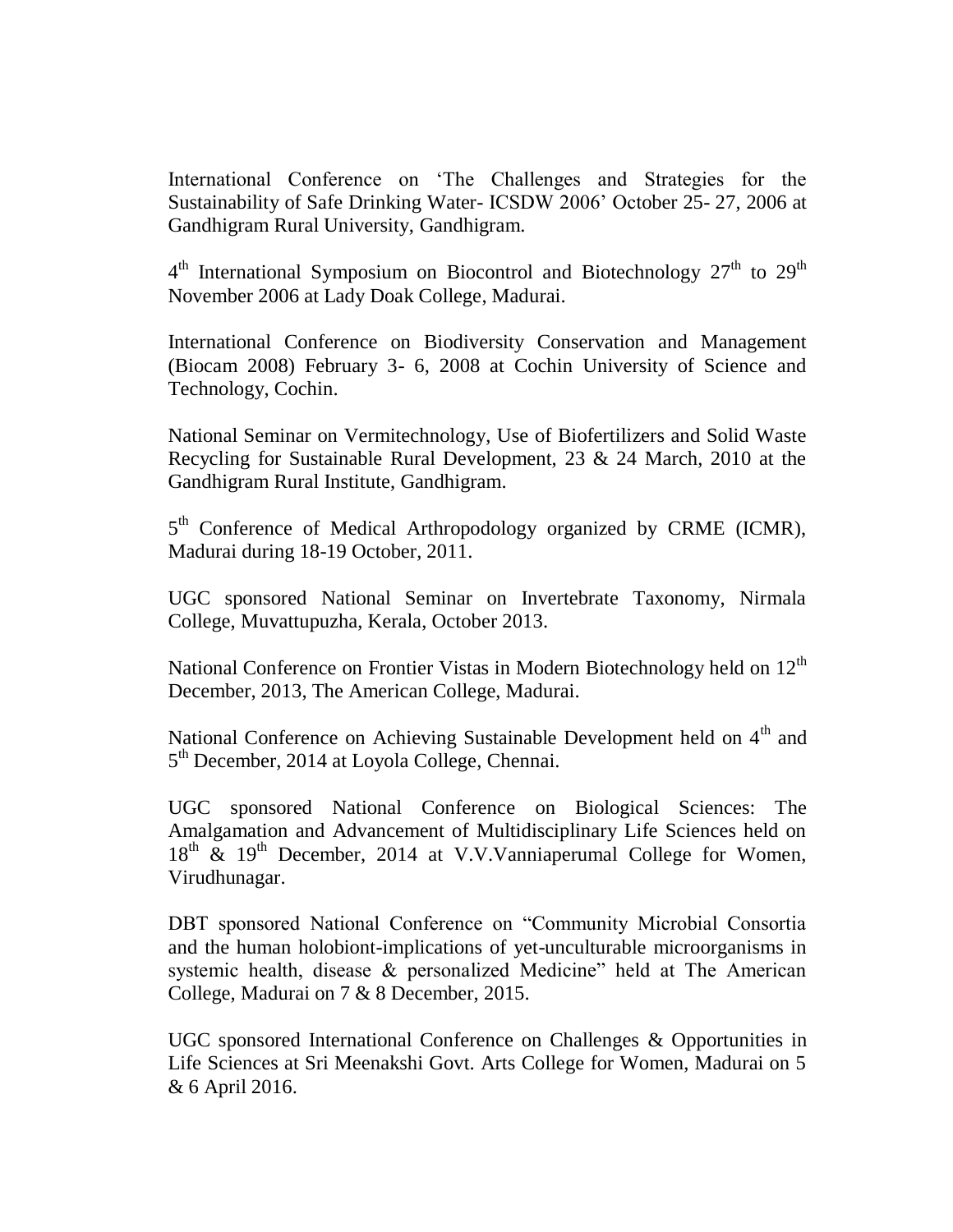International Conference on "New Horizons, Emerging Challenges and Recent Paradigms in Food Mediated Immunity and their Role In Human Health and Longevity" held on 31 August and 1September 2016 at The American College, Madurai.

Young Scientists" Conference on Faunal Diversity held on 5 and 6 December 2016 at Loyola College, Chennai.

International Conference Emerging Trends in Multidisciplinary Research held at Singapore on 27-30 December 2017.

International Conference on Innovations in Business and Management held at The American College, Madurai on 1 &2 February 2019.

IMRF's Grand 100<sup>th</sup> International Conference (Govt. of India Approved Conference) held at Carmel College for Women, Nuvem, Madgoan, Goa from 14 to 16 March 2019 organised by IMRF Institute for Research & Education, India.

International Eco-conference-2019 "Greening the Globe for Sustainable Living" Organized by Consortium of Higher Educational Institutions under the leadership of CSI Synod at CSI Synod Centre, Chennai from 1 to 4 August 2019.

International Conference CTSE 2019 organised by the Department of Chemical Engineering, SSN College of Engineering, Chennai on 26-27 September 2019.

National Conference on Trends in Higher Education, Taxonomy, Agriculture, Biotechnology and Toxicology organized by Dr.B.Vasantharaj David Foundation, Chennai-600125 on 17 November 2019.

7<sup>th</sup> India Biodiversity Meet 2019 (International Conference) held in the Indian Statistical Institute, Kolkata, 19-21 November 2019.

### **WORKSHOP / TRAINING PROGRAMMES ATTENDED**

Workshop on Biosystematics of insects of Importance in Aquaculture, Medicine and Forestry held between April 27 and 30, 1987 at Entomology Research Institute, Loyola College, Madras (sponsored by DST).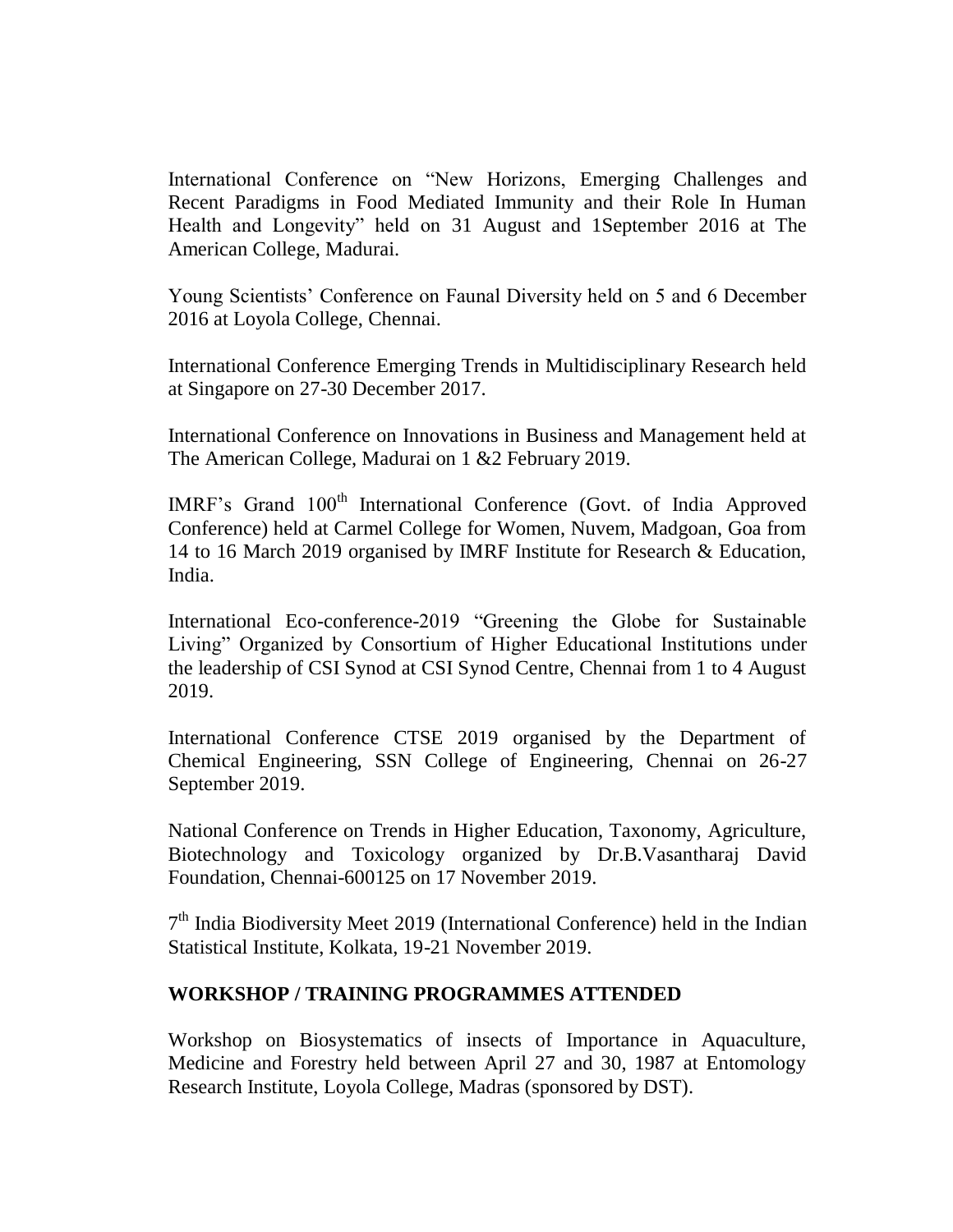National Workshop on Aquatic Pollution, Loyola College, Madras, 1988.

Seminar cum Workshop on "The Environment Tightrope" between 7 and 8 June, 1989 organised by Green canopy, The Environment Group, IIT, Madras.

Ninth National Training Programme in Electron Microscopy for scientific Investigators: Biological Applications from 29-10-1992 to 19-11-92 in the department of Anatomy, AIMS, New Delhi.

Training course on "Prawn Farming" conducted by Trainer's Training Centre. Narakkal and CMFRI, Cochin from 11-1-93 to 21-1-93.

Workshop on 'Solar Passive Architecture' at M.K.University,Madurai on 25<sup>th</sup> March, 1994.

National Workshop on "Radiochemistry and Applications of Radioisotopes" at Regional Research Laboratory, Trivandrum.

Workshop on "Effective classroom Communication" held at St. Xavier's College, Palayamkottai, 5 and 6 Sept. 1997.

Training course on "Domestic Preservation of Fruits and Vegetables and Nutrition" conducted by Food and Nutrition Board, Govt. of India at Madurai between 8-5-2000 and 12-5-2000.

National workshop on "Breeding, farming and management of ornamental fishes' on 7, 8 and 9<sup>th</sup> February, 2002 at Cochin University of Science and Technology, Cochin.

National workshop on Biodiesel on  $17<sup>th</sup>$  and  $18<sup>th</sup>$  October, 2007 at Madurai Kamaraj University, Madurai.

Training on Vermicomposting on  $7<sup>th</sup>$  February, 2008 at Agricultural College and Research Institute (TNAU), Madurai.

Technical Update seminar on 'Cutting Edge Molecular Techniques' held on March 1<sup>st</sup>, 2008 at Lady Doak College, Madurai

Training course for "trainers in soft skills" organized by AIACHE at Aluva from  $19^{th}$  to  $24^{th}$  May, 2008.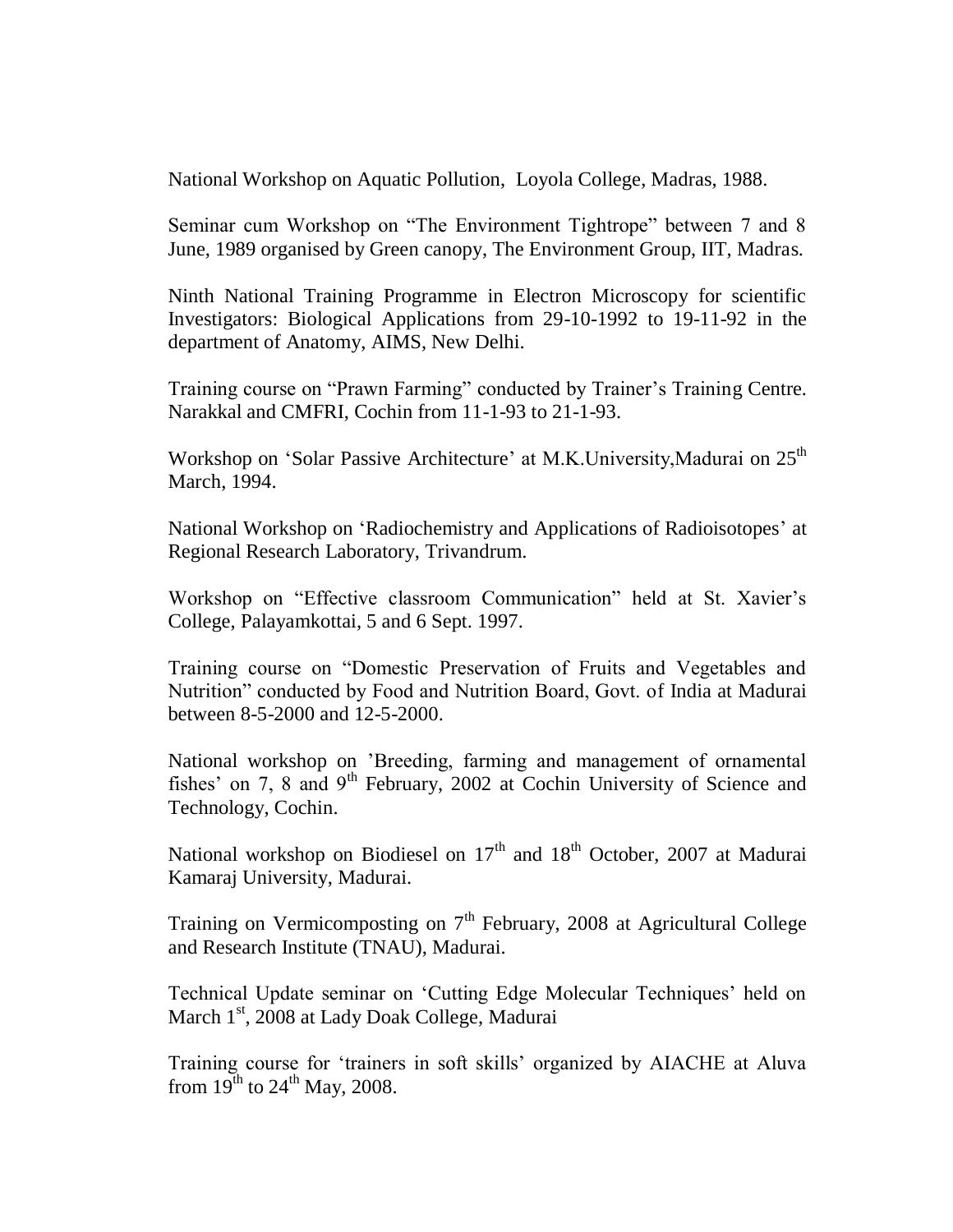Workshop on Sensitization and Actual Functioning of B.Voc. and UGC Community Colleges on 1-2 August 2014 in the Madras Christian College, Chennai.

Workshop on Choice Based Credit System(CBCS) and Credit Framework for Skill-based Vocational Courses on 20 March 2015 at Pondicherry University organized by the University Grants Commission.

UGC sponsored "Workshop on Review, Evaluation and Action plan for UGC Community Colleges and B.Voc Centres in Tamil Nadu and Kerala" held on 20 & 21 August 2015 at Jayaraj Annapackiam College for Women, Periyakulam.

UBCHEA sponsored "Interface Meeting of UGC Community Colleges, B.Voc and Kaushal Kendras" at Loyola College, Chennai on 30 March 2016.

UBCHEA sponsored "Refresher Programme for the Life Skill Teachers of UGC Community Colleges, B.Voc Centres and KAUSHAL KENDRAs in Tamilnadu" organized by ICRDCE in collaboration with Loyola Students Support Services (LSSS), Loyola College, Chennai on 21 and 22 Sep 2016

### **Seminars attended**

Seminar on "River Cooum-Let it be a Resource" held at The Institution of Engineers, Adams Road, Madras (organized by The Institution of Engineers, Madras and University of Madras).

Seminar on "Prospects of Nuclear Power" held at Loyola College, Madras (organized by IGCAR, Kalpakkam and Zoology Department, Loyola College).

Fifth Science Research Seminar in Tamil on "Ecology, Environment and Pollution Control" on 11 and 12 March, 1988 at University of Madras (organized by University of Madras, CECRI, Karaikudi and Swadeshi Science Movement).

Seminar on "Water Resources Management" on 10 December, 1988 at C.P.R, Environmental Education Centre, Madras.

Seminar on "Water Conservation" held at Hotel Adyar Park Sheraton on 29 January, 1989 (organized by Madras Naturalists Society, Madras).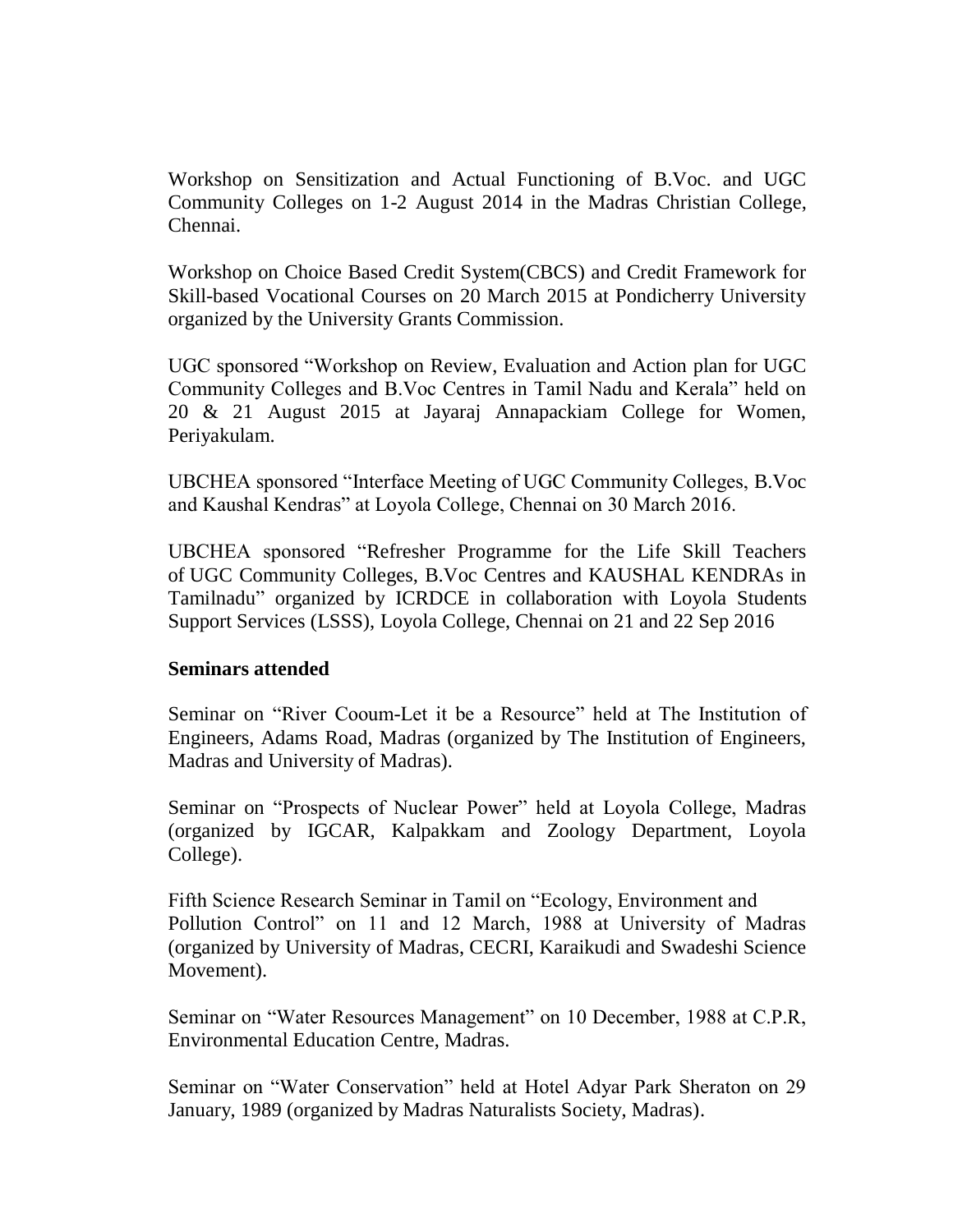Seminar on "Sustainable Development and Sustainable Utilisation of Natural Resources" held at Loyola College, Madras on 5 and  $6<sup>th</sup>$  February, 1993.

National Seminar on "Living Resources for the Millennium 2000" held at Loyola College, Chennai, 1998.

National Seminar on Environmental ethics and sustainable development held at Lady Doak College, Madurai, 2001.

UGC sponsored Seminar on Globalization and Rural Development held at Arul Anandar College, Karumathur 2001.

Seminar on 'Poultry for sustainable food production and livelihood' on 4<sup>th</sup> and 5<sup>th</sup> October, 2001 at Loyola College, Chennai.

UGC sponsored National Seminar on "Drought Management" at Arul Anandar College, Karumathur, 15 and 16 March 2004

State level seminar cum training on 'AIDS- A Psycho-social perspective' on 26, 27 and 28<sup>th</sup> February, 2002 at Arul Anandar College, Karumathur.

Seminar on 'WTO and Medicinal Biotechnology' held at Taj Hotel, Madurai, 2002.

National Seminar on Rural Biotechnology for Sustainable Development held in Feb, 2004 at Gandhigram Rural Institute, Gandhigram.

Seminar on "Genomics and Proteomics- Methods and Applications", 29 and 30<sup>th</sup> September 2005 at School of Biotechnology, M.K.University, Madurai.

UGC sponsored National Seminar on "Organic Farming" held at Arul Anandar College, Karumathur 2006.

National Seminar on Mosquito Biodiversity and Challenges in the Control of Mosquito-Borne Diseases held at Loyola College Chennai. February 19 & 20, 2007.

National Seminar on Recent Trends in Energy Technologies held at The American College, Madurai on 14 August 2015.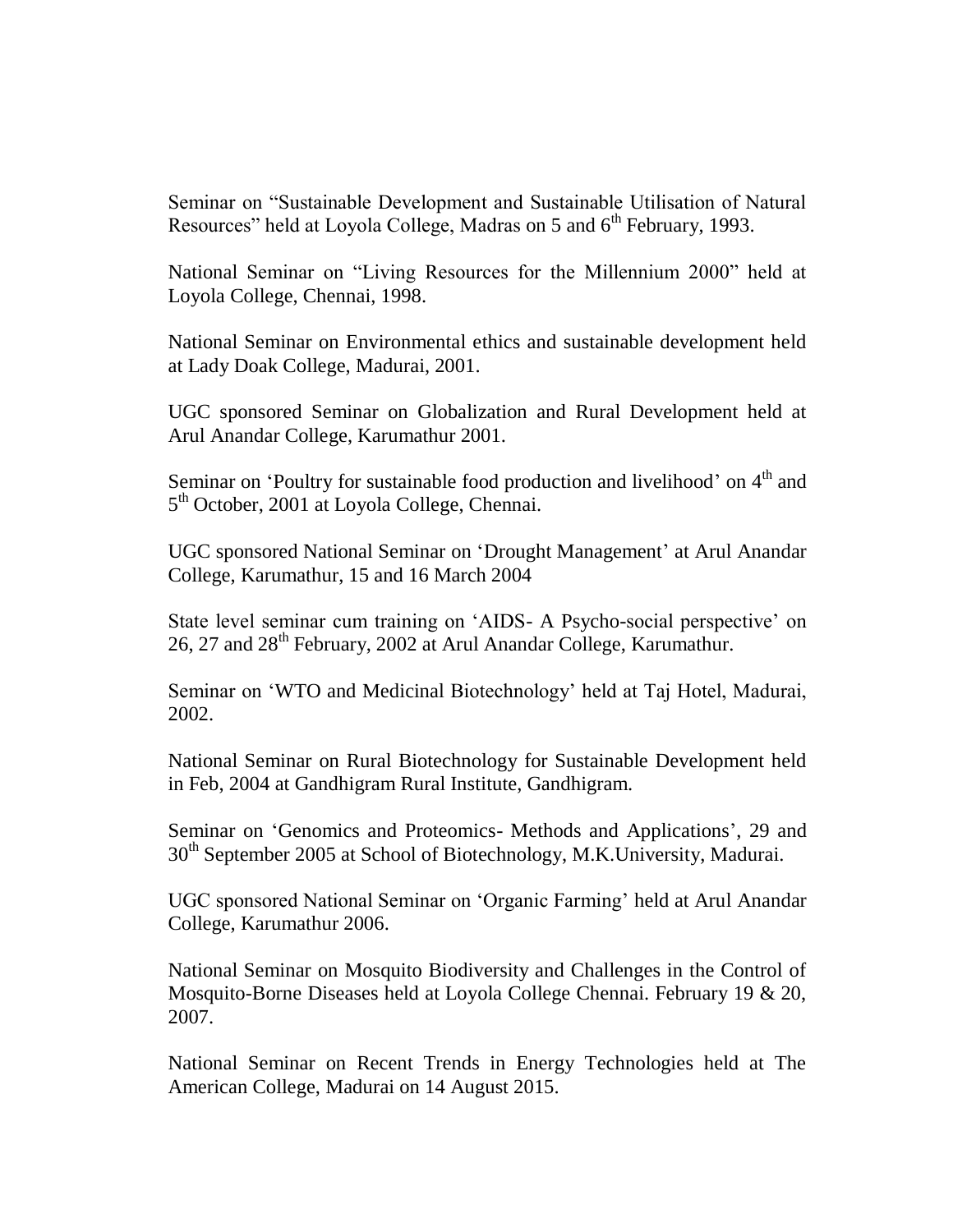Advanced Separation and Detection Seminar organized by Agilent Technologies India Pvt. Ltd. on 5 September 2018 at Madurai.

International Seminar on Contemporary Ethical Issues organized by the Department of Religion, Philosophy and Sociology of The American College, Madurai on 18 February 2019.

| Name of the Course/<br><b>Summer School</b> | <b>Place</b>    | <b>Duration</b> | <b>Sponsoring</b><br><b>Agency</b> |
|---------------------------------------------|-----------------|-----------------|------------------------------------|
| <b>Orientation Programme</b>                | Madurai Kamaraj | 16.02.2010-     |                                    |
|                                             | University      | 15.03.2010      | <b>UGC</b>                         |
| <b>Refresher Course</b>                     | Madurai Kamaraj | 13.07.2011-     |                                    |
|                                             | University      | 02.08.2011      | UGC                                |
| <b>Refresher Course</b>                     | Madurai Kamaraj | 16.11.2012-     |                                    |
|                                             | University      | 06.12.2012      | <b>UGC</b>                         |

### **UGC Recognized Orientation / Refresher Courses Attended:**

#### **List of Webinars attended**

- 1. "Faculty Awareness Program on NAAC Accreditation" Organized by RD"s Shri Chhatrapati Shivajiraje College of Engineering, Dhangawadi, Pune-412206 conducted online during the period of 10/05/2020 to 15/05/2020.
- 2. International Webinar on "SUSTAINABLE DEVELOPMENT" conducted by Department of English Language, Nallamuthu Gounder Mahalingam College, Pollachi, on 14.05.2020
- 3. The Webinar on "Post COVID Academic Structure and IP" held on 16.05.2020 organized by Department of Nutrition, The Standard Fireworks Rajarathinam College for Women, Sivakasi
- 4. The International virtual conference "Immune Boosting Diet for COVID-19" on 21 May 2020 conducted by Department of Food Science & Nutrition, The American College, Madurai.
- 5. The Webinar on "Environmental Forensics" on 19-21 May 2020, organized by the Department of Environmental Biotechnology, School of Environmental Sciences, Bharthidasan University, Tiruchirappali.
- 6. National webinar entitled "Host-pathogen Interactions : Concepts of Virulence and Preventions Strategies" on 20-21 May 2020 organized by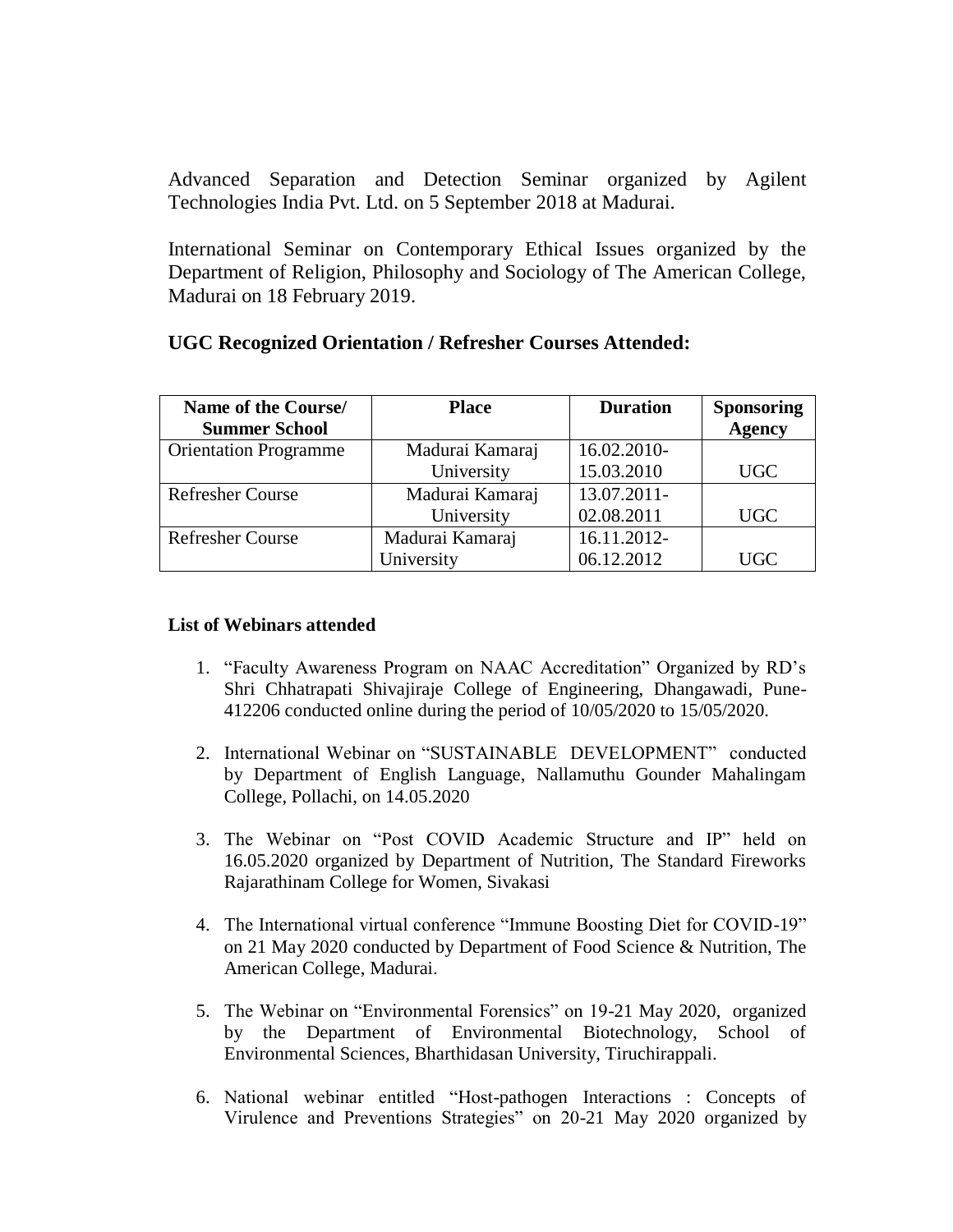Department of Biochemistry, Mahalakshmi Women"s College of Arts and Science, Chennai.

- 7. The webinar on "History of Covid-19 Pandemic" on 22 May 2020 organized by Jayaraj Annapackiam College for Women, Periyakulam, Theni, district
- 8. National Level FDP on "Building a Predictive Understanding of Microbial Communities" on 23-24 May 2020 organized by PG & Research Department of Zoology, Nirmala College for Women, Coimbatore.
- 9. The Webinar on " Introduction and Deep Learning Model for Predictive Analysis" on 30 May 2020 organized by Department of Information Technology, St. Joseph"s College of Engineering, Chennai.
- 10. National Workshop on " Nutritional Sustenance through Dairy Products: Initiatives and Strategies" on 1 June 2020 organized by College of Food and Dairy Technology, Tamil Nadu Veterinary and Animal Sciences University, Chennai
- 11. The Webinar presentation on "Sustainable IT in Rural and Remote Environments" on 2 June 2020 organized by Mizoram University, Aizawl, India
- 12. International Virtual Conference on " COVID-19 Recent Updates and Current Advances" on 3-4 June 2020 organized by Department of Microbiology, The American College, Madurai.
- 13. The webinar on " Biodiversity and its Conservation" on 5 June 2020 organized by PG and Research Department of Zoology, Khadir Mohideen College, Thanjavur.
- 14. The webinar on "Insights on Infectious and Rare Diseases" on 15.05.2020 organizes by G.T.N. Arts College, Dindigul.
- 15. The webinar on "Intellectual Property Rights" on 22.05.2020 organized by Research and Development Cell and IPR Cell with Chennai Softech Technical Partner, organized by Sengamala Thayar Educational Trust Women"s College,Trichy
- 16. The webinar on " AI based Proctoring in Next Generation Education" on 23 May 2020 organized by Internal Quality Assurance Cell (IQAC) AND School of Computatioal Science, Shri Shankaralal Sundarabai Shasun Jain College for Women, Chennai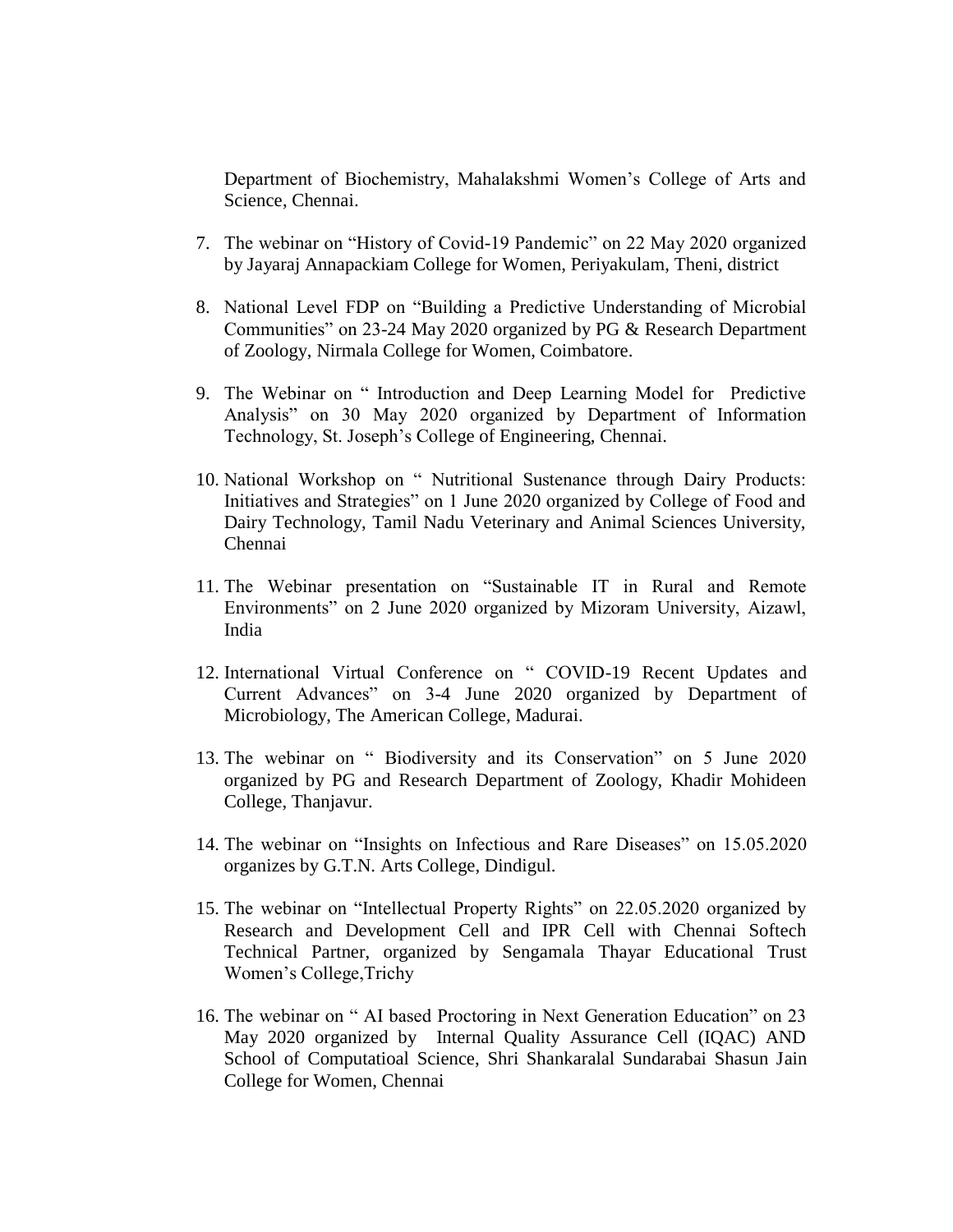- 17. The webinar on " Cancer Care n the Covid -19 Era" on 28.05.2020 organized by Department of Microbiology, S. Vellaichamy Nadar College, Madurai
- 18. The webinar on "Outcome based Accreditation" on 27.05.2020 organized by Internal Quality Assurance Cell (IQAC), Dhanalashmi Srinivasan Engineering College, Perambalur.
- 19. The webinar on "Uncovering PIAZZA for Effective Teaching" on 27 May 2020 organized by Plant Biology and Biotechnology, Presidency College, Chennai.
- 20. The webinar on " Application of Statistics in Research" on 27 May 2020 organized by Research Department of Microbiology, Sadakathulla Appa College, Tirunelveli.
- 21. Webinar on "Happy Living" organized by G.T.N. Arts College, Dindigul on 27th May 2020
- 22. The webinar on " Career Opportunities and Challenges after Covid-19" on 28 May 2020 organized by Department of Business Studies, Vivek College, Bijnor.
- 23. The webinar on " Improving the Visibility of Rsearch Work"on 28 May 2020 organized by Poompukar Coolege, Melaiyur, Trichy
- 24. International Webinar on "Current Applications of NMR Spectroscopy" organized by the PG Department of Chemistry, T.D.M.N.S. College, T. Kallikulam, Tirunelveli, Tamil Nadu, on 29th MAY, 2020.
- 25. The webinar on " Maganetic Nanocarriers for Enhanced Enzyme Activity" on 30 May 2020 organized by Department of Biotechnology, Prathyusa Engineering College, Chennai.
- 26. The webinar on " Free Statistical Tool for Research Data Analysis and Research Publications with Special Reference to Citation" on 1-2 June 2020 organized by Library Jayaraj Annapakiam College for Women, Periyakulam, Theni district.
- 27. The webinar on " Optimistic Approach to human Excellence" on 03 June 2020 organized by Bless o Bliss, You Tube Channel
- 28. The webinar on "Time For Nature" on 5 June 2020 organized by Department of Management Science, Park"s College, Tiruppur.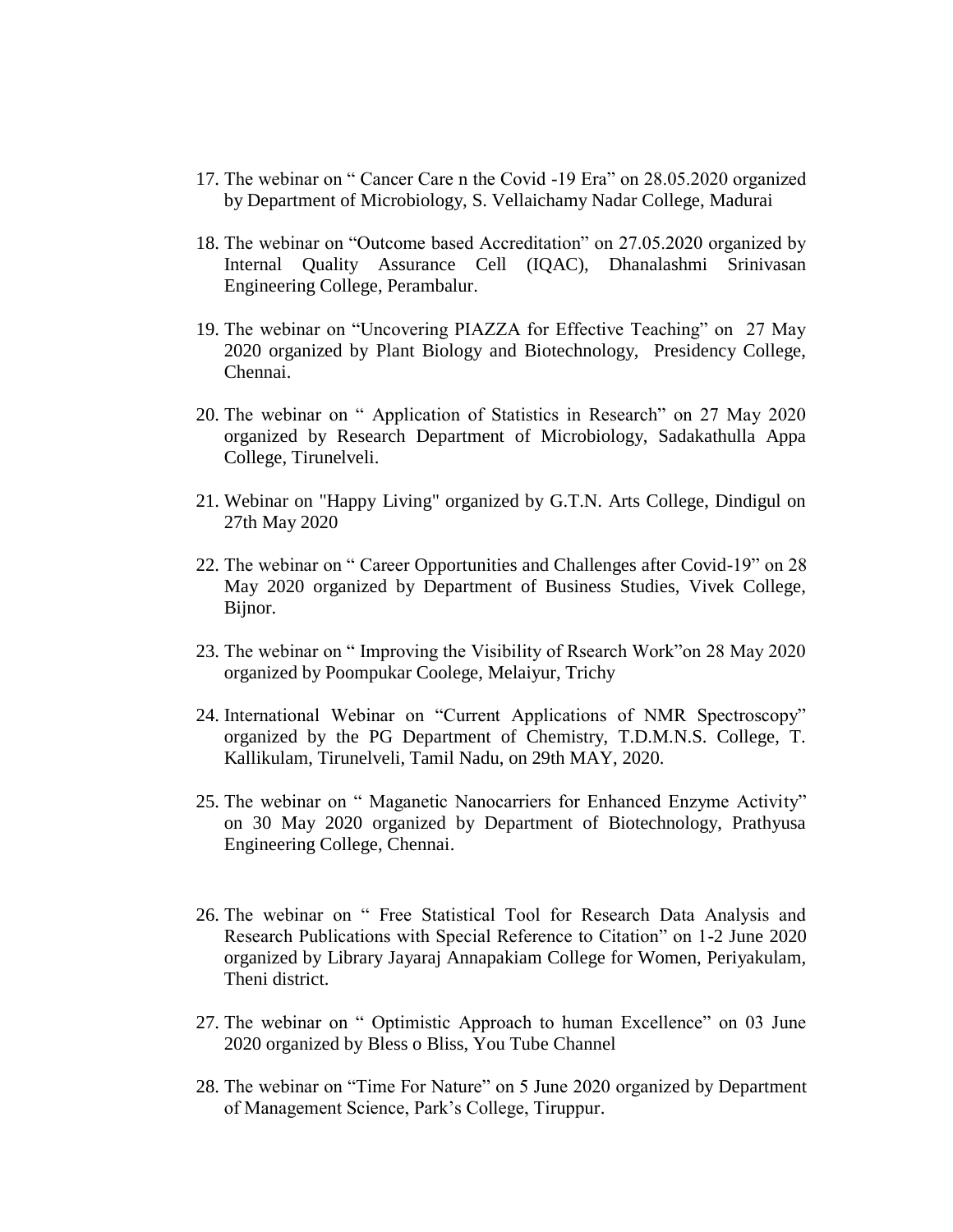- 29. International Webinar on "House Plants mitigating the Indoor Pollution" on World Environment Day 5 th June, 2020 organized by The Department of Botany, Isabella Thoburn College, Lucknow
- 30. International Webinar on " COVID 19: AWARENESS AND PREVENTION"organised by Department of Zoology,Quaid-e-Millath Government College for Women (Autonomous), Chennai,Tamilnadu,India.on 5th June 2020.
- 31. National Webinar on Climate Change and Agro-forestry –Impacts, Implications and Strategies held on World Environment Day, June 5, 2020 at Chandra Shekhar Azad University of Agriculture and Technology, Kanpur
- 32. The Webinar on "The Cause and Consequences of Locust Plague and its Biological Significance" on 6 June 2020 organized by Department of Zoology, M.V. Muthiah Government Arts College for Women. Dindugul
- 33. Webinar on Dream Big organised by PG & Research Department of Zoology, V.O.Chidambaram College on 06.06.2020.
- 34. The webinar on "Biotechnological and Immunological Perspectives of Pandemic Disease" on 9-10 June 2020 organized by Department of zoology ad Research Centre , Aditanar College of Arts and Science. Tiruchendur.
- 35. The webinar on "Role of IQAC IN Maintaining Quality Standards in Higher Education" on 11 June 2020 organized by IQAC, Government Arts College for Women, Nilakottai
- 36. Webinar on "ONLINE EDUCATION A BOON OR BANE THE PROS AND CONS", Organized by the Department of Business Administration, The American College, Madurai on the 11th of June 2020.
- 37. National Level Skill Development Programme for Teaching Faculty on "Re-Energizing the Classroom with Innovative Teaching Techniques", organized by the PG & Research Department of Commerce, Rajapalayam Rajus' College, Rajapalayam, on 12.06.2020.
- 38. Webinar on" Plant Based Biopolymers for Human Utilization" Organized by PG & Research Department of Botany, Adhiyaman Arts & Science College for Women,Uthangarai on 17th June 2020.
- 39. Webinar on 'Role of immunomodulating foods in preventing COVID-19' organized by the Department of Applied Nutrition and Public Health, Sadakathullah Appa College (Autonomous), Tirunelveli on 17th June 2020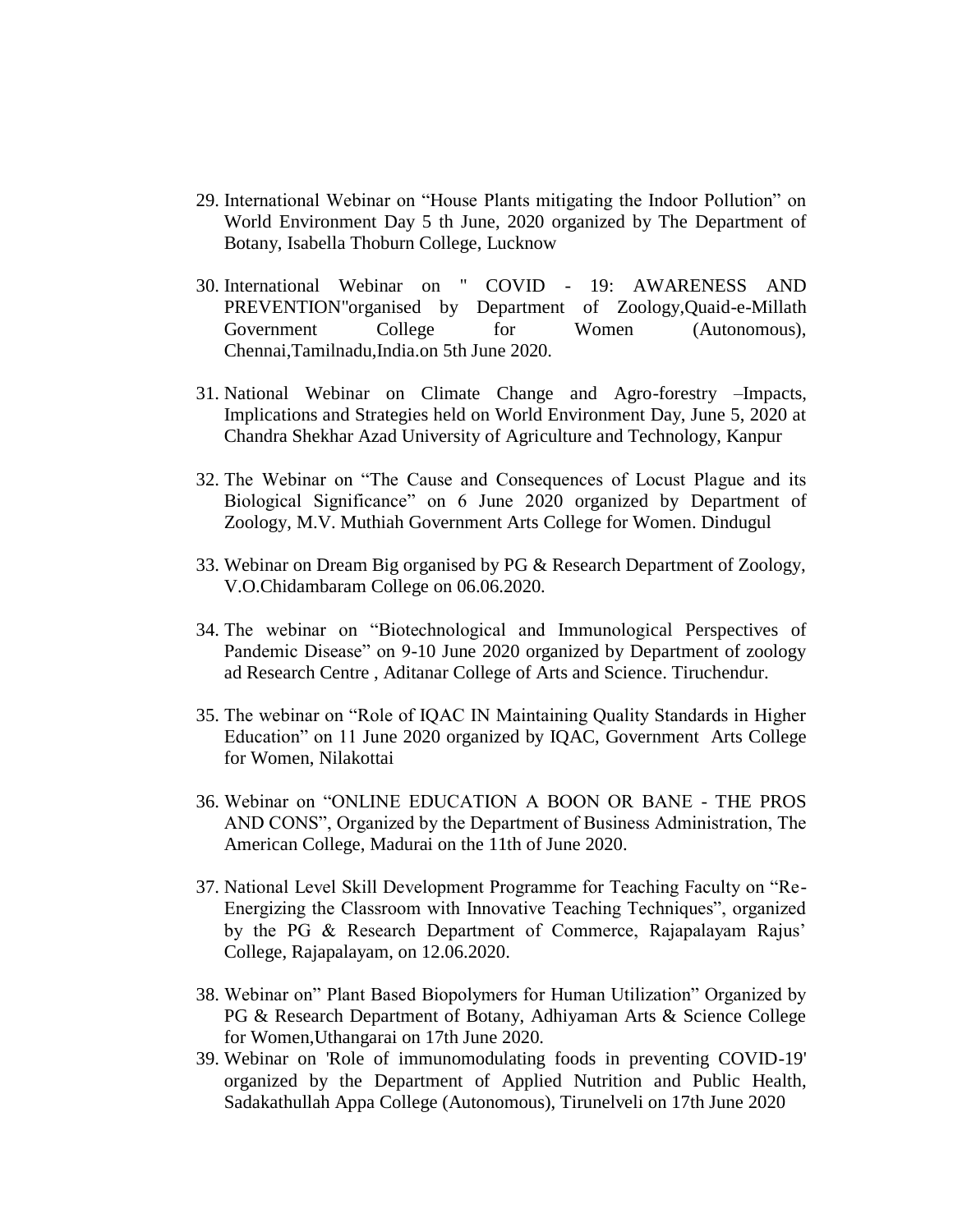- 40. Two Day International Motivational Webinar on "Global Pandemic Challenge : Mental Health and Future Education" organised by the Department of Zoology, G. T.N. Arts College (Autonomous), Dindigul on 19 & 20, June 2020.
- 41. Webinar on "Impact of Covid 19 on Educational Services and Alternating Strategies" organized by the Department of Commerce, The American College, Madurai held on 20 June 2020.
- 42. Webinar on Biological Sciences, Conducted by PG and Research Department of Zoology, Rajah Serfoji Govt. College (Autonomous), Thanjavur from 20.06.2020 to 22.06.2020
- 43. National level webinar on "Prompting Career Opportunities in Statistics and Data Analytics" conducted as a part of "Ten days Webinar Marathon 2020" organized by Department of Statistics, Govt. Arts College, Salem held on 22.06.2020 AN.
- 44. International Webinar on COVID-19 organized by CO2 Research and Green Technologies Centre, Vellore Institute of Technology held on 22nd June, 2020.
- 45. National Level Webinar on 'Inclusion of persons with disabilities in higher education and employment jointly organized by Andhra Loyola College, Vijayawada, AP and Youth4jobs foundation in colloboration with Xavier Board of Higher Education in India on 22nd and 23rd June 2020
- 46. "Online Assessment Tools" of National Webinar on "ICT Tools for Teaching-Learning" Organised by Internal Quality Assurance Cell, St. Xavier"s College (Autonomous), Palayamkottai, Tamilnadu on 23 July 2020 (Day 1)
- 47. "Tools for Interactive Content Preparation" of National Webinar on "ICT Tools for Teaching-Learning" Organised by Internal Quality Assurance Cell, St. Xavier"s College (Autonomous), Palayamkottai, Tamilnadu on 24 July 2020 (Day 2)
- 48. Webinar on 'Electroanalytical Techniques' organized by American College Central Instrumentation Center, The American College, Madurai on 24th June 2020
- 49. Webinar entitled "Dignostic Tests for COVID-19" on June 25,2020 organised by the Department of Biochemistry, Department of Botany,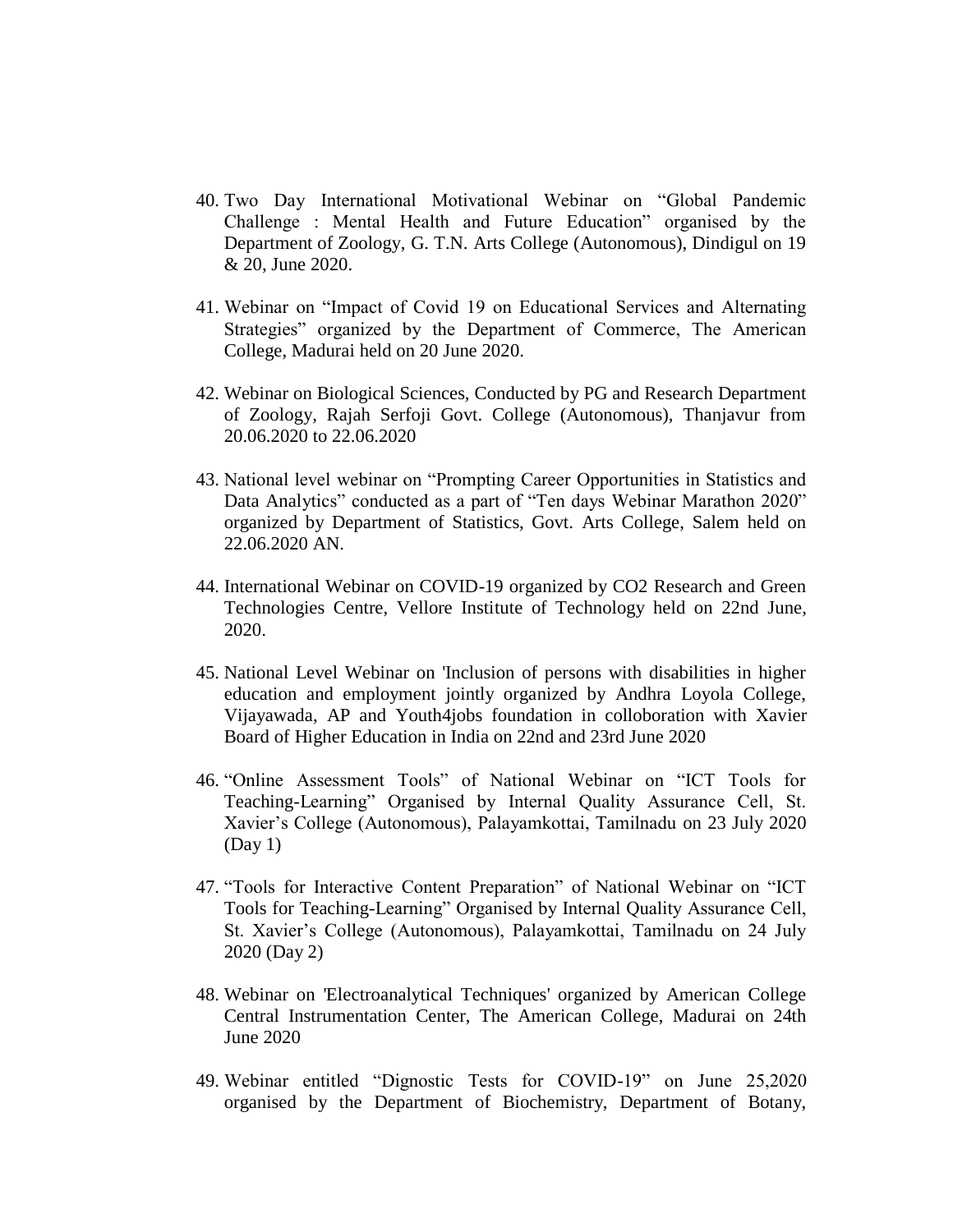Research Department of Zoology and Department of Biotechnology, Seethalakshmi Ramaswami College, Tiruchirappalli .

- 50. National Webinar on "Are you tired enough? How to maintain harmony between physique and mind during Lockdown" organised by G.T.N. College of Nursing, Dindigul on June 26, 2020.
- 51. International Virtual Conference on "Novel biotechnological aproaches to combat emerging diseases with special focus on SARS associated Cornovirus Therapeutics' organized by the Department of Plant Biology & Plant Biotechnology, Presidency College, Chennai on June 26, 2020.
- 52. International Webinar on "A Path to Wellness : Diabetes and Me" organized by the PG and Research Department of Zoology, St.Mary"s College (Autonomous), Thoothukudi on 26.06.2020.
- 53. International Webinar on "Evolution of Treatment: An Overview -Cancer and Covid 19" organised by the Department of Zoology, Holy Cross College (Autonomous), Nagercoil, Kanniyakumari District, on June 27, 2020.
- 54. Webinar on "DIETING AND DIETARY CHOICES-ITS IMPACT ON HEALTH AND HAPPINESS " on 29th June 2020 conducted by the Bioinfotech Club of Department of Biotechnology, Prathyusha Engineering College, Chennai
- 55. Webinar on "UNIQUE ADAPTATIONS OF MARINE MOLLUSCS" Organized by PG and Research Department of Zoology, Ethiraj College for Women, Chennai on 30 June 2020.
- 56. Webinar on "Transition to online teaching: Challenges and Preparation" organized by the Dept. of Business Adminstration, The American College, Madurai on 30th June 2020
- 57. National Webinar on "FIERY DRAG OF BIOTECHNOLOGY A PHILOSOPHICAL APPROACH" organised by the Department of Botany, Bishop Cotton Women's Christian College, Bengaluru on 1st July, 2020
- 58. Webinar entitled "Face Mask Life Mask" organized by The American College in association with Tamil Nadu Science Forum (TNSF), Madurai on 02.07.2020.
- 59. International Webinar entitled "Insights on the Role of microRNA"s in Immunity" organised by the Department of Biochemistry, Mahalakshmi Women's College of Arts and Science, Avadi, Chennai on 02-07-2020.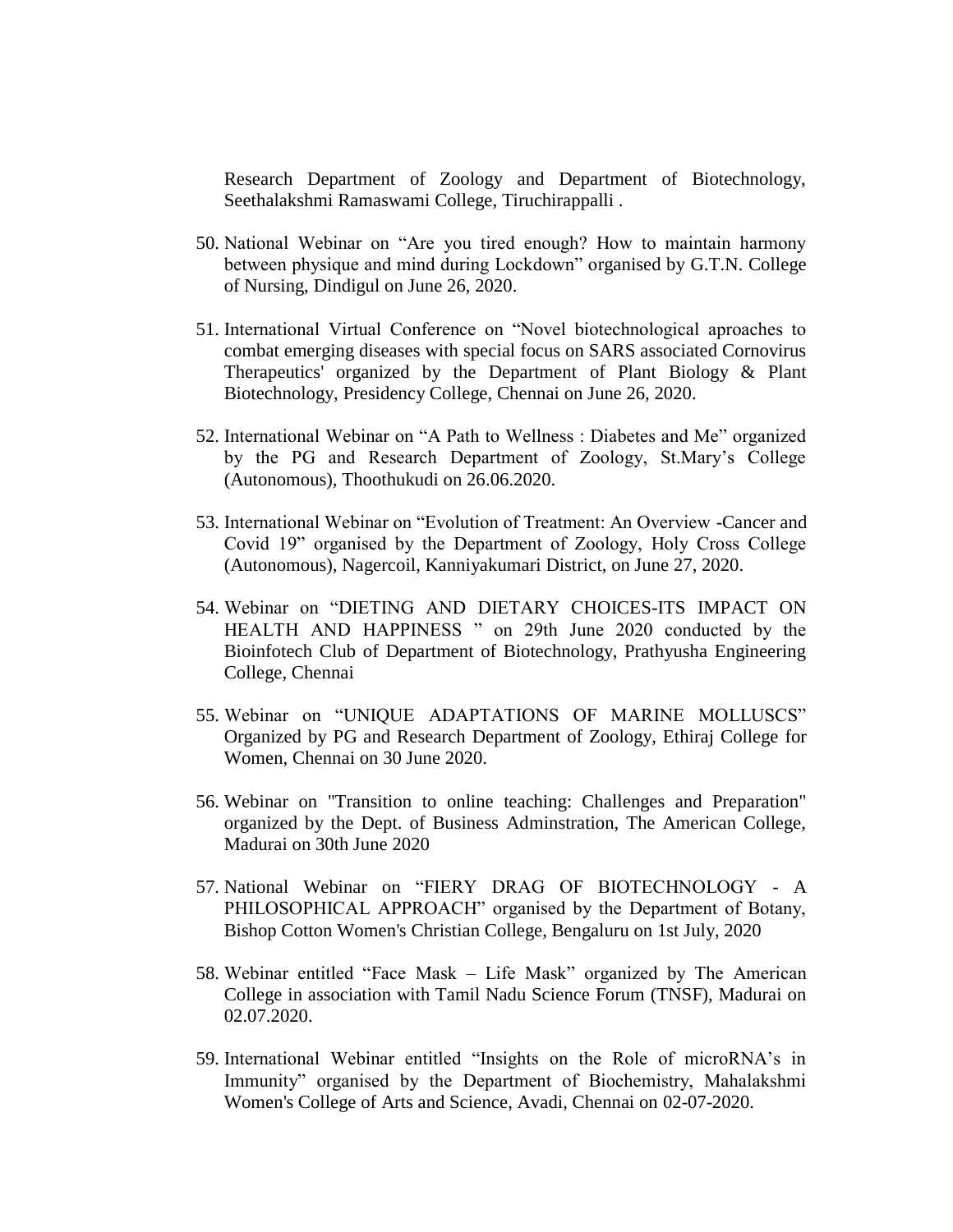- 60. International Webinar on SARS-CoV-2 Coronavirus: Emergence and antiviral strategies' organized by the PG and Research Department of Botany, V.O.Chidambaram College, Thoothukudi on 02.07.2020
- 61. Two Day National Level E-Workshop on "Understanding OBS Studio & Streamyard for E-Content Creation and Live Streaming" organized by the Faculty of Humanities and Science, Adayalampattu Phase -II campus on 10th July & 11th July 2020.
- 62. International Webinar Series on "Recent Trends in Life Sciences" organised by the Department of Zoology, G. T. N. Arts College (Autonomous), Dindigul on 02nd July 2020.
- 63. International Webinar Series on "Recent Trends in Life Sciences" organised by the Department of Zoology, G. T. N. Arts College (Autonomous), Dindigul on 03rd July 2020.
- 64. International Webinar Series on "Recent Trends in Life Sciences" organised by the Department of Zoology, G. T. N. Arts College (Autonomous), Dindigul on 04th July 2020.
- 65. Webinar on Wildlife Resources of Oriental Region: Conservation Challenges delivered by Dr. J. Antony Johnson, Department of Habitat Ecology, Wildlife Institute of India, Dehradun, INDIA, held on 3 July 2020 (Friday), Organized by Faculty of Applied Sciences, AIMST University - 08100 Semeling, Kedah Darul Aman, Malaysia
- 66. National Webinar on "WomENtrepreeurship: A strategy towards sustainable development" organized by Women Development cell, Rajapalayam Rajus' College, Rajapalayam on 3rd July 2020
- 67. Webinar on "Maintaining Quality of Life during COVID Era", Organized by the Department of Business Administration, The American College, Madurai, held on 03 July 2020.
- 68. One day International Webinar on "TRANSLATIONAL IMAGING" organized by the Department of Zoology and Research Centre, Aditanar College of Arts and Science, Tiruchendur on 06.07.2020.
- 69. Online Faculty Development Program on Recent trends in life sciences " organized by Department of Zoology, St. Jude"s College, Thoothoor on 06.07.2020 to 10.07.2020.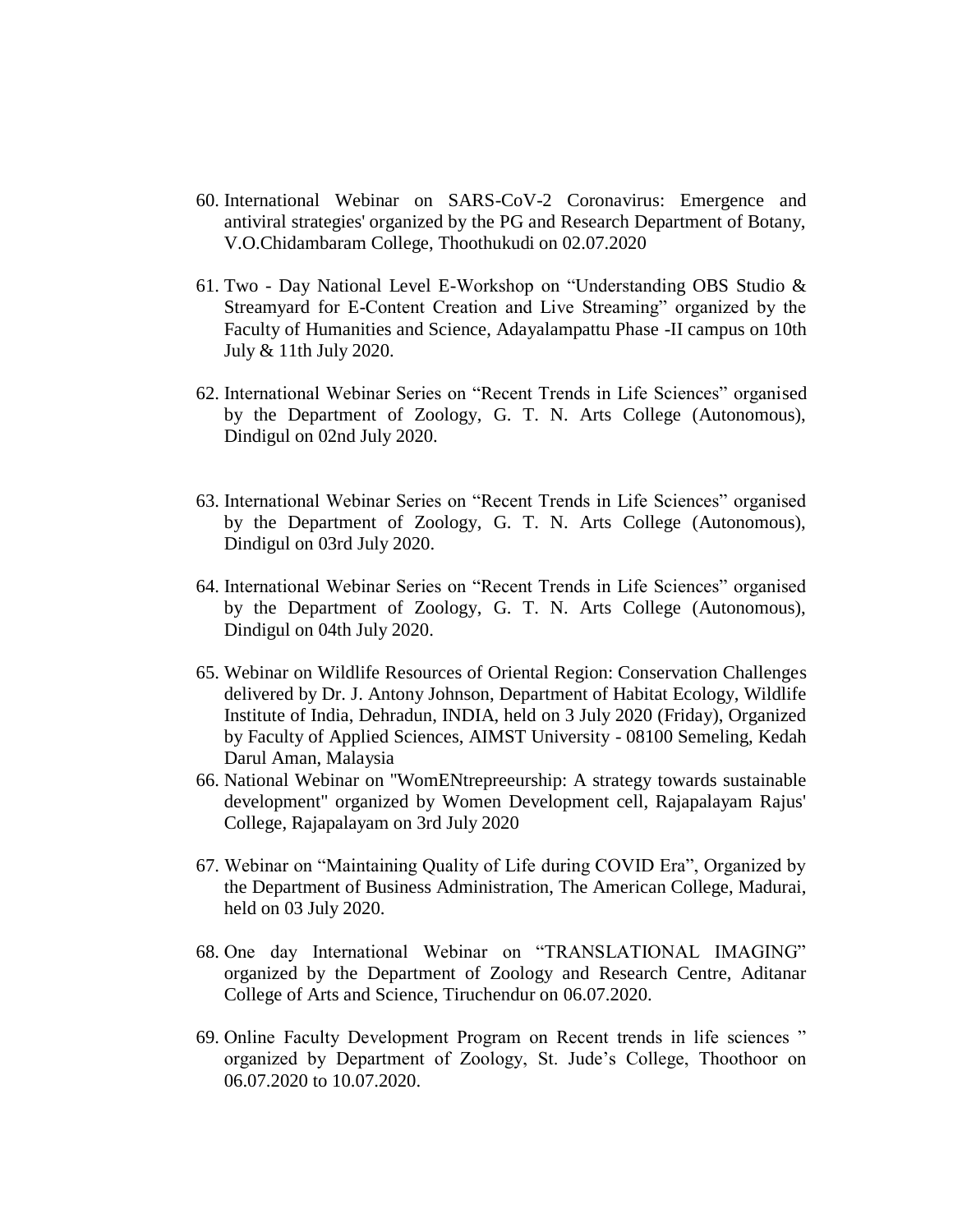- 70. Webinar on 'Spectroscopic Techniques II" organized by the American College Central Instrumentation Centre, The American College, Madurai on 08th July 2020
- 71. 2-Day Faculty Development Program on 'Effective and efficient Online teaching and content development' on 8th and 9th of July 2020 conducted by Audyogik Tantra Shikshan Sanstha's Institute of industrial and Computer Management and Research, MBA@IICMR, Maharashtra
- 72. International Webinar Series on 'Recent Advances in Life Sciences'dated From 08-07-2020 To 10-07-2020 (Three days) organized by the Department of Zoology, Sri Meenakshi Government Arts College for Women (Autonomous), Madurai, Tamilnadu, India-625002.
- 73. Webinar on 'New Challenges in Marine Pollution' organized by Department of Chemistry, Einstein College of Arts and Science, Tirunelveli held on 11.07.2020
- 74. Webinar on "PATENTING FOR PROSPERITY" on 11th July 2020 conducted by the Department of Biotechnology, Prathyusha Engineering College.
- 75. Webinar on "Coronavirus: Facts Vs Myths" on 13.07.2020 on account of "World Population Day", Organized by National Service Scheme (NSS) & Red Ribbon Club(RRC), Sri Sarada College for Women (Autonomous), Salem - 636 016
- 76. International interdisciplinary webinar "EMERGING TRENDS IN BIOPHYSICAL CHEMISTRY" conducted By Department of Chemistry, The Madura College on 15-7-2020
- 77. Online Seminar sponsored by DST FIST with certificate id: CH8E9I-CE000075 dated 15-7-2020 on topic "Neural circuits for escape and exploratory behavior" organised by Post Graduate Department of Zoology, DAV College, Jalandhar
- 78. International Webinar on ANTICIPATING PANDEMICMEASURES OF COVID - 19, conducted by the PG & Research Department of Microbiology and Biotechnology, Sengunthar Arts and Science College, Thiruchengode, Namakkal on 16.07.2020.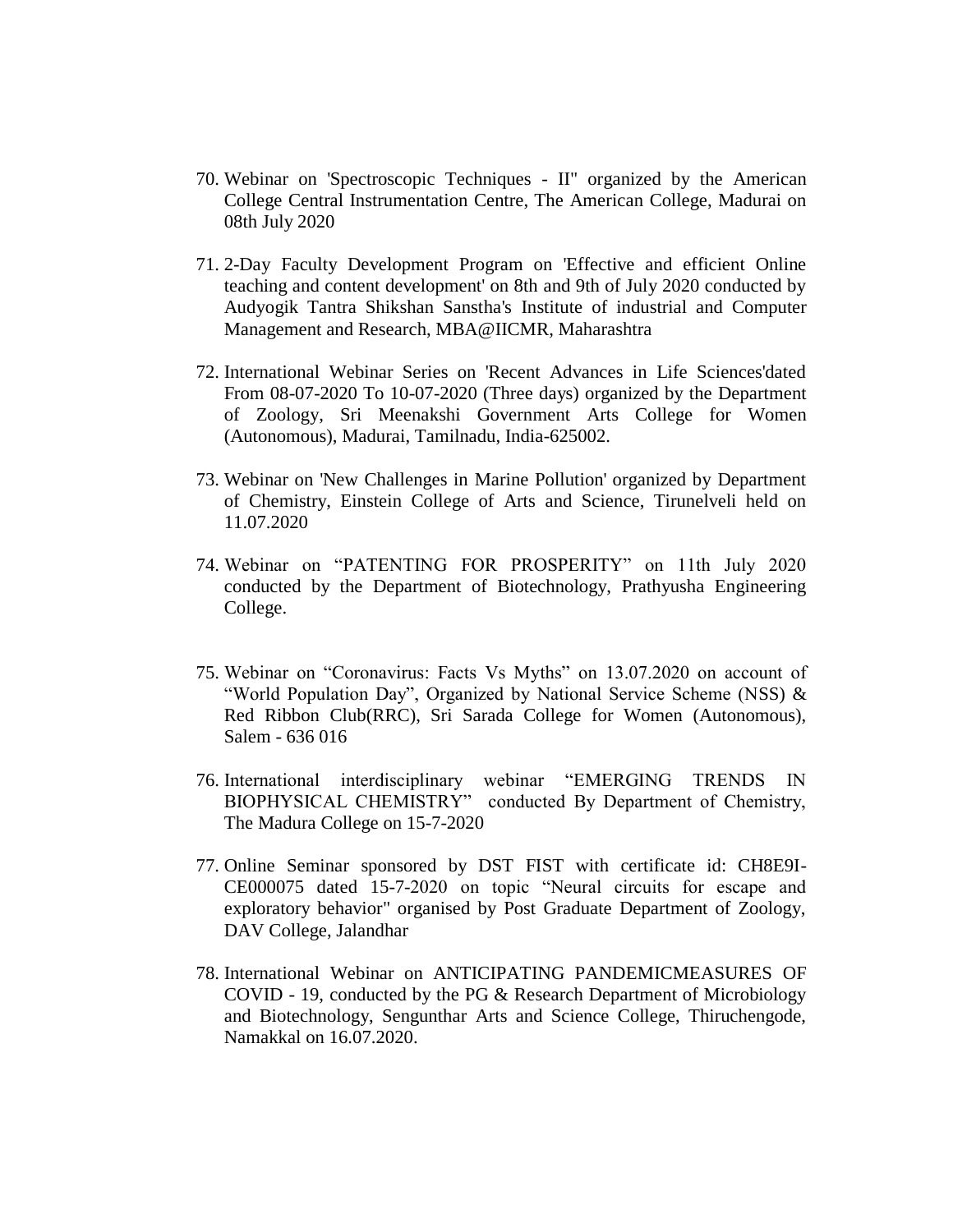- 79. National webinar on "HOST IMMUNE RESPONSES V"s VIRAL INFECTIONS" organized by PG Department of Zoology, Government Arts College, Melur on 18th July, 2020.
- 80. National Webinar on "Role of IQAC in Innovative Teaching Pedagogy & Quality Sustenance in the Post COVID - 19 Scenario" organized by the IQAC, Indian Academy Degree College -Autonomous on 18th July 2020.
- 81. Two training programme on 'Supplementing learning digitally' organized by Internal Quality Assurance Cell (IQAC), Vivekananda College, Agasteeswaram, held on 20th and 21th July 2020
- 82. International Webinar on 'Past, present and future trends in Vaccinology' organized by the Maduarai Kamaraj University, Madurai on 20th July 2020
- 83. National webinar on "Teacher Vs Learner: Impact of COVID"19 in colleges" organized by Internal Quality Assurance Cell, The American College, Madurai on 22 July 2020
- 84. Webinar on "Digital Transformation in Higher Education by using MS Teams" organized by the Department of Business Admistration, The American College, Madurai held on 10th of July 2020
- 85. International Workshop on Entrepreneurship on Bioproducts organized by the Zoology Department and Research Centre, Placement Cell & IQAC of Sarah Tucker College (Autonomous), Tirunelveli on 10.07.2020.
- 86. International webinar on "Sustainable and Smart Villages" organized by PG and Research Department of Economics, The American College, Madurai and Tamil Heritage Foundation *International* (THF*i*) on 6 October, 2021
- 87.One day National webinar on Wetland Conservation organized by Discovery Publishing House, New Delhi on 2 February 2022.

#### **MEMBER IN SOCIETIES**

- 1. International Consortium on Salt Lake Research, Australia.
- **2.** All India Bioethics Association, Chennai, India.
- 3. Association of Microbiologists of India.
- 4. Indian Immunology Society
- 5. Tamil Nadu Science Forum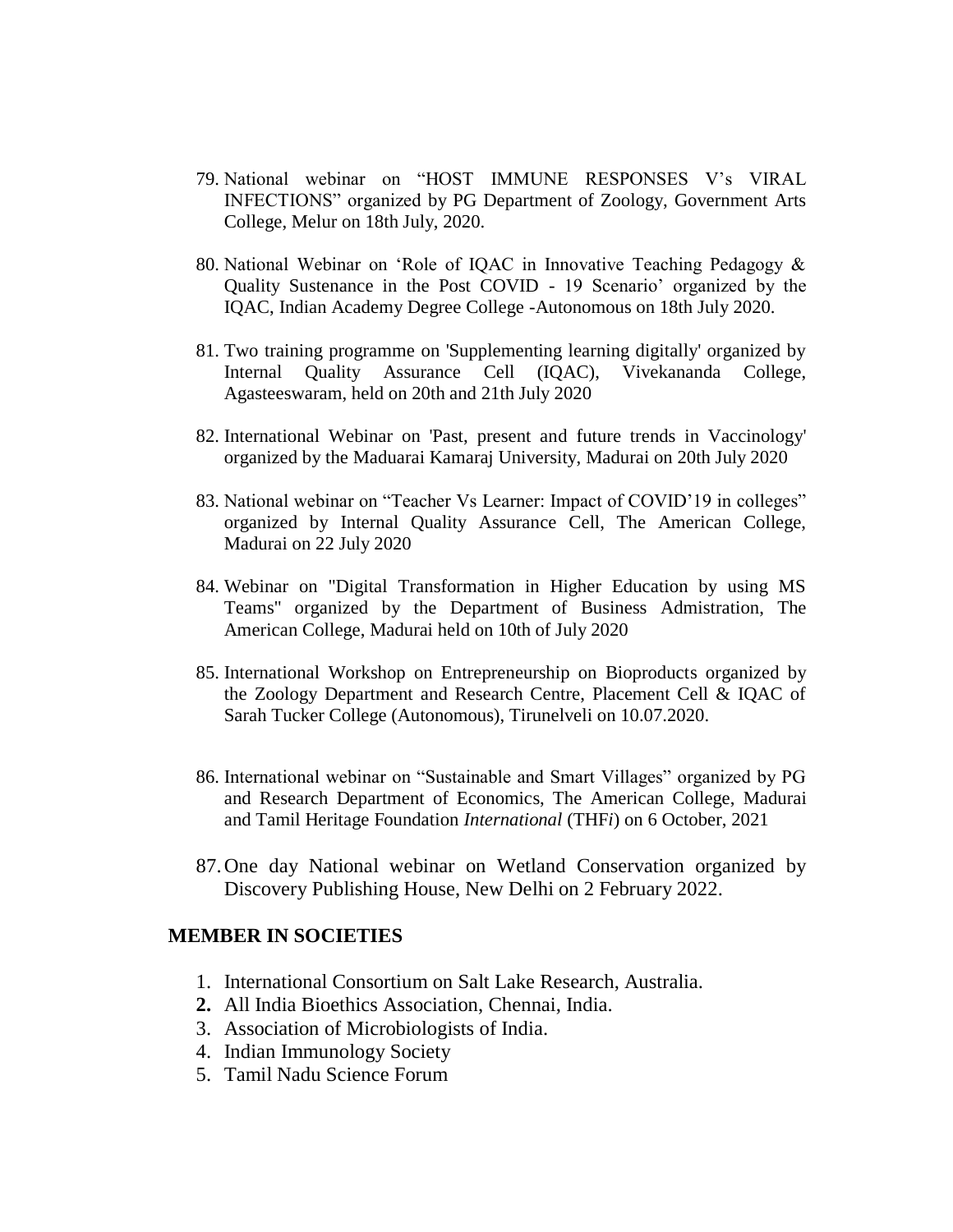## **List of Publications**

1. **A.J.Thatheyus,** M. Selvanayagam and T. Peterraj (1987) Chronic toxicity of copper on the biochemical composition of some tissues of the scale carp, *Cyprinus carpio communis*. **Proc. Nat. Con. Env. Impact on Biosystems** (Eds. T.K.R.Rao and others), Loyola College, Chennai, pp. 263-267.

2. A. Jebanesan, M. Selvanayagam T. Peterraj and **A.J.Thatheyus** (1987) Effect of cythion and K-Othrine on the caloric value of *Ranatra filiformis* (Heteroptera). **Ibid** pp. 211-216.

3**. A.J.Thatheyus,** M. Selvanayagam and A. Jebanesan (1987) Studies on the non- metallic pollution in river Cooum, Madras. **Trends in Environmental Pollution and Pesticide Toxicology** (Eds. Shashikant, S. Vohra and Y.N. Sahai), Jagmander Book Agency, New Delhi, pp. 127-133.

4. A. Jebanesan, M. Selvanayagam and **A.J.Thatheyus** (1987) Distributory pattern of dissolved oxygen in the selected stations of Cooum river and its effect on the aquatic fauna. **Ibid** pp. 303-311.

5. A. Jebanesan, **A.J.Thatheyus** and M. Selvanayagam (1988) Mosquito control by aquatic hemipterans in river Cooum, Madras. **Bicovas** 1: 203-211.

6. **A.J.Thatheyus** and M. Selvanayagam (1988) Some biochemical parameters of fish as indicators of stress. **Proceedings of the National Workshop on Aquatic Pollution,** Loyola College, Madras, India.

7. M. Selvanayagam, **A.J.Thatheyus** and A. Jebanesan, **(**1989) A general survey of aquatic pollution in the river Cooum, Madras. **Environment & Ecology** 7: 24-28.

8. **A.J.Thatheyus**, M.Selvanayagam, T.Peter Raj and P.Subramanian (1989) Studies on the food utilization of the larvae of *Eupterote molifera* fed with cythion treated *Ricinus communis* leaves. **Uttar Pradesh J.Zool**. 9: 193-201.

9. **A.J.Thatheyus,** M. Selvanayagam and A. Jebanesan (1990) Acute toxicity of dichlorovos and malathion to the sit and wait predator *Ranatra filiformis*  (FABR). **Poll. Res.,** 8, 91-094.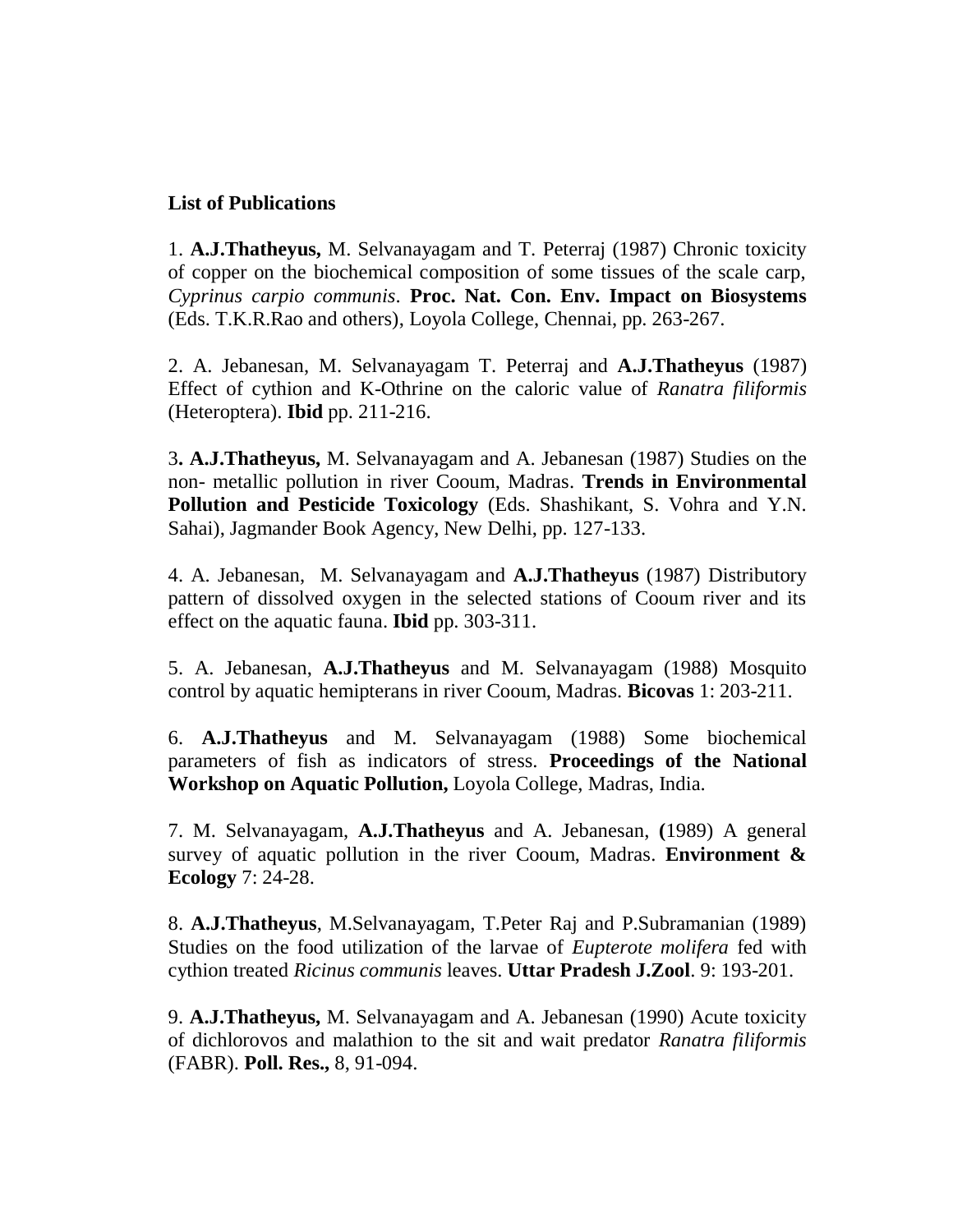10. M. Selvanayagam, **A.J.Thatheyus,** and T. Peterraj (1991) Effect on the body length and weight of the larvae of *Eupterote mollifera* when fed with cythion treated *Ricinus communis* and *Moringa indica* leaves. **National/ Growth, Development & Natural Resource Conservation** (Ed. S.R. Verma). Nature Conservators, Muzaffarnagar, India. pp. 55-51.

11. M. Selvanayagam and **A.J.Thatheyus,** (1991) Effect of nickel and chromium on the vertebrae of the scale carp, *Cyprinus carpio communis* **J. Tissue Res.** 1: 29-33.

12. A. Jebanesan, M. Selvanayagam and **A.J.Thatheyus** (1992) Studies on the metallic pollution in river Cooum, Madras, **Proceedings of the National Symposium on Environmental Biology (**Eds. M.A. Haniffa & M. Narayanan), St. Xavier"s College, Palayamkottai, India, pp.9-13.

13. M.A. Haniffa and **A.J.Thatheyus** (1992) Effect of age related mating schedule on reproduction in the silk worm *Bombyx mori L.* **Sericologia,** 32: 217-312.

14**. A.J.Thatheyus,** M. Selvanayagam and S.S. Raja (1992) Toxicity of nickel on protein content in tissues of *Cyprinus carpio communis* (Linn). **Indian J. Environ. Hlth**., 34: 236-238.

15**. A.J.Thatheyus,** M. Selvanayagam and A. Jebanesan (1992) Interaction of Hydrological parameters with the abundance of fish in the river Cooum, Madras, **J.NATCON**. 4: 45-51.

16. **A.J.Thatheyus** (1992) Behavioural alterations induced by nickel and chromium in common carp, *Cyprinus carpio Var communis* (Linn). **Environment & Ecology** 10, 911-913.

17. M. Selvanayagam, S.D. Wesley and **A.J.Thatheyus** (1994) Acute toxicity of a synthetic detergent to four aquatic hemipterans**. J. Environ. Biol**, 15: 159-161.

18. T. Peterraj, M. Selvanayagam, **A.J.Thatheyus** and A. Jebanesan (1994) Effect on the food utilization of the larvae of *Eupterote mollifera* fed with cythion sprayed Moringa leaves. **Environment & Ecology,** 12: 199-201.

19. **A.J.Thatheyus**, A.K. Kumaraguru and M. Selvanayagam, (1994) Surface Morphological changes in the Gills of Common Carp, *Cyprinus carpio*,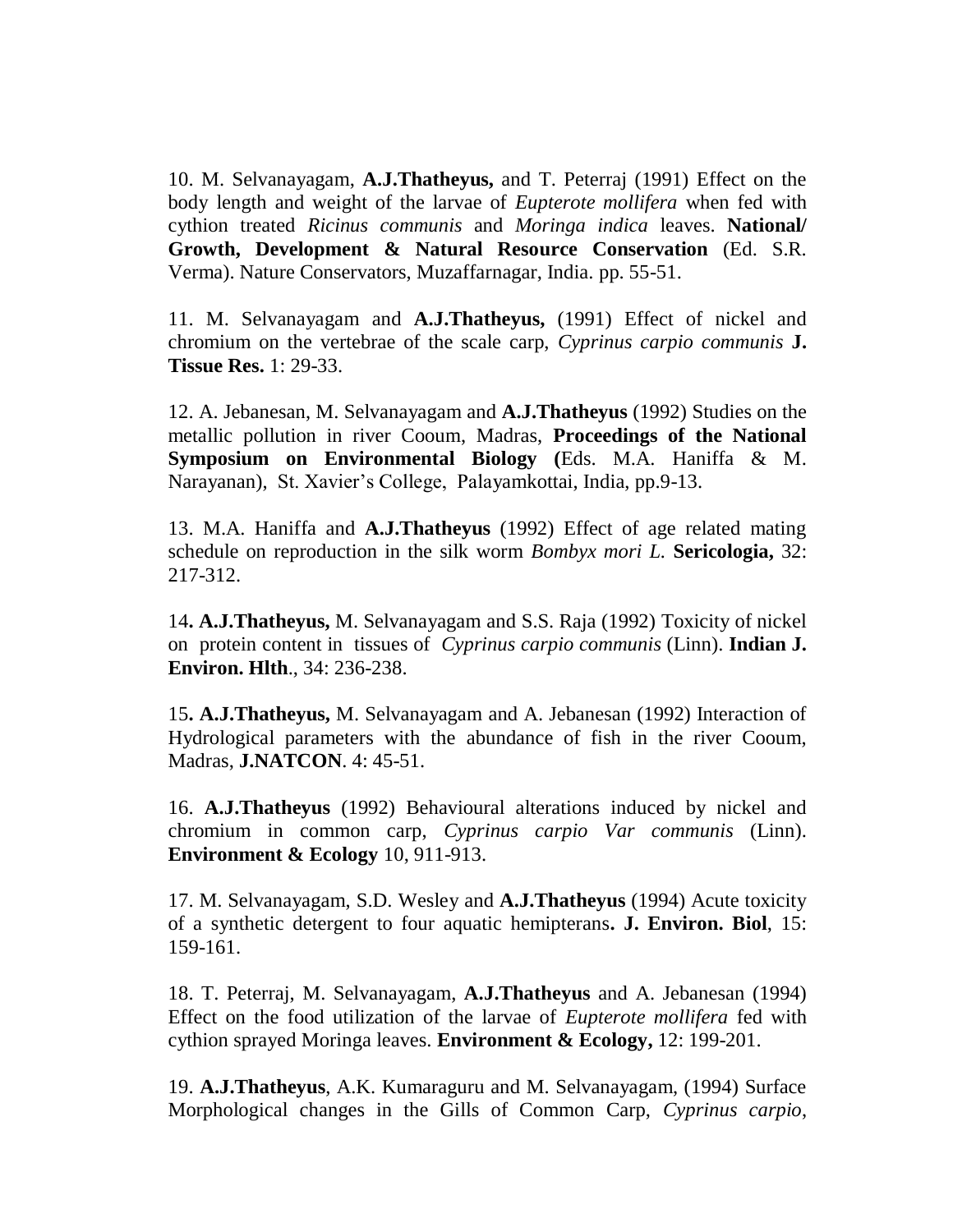induced by Hexavalent Chromium. A Scanning Electron Microscopic Study. In: **Proceedings of the International Congress on Electron Microscopy 13- Paris**, pp. 1273-1274.

20. J.A.Basil and **A.J.Thatheyus** (1994) Artemia: A Livewire in Aquaculture. **Proceedings of the National Symposium on Aquaculture for 2000 A.D.**  pp.125-142.

21. J.A. Basil, V.K.S. Nair and **A.J.Thatheyus** (1995) Laboratory studies on the culture of the brine shrimp *Artemia* using organic wastes. **Bioresourse Technology,** 51: 265-267.

22. **A.J.Thatheyus** (1995) The Narmada controversy: Social and environmental perspectives. Annual Magazine, St.Xavier's College, Palayamkottai, pp.107-109.

23. R.Geetha, A.K. Kumaraguru.and **A.J.Thatheyus** (1996) Toxic effect of heavy metal copper on the fish *Lepidocephalichthys thermalis* in short term exposures. **Poll. Res.,** 15, 151-153.

24. M.Kandhasamy, A.K.Kumaraguru and **A.J.Thatheyus** (1996) Bacteriological quality of Soft Drinks, Bottled Water, Aerated Water and Packed Fruit Juices from Shops in and around Madurai. **J. Environ. Biol.,** 17: 247-250.

25. **A.J.Thatheyus** and M. Selvanayagam, (1997) Heavy metal pollution in river Cooum. **Energy Crisis and Environment** (Eds. Francis P. Xavier and others), Loyola College Publications. pp 273-279.

26. M. Selvanayagam, Mohideen and **A.J.Thatheyus** (1997) Efect of tannery effluent on the feeding energetics of the fresh water fish, *Cirrhinus mrigala* (Ham). **Energy Crisis and Environment** (Eds. Francis P. Xavier and others), Loyola College Publications. pp 231-239.

27. **A.J.Thatheyus** and M. Selvanayagam (1999) Occurrence of heavy metals in Cooum river sediments, Madras. **Convergence** 1: 72-76.

28. **A.J.Thatheyus** and J.A. Basil (1999) Waste recycling and *Artemia* culture In: **Environment, Health and Food; a futuristic view** (Eds. John William and S. Vincent) Loyola College Publications. pp 129-138.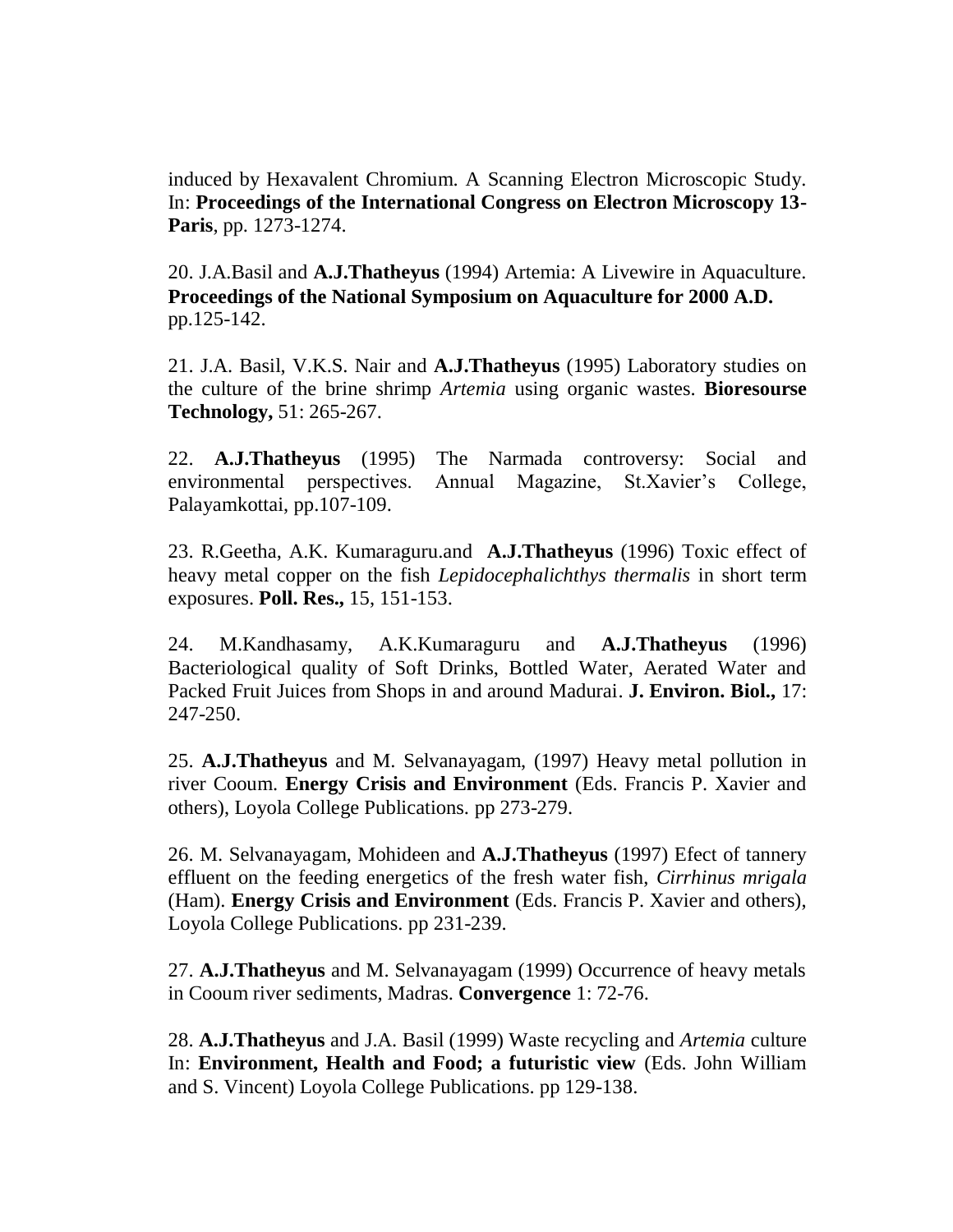29. **A.J.Thatheyus** and M. Selvanayagam (1999) Toxic effects of the heavy metal nickel in the kidney of common carp, *Cyprinus carpio* var*. communis*  (Linn) **Convergence** 1: 99-102.

30. **A.J.Thatheyus** (2000) Biocontrol agents in control of mosquitoes. In : **Recent trends in combating mosquitoes** (Eds. John William and S. Vincent) Loyola College Publications. Loyola College, Chennai pp 156-169.

31. Basil, J.A., **A.J.Thatheyus** and C.Manthiram (2002) Culture of *Artemia* (Tuticorin strain) utilizing chicken intestine and agricultural byproducts. **JEZI.**5 (2):253-260.

32. Lily, D.J., J.A.Basil and **A.J.Thatheyus** (2002**)** Recycling agricultural byproducts in the culture of *Artemia*, **JEZI**.5(2): 261-268.

33**.A.J.Thatheyus** (2002) Heavy metals in Bio-coordination and Bioimbalances. In: **Management of Natural Resources for Sustainable Development** (Ed. S.John William), Loyola College Publications, Chennai, India pp.271-281.

34**. A.J.Thatheyus** (2002) Sand Mining: An Ecological Threat, **Eubios Journal of Asian and International Bioethics** 12:224.

35. **A.J.Thatheyus** and J.D.P.Dhanaseeli (2003) Globalisation and Environmental Health, **Eubios Journal of Asian and International Bioethics** 13:179-181.

36. Y. Samuel and **A.J.Thatheyus** (2003). Cadmium induced changes in the total protein and carbohydrate content of the tissues of *Oreochromis mossambicus.* **Biochem. Cell. Arch**.3:113-118.

37. J.D.P.Dhanaseeli and **A.J.Thatheyus** (2003) Globalisation and Rural Poor. **Eubios Journal of Asian and International Bioethics** 13: 63-65.

38. **A.J.Thatheyus** (2003).Waste recycling in Poultry Industry. In: **Poultry for Sustainable Food Production and Livelihood** (Ed.S.John William), Loyola College Publications, Chennai, India pp.240-259.

39**. A.J.Thatheyus** and Dorey Benjamin (2003). SEM studies on the gill surface morphology of fish: A tool in monitoring environmental gill disease. In: **Aquaculture Medicine** (Eds. J.S.B.Singh, S.S.Pai, R.Philip and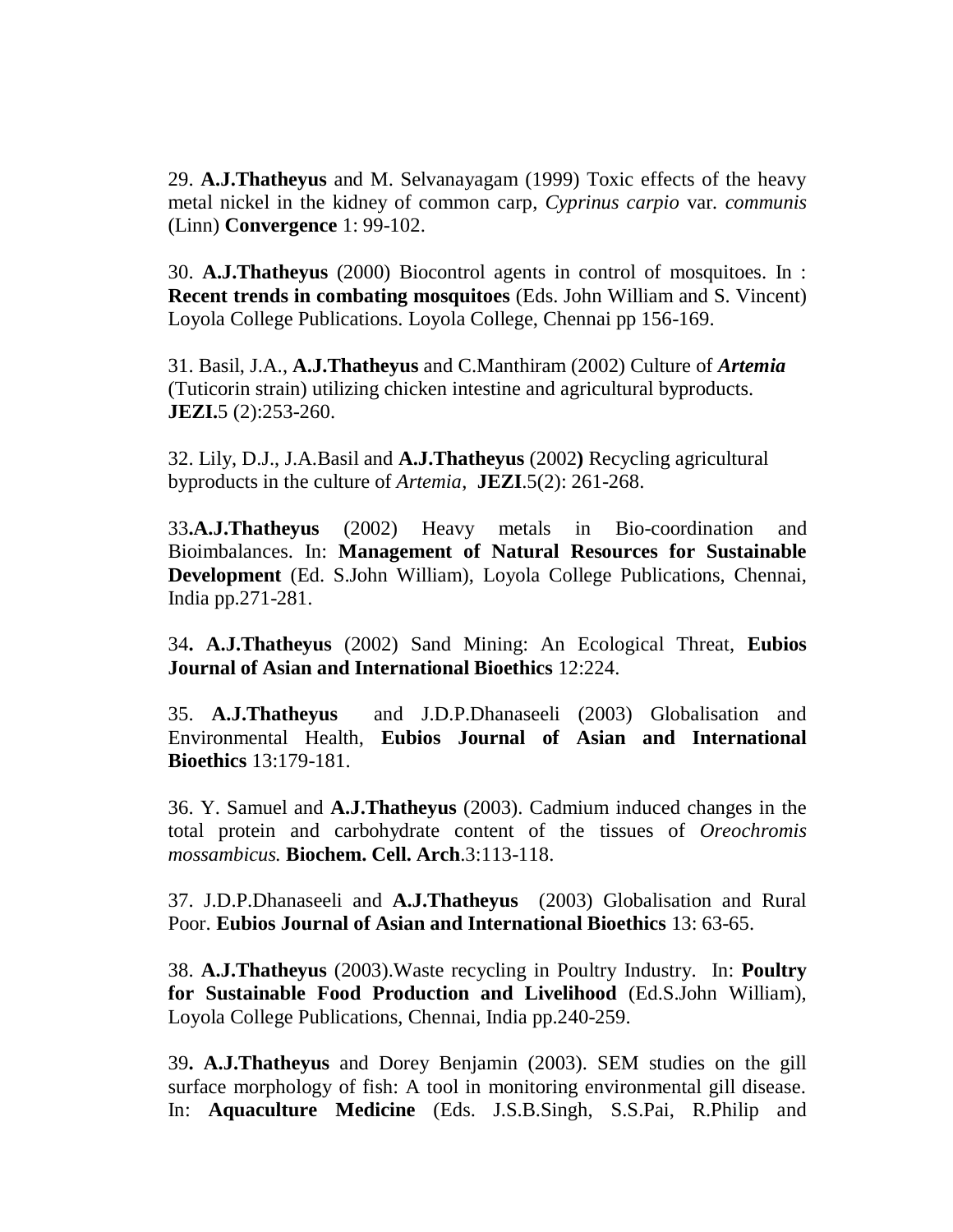A.Mohandas), Centre for Fish Disease and Management, CUSAT, Kochi, India, pp.29-31.

40. Y.Samuel and **A.J.Thatheyus** (2004). Effect of cadmium on the respiration of *Oreochromis mossambicus*. **J.Exp.Zool. India**. 7: 113-116.

41. **A.J.Thatheyus** (2005). Biotreatment of Industrial effluents employing chosen bioproducts and microorganisms. In: **Proceedings of the National Seminar on Rural Biotechnology for Sustainable Development** (Ed. Thilgavathy Daniel), Gandhigram Rural Institute, Gandhigram, pp 169-174.

42. G. Alex Pandian and **A.J.Thatheyus** (2005). Biotreatment of Tannery effluent employing coconut husk. In: **Proceedings of the National Seminar on Rural Biotechnology for Sustainable Development** (Ed. Thilagavathy Daniel), Gandhigram Rural Institute, Gandhigram, pp 199-202.

43. **A.J.Thatheyus** (2004). Water use and management. In: **Proceedings of the National Seminar on Drought Management,** Arul Anandar College, Karumathur, Madurai, India pp 67- 72.

44. **A.J.Thatheyus** (2006) Threats to Indian Biodiversity. In: **Biodiversity:**  Life to our Mother Earth. **(Ed. S.John William)**. Loyola College, Chennai. pp217- 230

45. **A.J.Thatheyus** (2006) Vermicomposting: A potential technology for enhancing soil fertility and plant growth. **Proceedings of the National Seminar on Organic Farming: Trends and Challenges,** Arul Anandar college, Karumathur, Madurai, Tamil Nadu, pp 85-89.

46. R. Rajalakshmi and **A.J.Thatheyus** (2006) Biofertilizer- A potential alternative to chemical fertilizers. **Proceedings of the National Seminar on Organic Farming: Trends and Challenges,** Arul Anandar college, Karumathur, Madurai, Tamil Nadu, pp 104-109.

47. David Antony Raj and **A.J.Thatheyus** (2006) Biological control- A potential alternative to chemical pesticides. **Proceedings of the National Seminar on Organic Farming: Trends and Challenges,** Arul Anandar college, Karumathur, Madurai, Tamil Nadu, pp 168-173.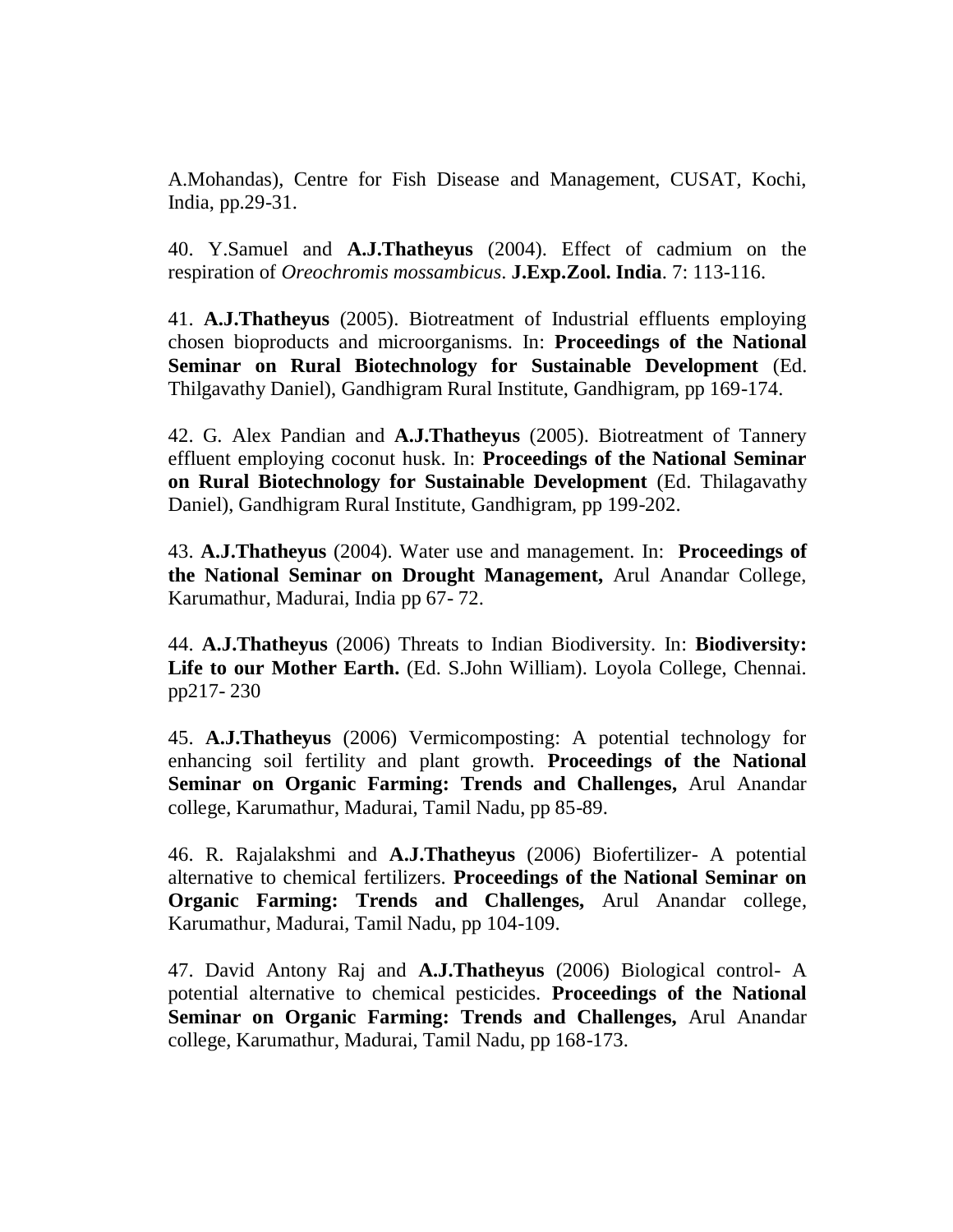48. **A.J.Thatheyus** (2007) Biocontrol of Mosquitoes. In: **Defeating the Public Enemy, The Mosquito:A Real Challenge.** (Ed. S.John William). Loyola College, Chennai. pp. 76-94.

49. C.S.Prabu and **A.J.Thatheyus (**2007**)** Acrylamide degradation employing free and immobilized cells of *Pseudomonas aeruginosa*. **International. Biodeterioration & Biodegradation.**60: 69-73

50. S.Ganesan, R.Murugan and **A.J.Thatheyus** (2007) Biotreatment of Textile dye effluent employing egg shell waste. **Convergence.** 9: 1-9.

51. M.Kandhasamy, K.D.Arunachalam and **A.J.Thatheyus** (2008) *Drynaria quercifolia (L.) J.Sm*: A potential resource for antibacterial activity. **African J.Microbiol. Res.**, 2: 202-205.

52. **A.J. Thatheyus** and J. Stella Mary (2009) Biocontrol potential of *Bacillus thuringiensis, Bacillus sphaericus* and Vectobac 12 AS against the larvae of *Culex quinquefasciatus*. In: **Proceedings of the National Seminar on Conserve the Mother Earth: Need of the hou**r, Jayaraj Annapackiam College, Periyakulam, Tamil Nadu, India pp. 52-56.

53. **A.J. Thatheyus** and R. Vidhya (2009) Biotreatment of wastewater employing *Eicchornia crassipes*. In: **Proceedings of the National Seminar on Conserve the Mother Earth: Need of the hour,** Jayaraj Annapackiam College, Periyakulam, Tamil Nadu, India pp. 56-62.

54. D.P.Dhanaseeli and **A.J.Thatheyus** (2009) Educational services rendered by American missionaries at Madurai (1834-1934): A historical perspective. **New Frontiers in Education.** 42: 158-172.

55. **A.J.Thatheyus** and D.P.Dhanaseeli (2010) Depletion of fresh water resources. **Eubios Journal of Asian and International Bioethics**. 20: 21-24.

56. J.T.Jeniffer and **A.J.Thatheyus** (2010) Web search tools: An Overview. In: **Digital Vision 2020**. Proceedings of the National Conference,( Eds. R.F.M. Sylvia and B.Annapoorani),  $5<sup>th</sup>$  &  $6<sup>th</sup>$  March, 2010, Jayaraj Annapackiam College for Women, Periyakulam, Tamil Nadu, India. pp. 155- 158.

57. **A.J.Thatheyus** and D.P.Dhanaseeli (2011) Fight for Water. **Eubios Journal of Asian and International Bioethics**.21:200-203.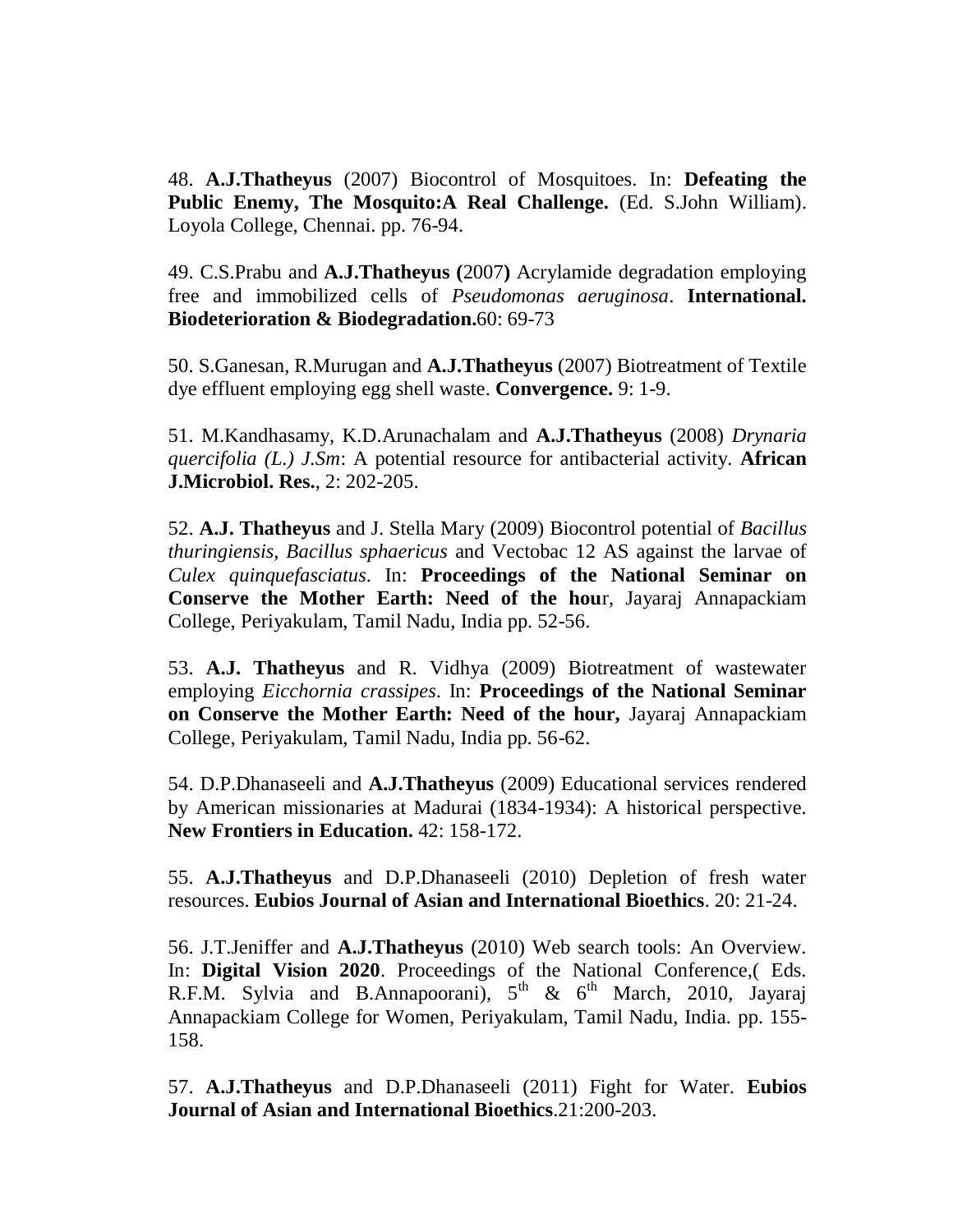58. **A.J.Thatheyus** and D.Ramya (2012) Microbial Biosorption: A Solution for Heavy Metal Pollution. In: "**Perspective of Biotechnology- Hitherto and Henceforth,**" (ISBN: 978-81-90864-91-6), Venture Institute of Biotechnology and Bioinformatics Research, Madurai, India, pp 34-42

59.C.Devika, D.Ramya and **A.J.Thatheyus** (2012) Biodegradation of chlorpyrifos using *Pseudomonas aeruginosa*. In: **Proceedings of the International Conference on "Science and Technology for Clean and Green Environment"** (Eds. N.Muthulingam, P.Ronald Ross, T.Vivekananthan and A.Elangovan) (ISBN: 978-93-80174-05-1), Zoology Wing, Annamalai University, Annamalainagar, Tamil Nadu, India. pp. 78-81.

60. **A.J.Thatheyus** (2012) Indian Marine Turtles in Soup**. Eubios Journal of Asian and International Bioethics**. 22:158-160.

61.B.Durga Devi, **A.J.Thatheyus** and D.Ramya (2012) Bioremoval of hexavalent chromium using *Pseudomonas fluorescens*. **J.Microbiol.Biotech.Res.** 2:727-735.

62**.** Dorey Benjamin and **A.J.Thatheyus** (2012) Acute toxicity of nickel and cadmium to the Cichlid fish, *Oreochromis mossambicus* (Peters). **Research in Zoology** 2:19-22.

63. E.Joy Sharmila and **A.J.Thatheyus** (2012) Diversity of Butterflies in Alagar Hills, Tamil Nadu, India. **Sciencia Acta Xaveriana**(Special issue) S233-S236.

64. P.Robert, **A.J.Thatheyus** and R.Vidhya (2012) Biological Treatment of Dye effluent using Coconut pith. In: Proceedings of the National Seminar on New Frontiers in Biology, JA College, Periyakulam, India, pp.50-60.

65. G.Samuel, **A.J.Thatheyus** and D.Ramya (2012) Biological Treatment of Synthetic Fibre effluent using Saw Dust. In: Proceedings of the National Seminar on New Frontiers in Biology, JA College, Periyakulam, India, pp.61- 68.

66. Betty Anita, **A.J.Thatheyus** and D.Ramya (2013) Biodegradation of Carboxymethyl Cellulose using *Aspergillus flavus*. **Science International** 1:85-91.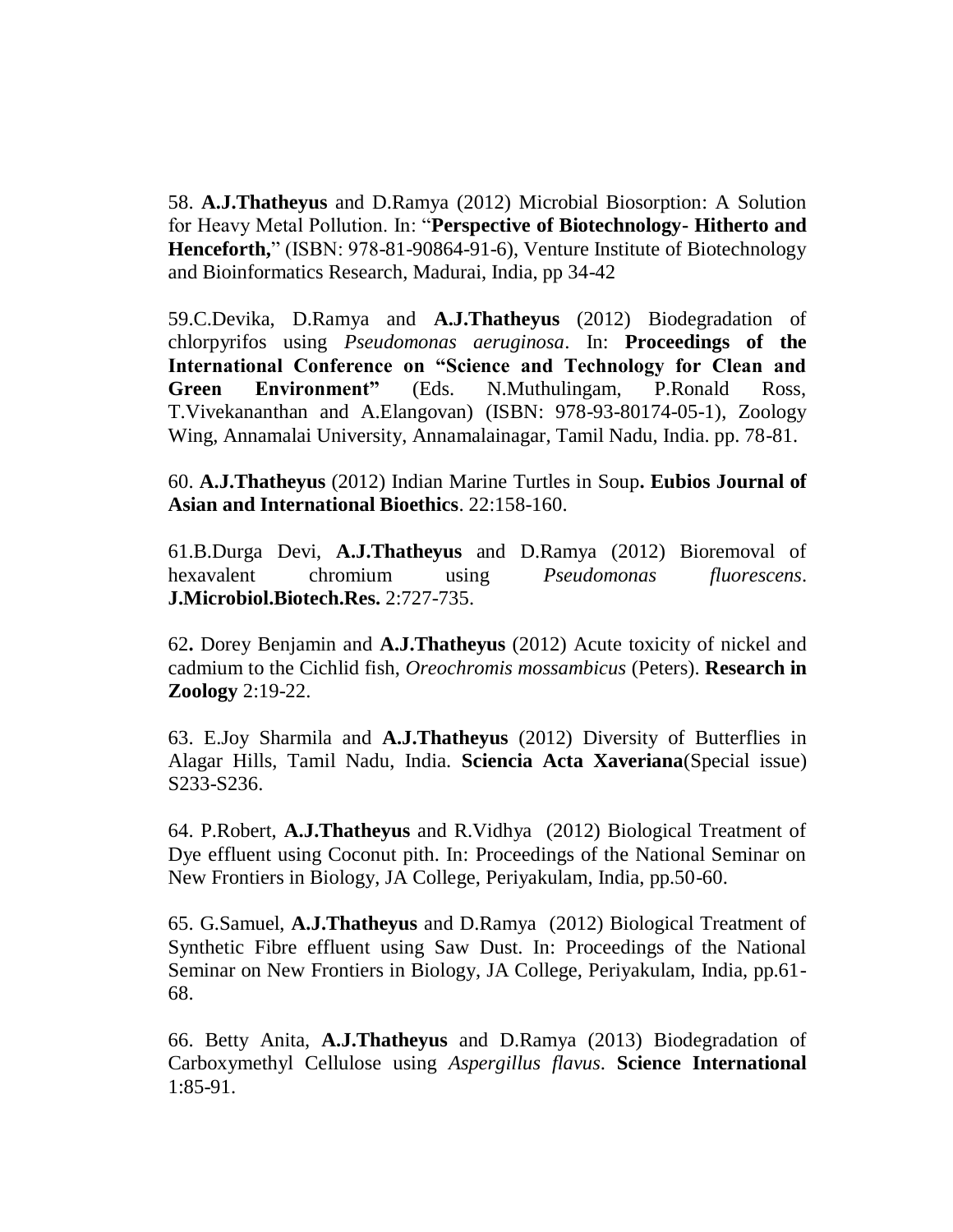67. B.Betty Anita, **A.J.Thatheyus** and R.Vidhya (2013) Biodegradation of Carboxymethyl Cellulose Employing *Chaetomium globosum* MTCC 2193. **Science International** 1:92-97.

68. **A.J.Thatheyus**, D.P.Dhanaseeli and P.Vanitha (2013) Dams and their ecological effects. **Eubios Journal of Asian and International Bioethics**. 22:217-220.

69. J.Thresa Jeniffer and **A.J.Thatheyus** (2013) Information and Communication Technologies for Sustainable Food Security. In: **Food Security Issues and Concerns** (Ed. M.John Joseph), Shanlax Publications, Madurai, India. (ISBN: 978-93-80657-84-4) pp.167-173.

70. D.Ramya and **A.J.Thatheyus** (2013) Genetically Modified Foods-Safety Issues. In: **Food Security Issues and Concerns** (Ed. M.John Joseph), Shanlax Publications, Madurai, India. (ISBN: 978-93-80657-84-4) pp.302-311.

71. D.Ramya and **A.J.Thatheyus** (2013) Bacterial Food Poisoning. In**: Food Security Issues and Concerns** (Ed. M.John Joseph), Shanlax Publications, Madurai, India. (ISBN: 978-93-80657-84-4) pp.332-341.

72. R.Vidhya and **A.J.Thatheyus** (2013) Biodegradation of Dimethylformamide using *Bacillus subtilis.* **American Journal of Microbiological Research** 1 (1) 10-15.

73. T. Raghuraman C. Jerome Geoffrey S. Suriyanarayanan and **A.J.Thatheyus** (2013) Chromium removal by using chosen *Pseudomonads.* **American Journal of Environmental Protection***.* 1(1): 14-16.

74. Deborah Gnana Selvam A **Thatheyus AJ** and Vidhya R (2013) Biodegradation of the synthetic pyrethroid, Fenvalerate by *Pseudomonas viridiflava.* **American Journal of Microbiological Research**. 1(2): 32-38.

75. **A.J.Thatheyus**, Delphin Prema Dhanaseeli and P.Vanitha (2013) Inter-State Dispute over water and safety in India: The Mullaperiyar dam, a historical perspective. **American Journal of Water Resources** 1(2): 10-19.

76. E. Joy Sharmila and **A.J.Thatheyus** (2013) Diversity of butterflies in Alagarhills, Tamil Nadu, South India. **Current Biotica** 6(4): 473-479.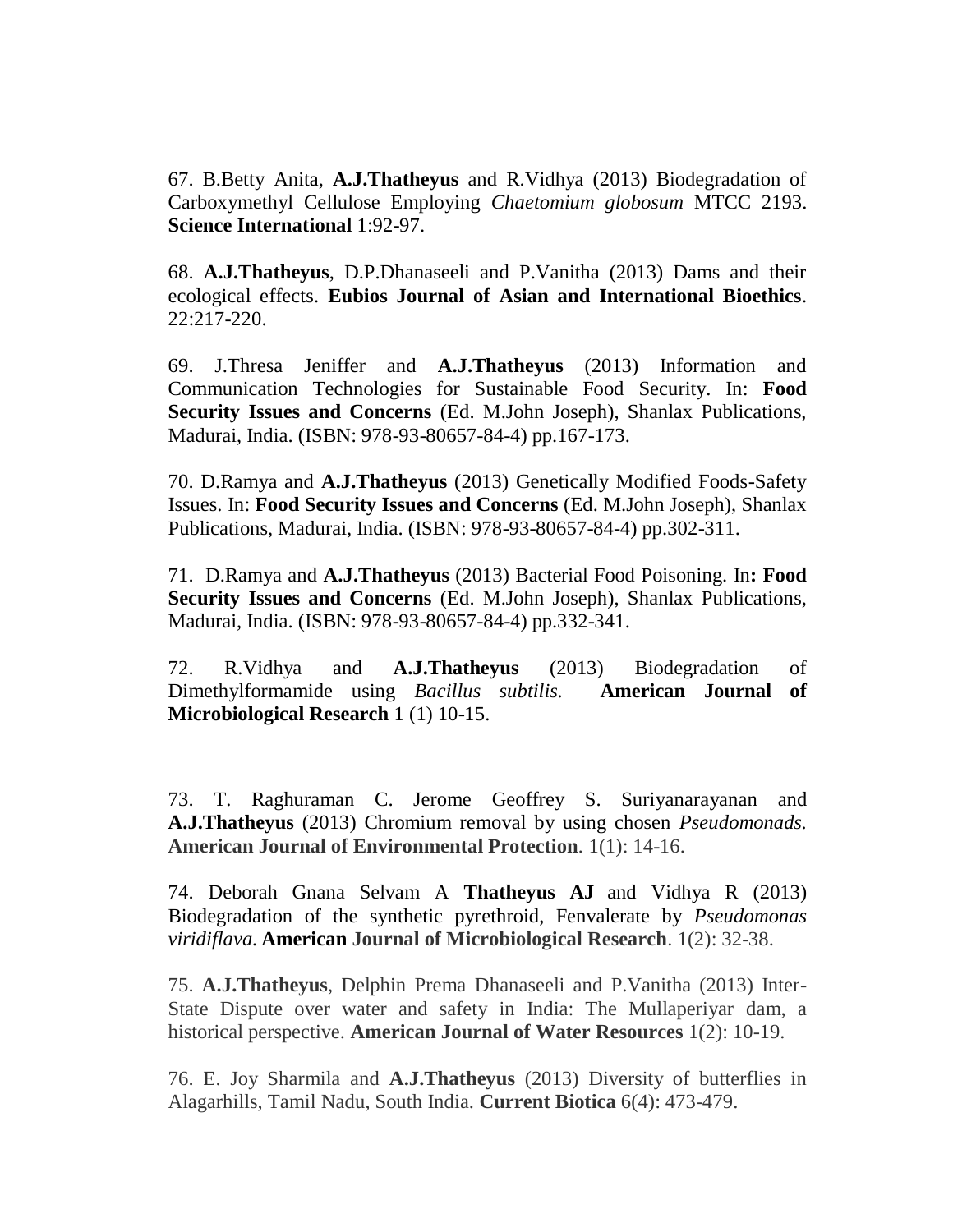77. R.S.Akram Hussain, **A.J.Thatheyus** and D.Ramya (2013) Bioremoval of nickel using *Pseudomonas fluorescens.* **American Journal of Microbiological Research.** 1(3): 48-52.

78. **A.J.Thatheyus** and A.Deborah Gnana Selvam (2013) Synthetic Pyrethroids: Toxicity and Biodegradation. **Applied Ecology and Environmental Sciences** 1(3): 33-36.

79. A.Deborah Gnana Selvam, **A.J.Thatheyus** and R.Vidhya (2013) Biodegradation of the Synthetic Pyrethroid, Fenvalerate by *Bacillus cereus* MTCC 1305. **World Journal of Environmental Engineering** 1(2): 21-26.

80. D.Ramya and **A.J.Thatheyus** (2013) Thirumalai Nayak Mahal and Microbial Air Quality. In: **Proceedings of the UGC sponsored National Seminar on Preservation of Monuments to enhance Tourism in India**, Jayaraj Annapackiam College for Women, Periyakulam, Tamil Nadu, India, pp.242-257.

81.G.Suresh Kumar and **A.J.Thatheyus** (2013) Bioremediation of Chromium, Nickel and Zinc in Electroplating Effluent by *Escherichia coli.* **Annual Review & Research in Biology** 3:913-920

82. S.Muthuraman, K.Natarajan, S.Srinivasan, **A.J.Thatheyus** and D.Ramya (2013) Bacterial resistance to chosen heavy metals. **ESAIJ** 8: 475-480

83. **A.J.Thatheyus** and Delphin Prema Dhanaseeli (2013) Holistic Approach in Environmental Education. **New Frontiers in Education**, Jan-March, 59-62.

84. M.V.Devika, **A.J.Thatheyus** and D.Ramya (2014) Bioremoval of Nickel using *Pseudomonas aeruginosa*. **Annual Research & Review in Biology** 4:538-546.

85. M.Vanishree, **A.J.Thatheyus** and D.Ramya (2014) Biodegradation of Petrol Using *Aspergillus* sp. **Annual Research & Review in Biology** 4: 914- 923.

86. V.P.Jebaraj, **A.J.Thatheyus** and M.Rajesh (2014) Biotreatment of electroplating industrial effluent using sugarcane bagasse. In: **Global opportunities for recent developments in science and technology** (Ed.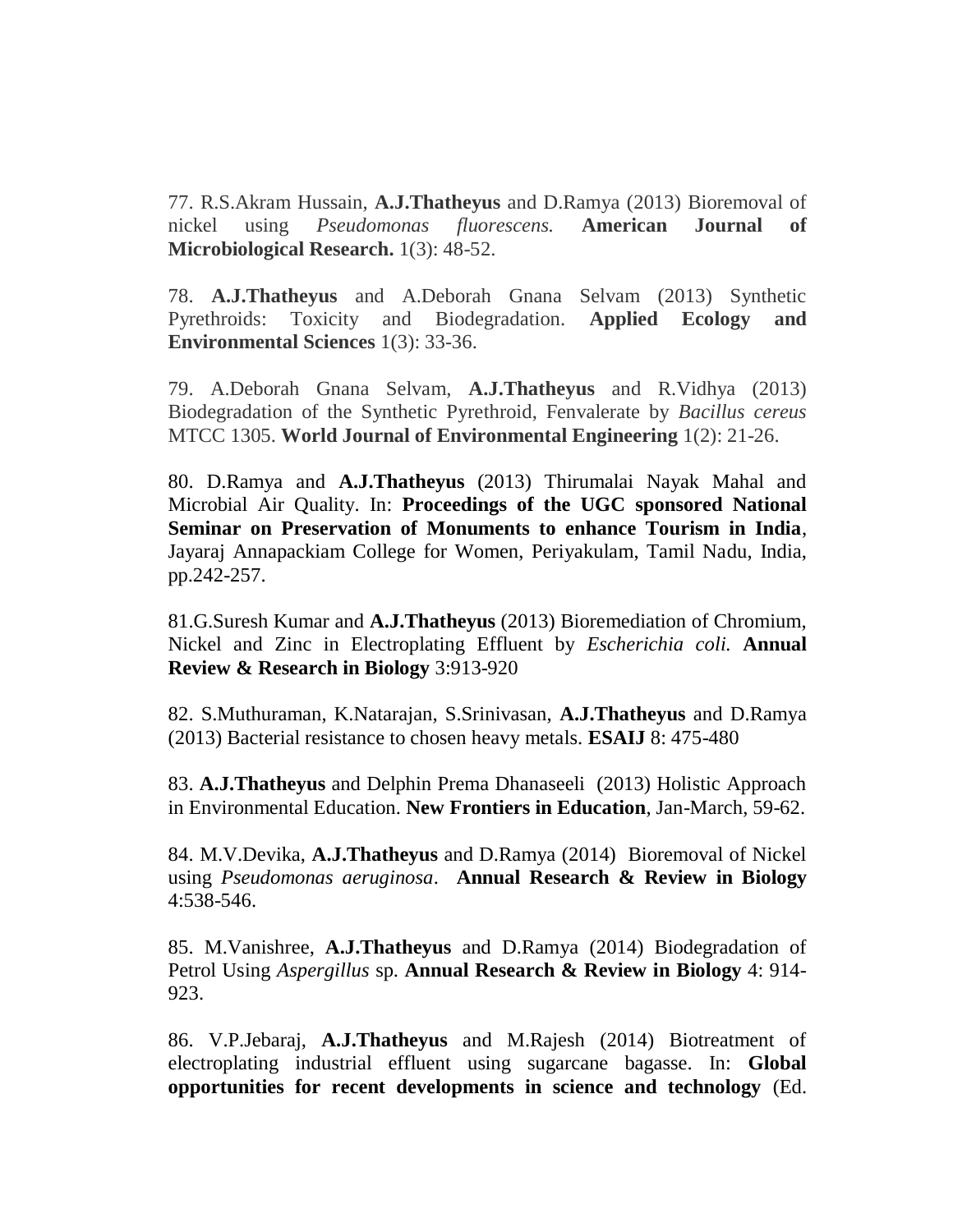P.Baby Shakila), Rev.Jacob Memorial Christian College, Ambilikkai, Tamil Nadu, India. pp. B173-178. (ISBN: 978-93-82323-26-6).

87. S.P.R. Solomon and **A.J.Thatheyus** (2014) Biotreatment of textile mill effluent using coconut pith. In: **Global opportunities for recent developments in science and technology** (Ed. P.Baby Shakila), Rev.Jacob Memorial Christian College, Ambilikkai, Tamil Nadu, India. pp. B178-181. (ISBN: 978-93-82323-26-6).

88. J.J.E. Durai, **A.J.Thatheyus** and D.Ramya (2014) Biological treatment of dye effluent using saw dust. . In: **Global opportunities for recent developments in science and technology** (Ed. P.Baby Shakila), Rev.Jacob Memorial Christian College, Ambilikkai, Tamil Nadu, India. pp. D323-327. (ISBN: 978-93-82323-26-6).

89. E. Joy Sharmila and **A.J.Thatheyus** (2014) A first report of southern birdwing, *Troides minos* (Cramer) in Alagar Hills, Tamil Nadu, India. **Research Journal of Agriculture and Environmental Management** 3: 74- 75.

90. K.V.Darsa**, A.J.Thatheyus** and D.Ramya (2014) Biodegradation of Petroleum Compound Using the Bacterium *Bacillus subtilis*. **Science International.** 2: 20-25.

91. M.Vanishree, **A.J.Thatheyus** and D.Ramya (2014) Biodegradation of Petrol Using the Fungus *Penicillium* sp. **Science International.** 2: 26-31.

92. M.Vanitha and **A.J.Thatheyus** (2014) Hydrobiology and related Plankton Species Assemblages of Sathiyar River in Madurai District. In: **Proceedings of UGC-sponsored National Seminar on Emerging Trends in Biological Research,** Lady Doak College, Madurai, India.

93. S.Muniandy, **A.J.Thatheyus** and M.Rajesh (2014) Mixture toxicity of the heavy metals copper and zinc to the larvae of *Chironomus tentans*.In: **Invertebrates Systematics and Biology** (ISBN: 978-81-929844-0-7) (Eds.Shaju Thomas and Gigi K.Joseph) **Proceedings of the UGC sponsored National Seminar on Invertebrate Taxonomy**, Nirmala College, Muvattupuzha, Kerala, India,pp.78-81.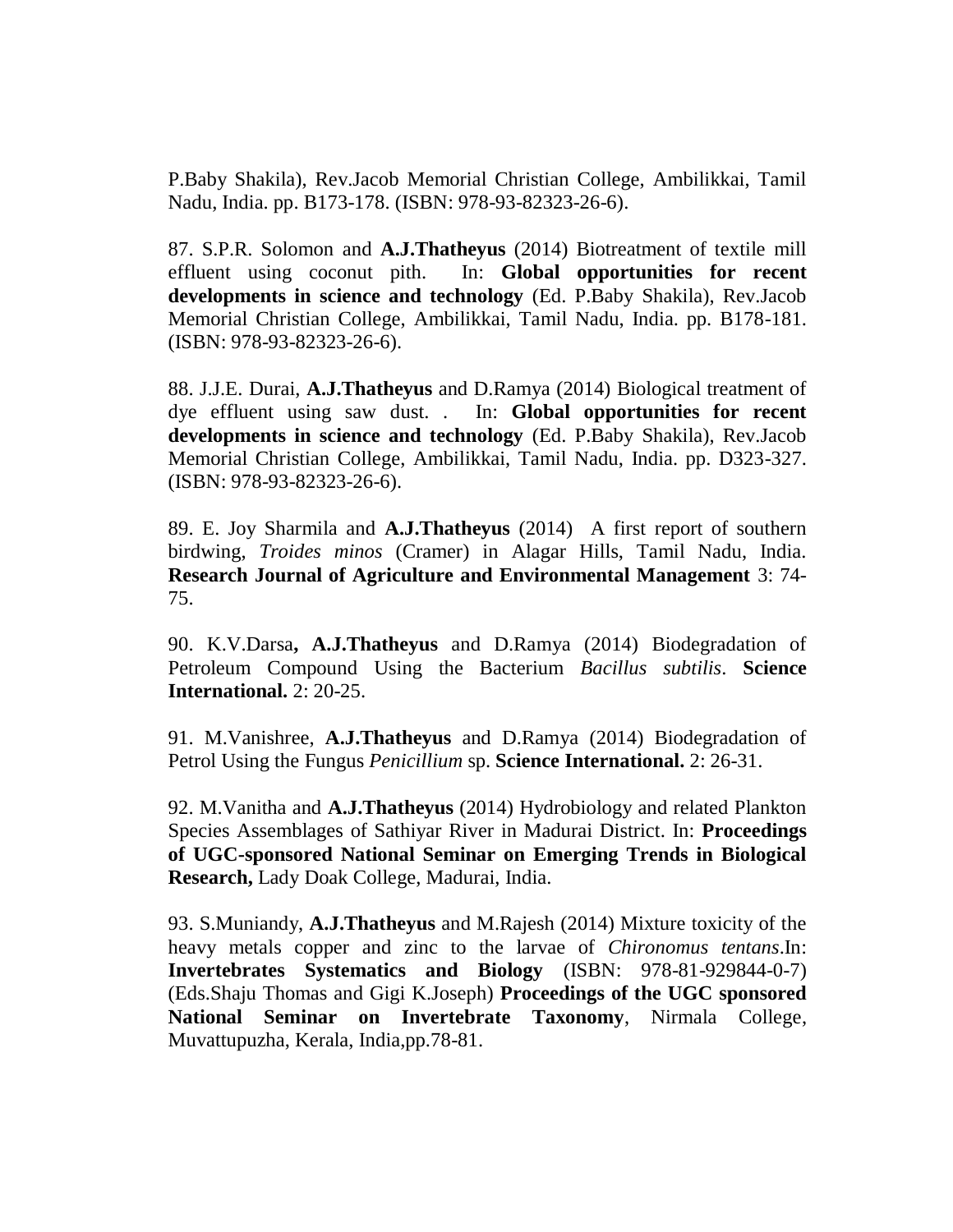94. K.V.Darsa and **A.J.Thatheyus** (2014) Biodegradation of Petroleum Compound Using *Pseudomonas aeruginosa*. **Open Access Library Journal**  $1: 1-9.$ 

95. Kamala Pandian**, A.J.Thatheyus** and D.Ramya (2014) Bioremoval of Chromium, Nickel and Zinc in Electroplating Effluent by *Pseudomonas aeruginosa*. **Open Journal of Water Pollution and Treatment** 1:75-82.

96. M.Sankarammal, A.J.Thatheyus and D.Ramya (2014) Bioremoval of Cadmium Using *Pseudomonas fluorescens.* **Open Journal of Water Pollution and Treatment** 1:92-100.

97. **A.J.Thatheyus** (2014) Bioproducts in the restoration of clean environment. In: **Proceedings of the National Conference on Achieving Sustainable Development** (Ed. Dr.S.John William), Loyola College, Chennai, India. pp156-162.

98. S.Ganesan, J.Alan Peterson, R.Murugan and **A.J.Thatheyus** (2014) Effect of egg waste treatment on the microbial load of textile dye effluent. **Environmental Science: An Indian Journal**. 9: 132-134.

99. P.Satheeswaran and **A.J.Thatheyus** (2015) Acute toxicity of Chromium, Aluminium and their combinations to the larvae of *Chironomus tentans.* **Journal of Life Sciences Research**. 2:49-52.

100. M. A. Pradeep, P.V. Haseena, **A.J.Thatheyus** and R.S.A.Hussain (2015) Screening for anticancer activity of Lycopene in combination with vitamin E against MCF-7 and HEP-2 cancer cell lines. **Journal of Global Biosciences**. 4: 1239-1244.

101. V.J.F.Borgia and **A.J.Thatheyus** (2015) Acute toxicity of effluent from electroplating industry to the common carp, *Cyprinus carpio* Linn. **International Journal of Research Studies in Zoology** 1:10-14.

102. Bishmi, **A.J.Thatheyus** and D.Ramya (2015) Biodegradation of Poultry Feathers using a Novel Bacterial Isolate, *Pseudomonas aeruginosa*. **International Journal of Research Studies in Microbiology and Biotechnology** 1:25-30.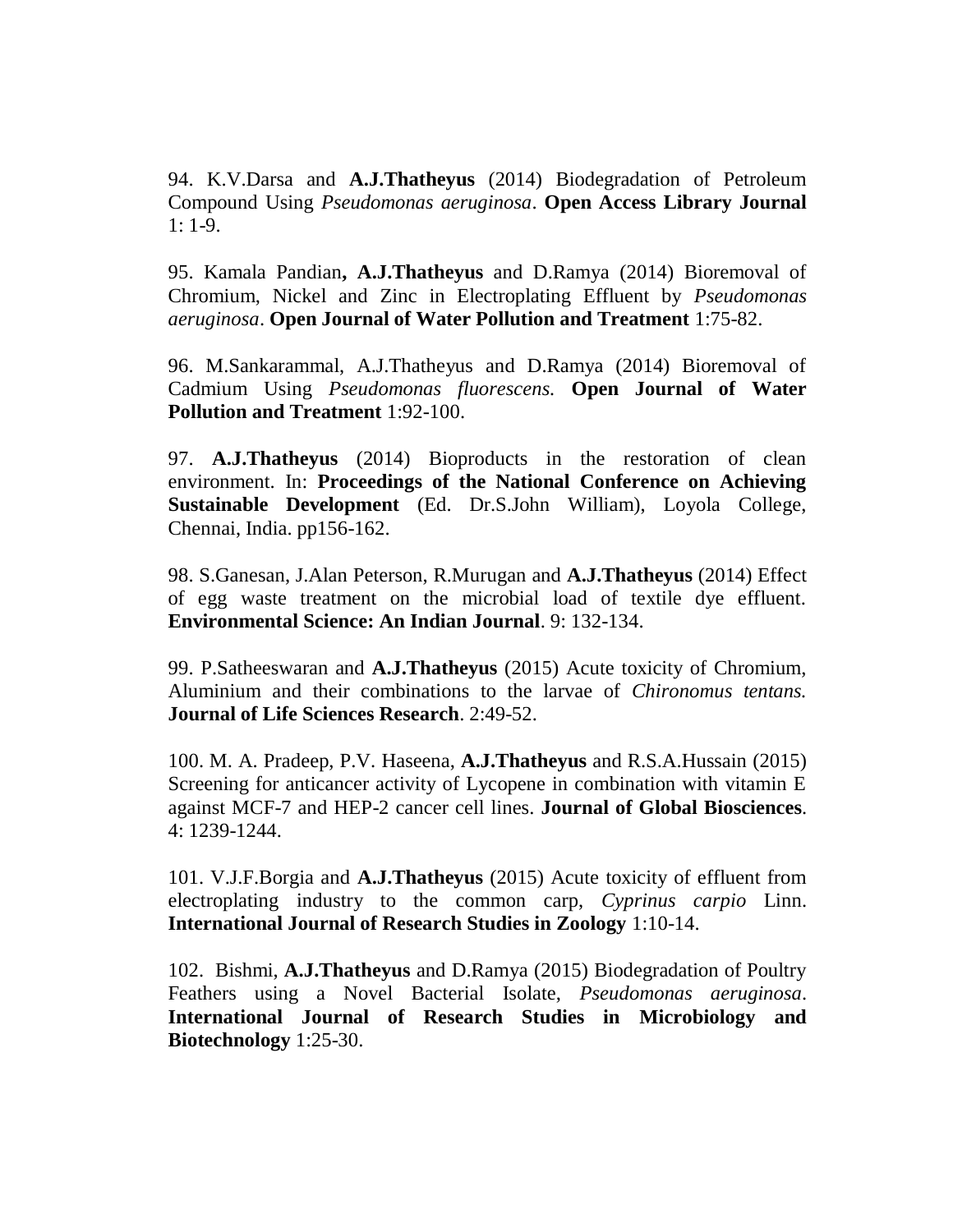103. T.Shenbagavalli, **A.J.Thatheyus** and D.Ramya (2015) Biodegradation of dimethylamine using *Pseudomonas aeruginosa*. **Bulletin of Advanced Scientific Research** 1: 106-109.

104. R.Vijayakumar, **A.J.Thatheyus** and M.Rajesh (2015) Acute toxicity of mercury, cadmium and manganese to the larvae of *Chironomous tentans.* In:Current and Emerging Trends in Biological Sciences (Eds: P.Annapoorani, R.Renuka and P.Mehalingam), VHNSN College publications, Virdhunagar, India. (ISBN: 978-93-81723-32-6)

105. R.Vidhya and **A.J.Thatheyus** (2015) Biodegradation of dimethylformamide using *Pseudomonas aeruginosa*. **Journal of Global Biosciences** 4: 2576-2589

106. S. Balaji, **A.J**.**Thatheyus** and D.Ramya (2015) Biotreatment of Electroplating Industrial Effluent Using Coconut Husk. **International Journal of Research Studies in Zoology** 1: 56-60

107. **A.J.Thatheyus**, M.Rajesh, S.Nallakamu and Ananth (2015) Mixture toxicity of cadmium and manganese to the larvae of *Chironomus tentans*. **Research Journal of Pharmacology and Toxicology**. 1: 46-48.

108. **A.J.Thatheyus**, A.A.Khaja, S.S.Prabu and D.Ramya (2015) Biodecolorization of chosen dyes using *Pseudomonas aeruginosa* and *Flavobacterium* sp**. J.Environ.Science & Engg**. 57:137-144.

109. **A.J.Thatheyus** and D.Ramya (2016) Biosorption of Chromium Using Bacteria: An Overview. **Science International**. 4:74-79.

110**.** M.Senthil Kumar, **A.J.Thatheyus** and D.Ramya (2016) Biotreatment of Sewage using the Amazon Sailfin Catfish, *Pterygoplichthys pardalis.*  **Academic Journal of Life Sciences**. 2:41-49.

111. Meena Kumari, **A.J.Thatheyus** and D.Ramya (2016) Biodegradation of Ferulic Acid using *Aspergillus fumigatus*. **Bulletin of Advanced Scientific Research** 2: 28-31.

112. J.Thresa Jeniffer, J.Joannes Sam Mertens and **A.J.Thatheyus** (2016) Effects of Electrosmog on Birds: An Overview. **Eubios Journal of Asian and International Bioethics**. 26 : 216-219.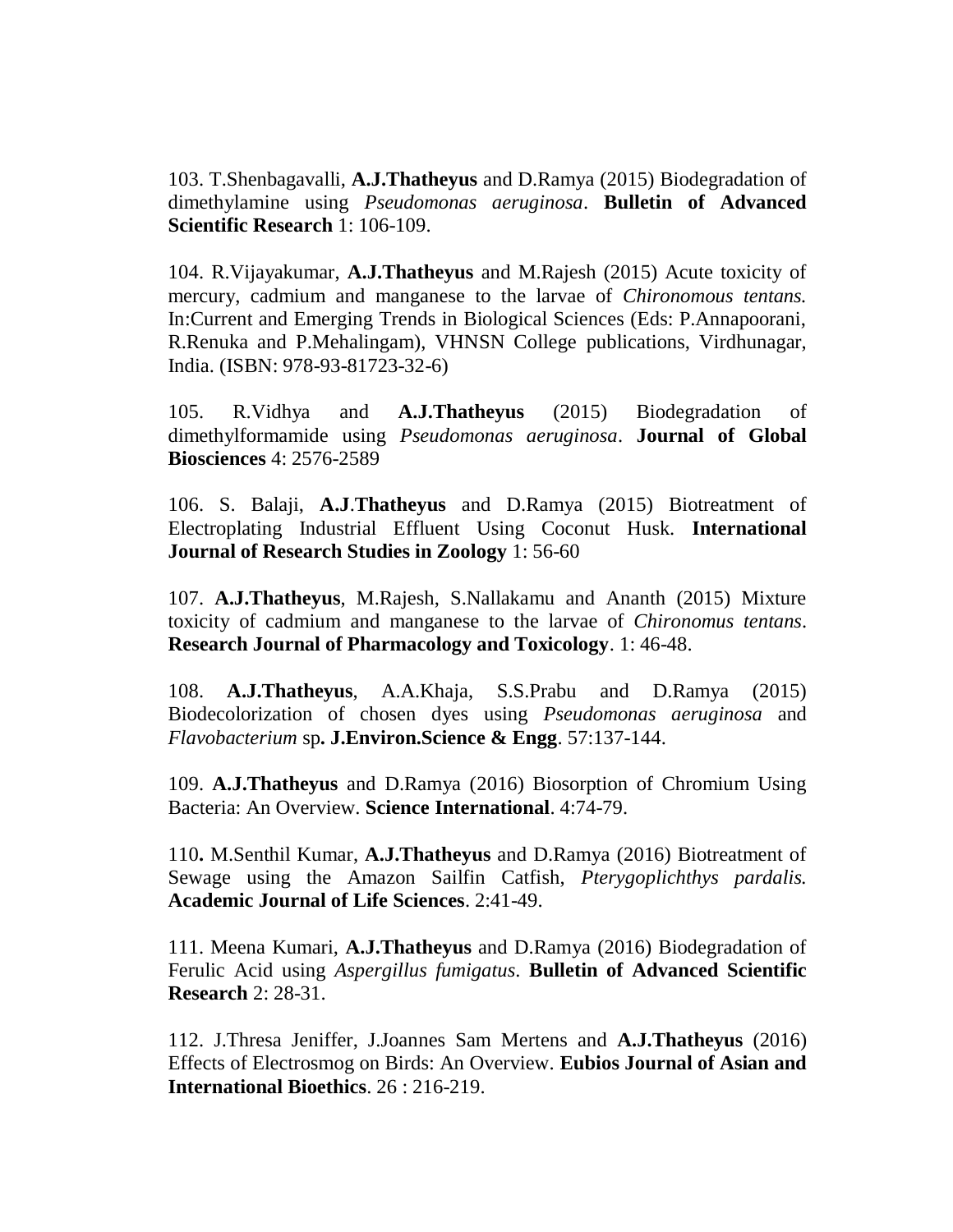113. M.Rajesh and **A.J.Thatheyus** (2016) Digitalization of Library Resource A greener Reading Experience. In: Digitization of Library Enhancing Reading Culture (Ed. M.Davamani Christober), Daniel Poor Memorial Library, The American College, Madurai, India. pp.43-47.

114. M.Vanitha and **A.J.Thatheyus** (2016) Prediction of Pollution Status of Sathiyar River in the Monsoon Period. **Poll.Res.** 35:781-784

115. H.Raghuram, P.Velladurai, T.Sivaruban, T.Angeline, E.Joy Sharmila, **A.J.Thatheyus** and K.Navaneethakannan (2017) Stress, difficulties and challenges faced by the zoology students of The American College, Madurai. In: Conference Proceedings of the NAAC sponsored National Conference on Strategies of Quality initiatives, enhancement and sustenance in Higher Education, IQAC, The American College, Vergal Publication, Madurai, India, pp. 123-129.

116. M.Rajesh, **A.J.Thatheyus** and C.Kumaresan (2017) A preliminary study on Avifaunal species diversity of the American College, Madurai, Tamil Nadu, India. **RIJMR** 4:58-64.

117. **A.J.Thatheyus** and M.Rajesh (2017) Mixture toxicity of the heavy metals, nickel and hexavalent chromium to the fresh water fish, *Cyprinus carpio communis***. RIJMR** 4:65-69.

118. D.Ramya and A.J.Thatheyus (2017) Biosorption of hexavalent chromium using live, immobilized and dead cells of Pseudomonas aeruginosa ACZ01. **JAC Journal of Science, Humanities and Management,** 5: 170-179.

119. J.Stella Mary and A.J.Thatheyus (2017) Antimicrobial potential of metallic nanoparticles synthesized from seaweeds: An overview. **JAC Journal of Science, Humanities and Management,** 5: 224-234.

120. D.Ramya and **A.J.Thatheyus** (2018) Microscopic Investigations on the Biosorption of Heavy Metals by Bacterial Cells: A Review. **Science International**. 6:11-17.

121. V.J.Florence Borgia, **A.J.Thatheyus**, A.G.Murugesan, Catherine P. Alexander and I.Geetha (2018) Effect of effluent from electroplating industry on the immune response in the freshwater fish, *Cyprinus carpio*. **Fish & Shellfish Immunology** 79: 86-92.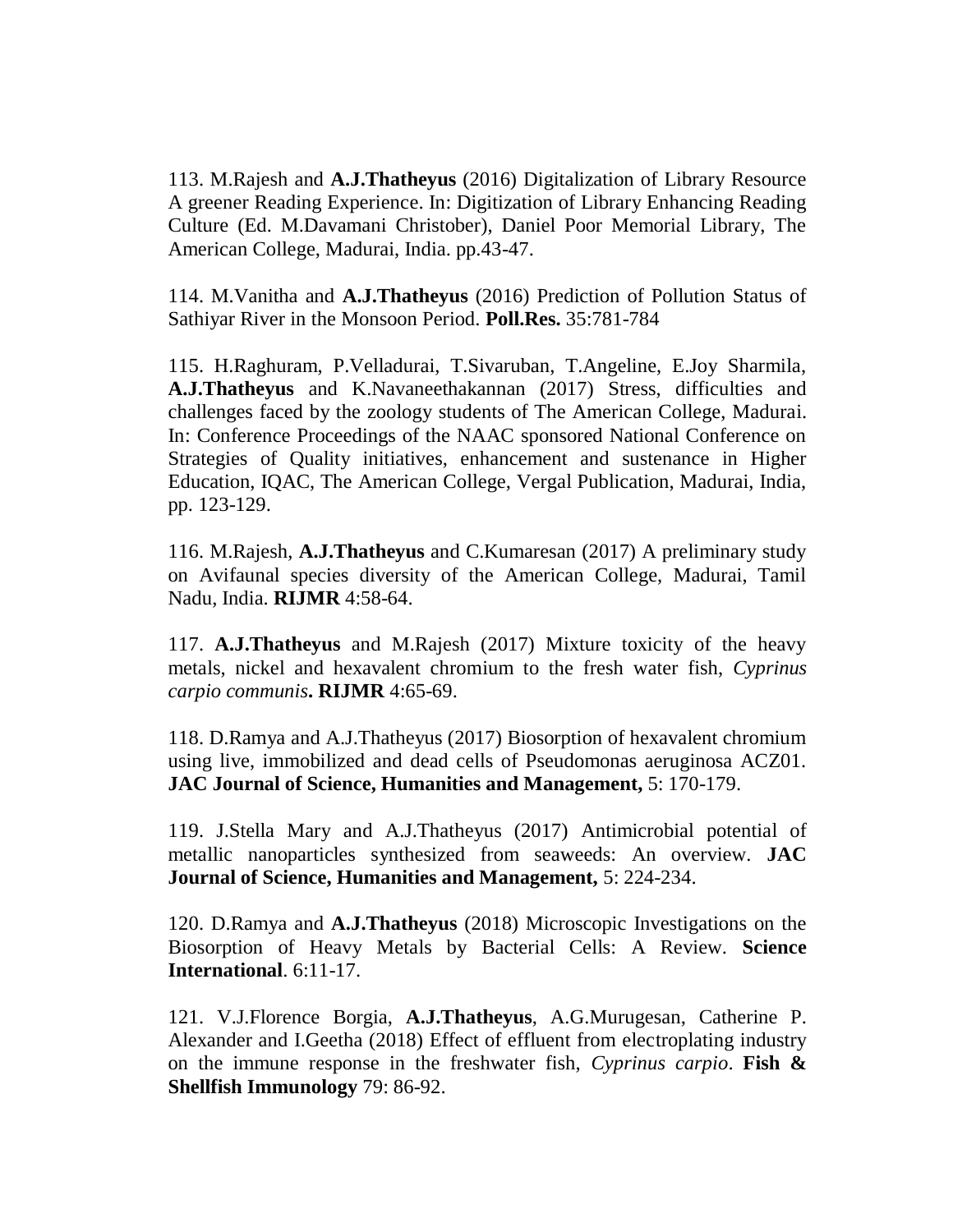122. N. Jennifer Michellin Kiruba, M. Andrew Pradeep and **A. J. Thatheyus** (2018) Discovering Promising Anti-cancer Drug Candidates from Marine Algae. **Science International** 6:44-50.

123. Victor Jemima Florence Borgia, **A.J. Thatheyus** and A. G. Murugesan, (2018) Surface morphological changes induced by electroplating industrial effluent in the intestine of *Cyprinus carpio*. **Science International**. 6: 51-64.

124. Ramya, D. and **A.J.Thatheyus** (2018) Bioremoval of Nickel from Aqueous Solutions by *Providencia* Sp. ACZ 03. In: Proceedings of the Third International Conference of KAAS-2018 (Eds. E.J.R. Daniel and K.P. Raj), Volume III, Zoology 7-14.

125. S.Eswari, T. R. Karthikeyan and **A.J.Thatheyus** (2018) Hydrobiology of Maravan Pond. In: Proceedings of the Third International Conference of KAAS-2018 (Eds. E.J.R. Daniel and K.P. Raj), Volume III, Zoology 30-35.

126.R.Rajeshwaran and **A.J.Thatheyus** (2018) Physico-chemical characteristics of Viraganoor reservoir water and sediments. In: Proceedings of the Third International Conference of KAAS-2018 (Eds. E.J.R. Daniel and K.P. Raj), Volume III, Zoology 36-38.

127. J.Saranya, **A.J.Thatheyus** and M.Santhosh Kumar (2018) Hair Degradation using the bacterial strain, *Bacillus subtilis.* In: Proceedings of the Third International Conference of KAAS-2018 (Eds. E.J.R. Daniel and K.P. Raj), Volume III, Zoology 39-43.

128. R.Sethu Nagarajan, M.Andrew Pradeep and **A.J. Thatheyus** (2018) Screening of Antimicrobial Activity of the Marine Brown Seaweed, *Padina gymnospora* against Chosen Clinical isolates. In: Proceedings of the Third International Conference of KAAS-2018 (Eds. E.J.R. Daniel and K.P. Raj), Volume III, Microbiology 6-9.

129. H.Herbet Daniel, M.Kaviraj and **A.J.Thatheyus** (2018) Biodecolourization of Congo Red using the fungus*, Aspergillus oryzae.* In: Proceedings of the Third International Conference of KAAS-2018 (Eds. E.J.R. Daniel and K.P. Raj), Volume III, Microbiology 10-13.

130. M.Andrew Pradeep, S.Prasanth and **A.J.Thatheyus** (2018) Antibacterial activity of *Kappaphycus alvarezii* extracts against Human pathogenic bacteria. In: Proceedings of the Third International Conference of KAAS-2018 (Eds. E.J.R. Daniel and K.P. Raj), Volume III, Microbiology 14-18.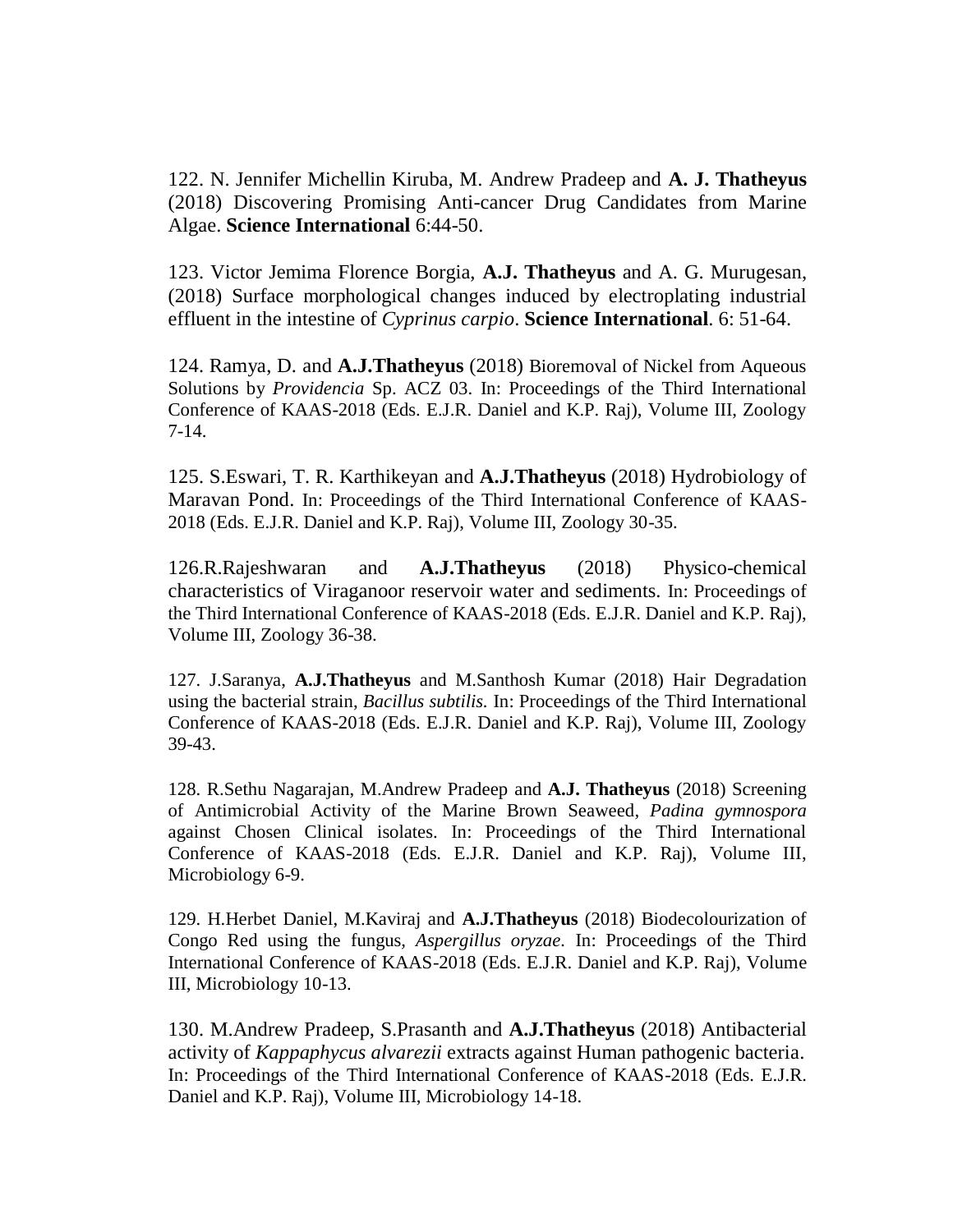131. J.Simon Thiyagadoss, K.Divya and **A.J.Thatheyus** (2018) Biodecolourisation of Congo Red using the fungus, *Rhizopus* sp. In: Proceedings of the Third International Conference of KAAS-2018 (Eds. E.J.R. Daniel and K.P. Raj), Volume III, Microbiology 19-22.

132. H.Herbet Daniel, R.G.Niranjankumar and **A.J.Thatheyus** (2018) Biodecolourization of Eriochrome Black-T dye using the fungus, *Aspergillus oryzae.* In: Proceedings of the Third International Conference of KAAS-2018 (Eds. E.J.R. Daniel and K.P. Raj), Volume III, Microbiology 23-27.

133. **A.J.Thatheyus** (2018) Effect of nickel and hexavalent chromium on the haematology of the common carp, *Cyprinus carpio*. **International Journal of Haematology and Blood Disorders.** 3:1-3.

134. M.Bernath Rosi and **A.J. Thatheyus** (2018) Effect of vermicompost, jeevamrutha and G5-soil enricher granules on the growth of *Amaranthus aritis***.RIJMR.** 4:1-8

135. S.Bhuvaneshwari, A.Deborah Gnana Selvam and **A.J. Thatheyus** (2018) Biodegradation of the synthetic pyrethroid pesticide, deltamethrin by *Bacillus subtilis*. **RIJMR.**4:15-21

136. V.J.Florence Borgia, **A.J. Thatheyus** and A.G.Murugesan (2018) Effects of effluent from electroplating industry on the histology of gills of the freshwater fish, *Cyprinus carpio.* **RIJMR**. 4: 27-33.

137. R.Parvathavarthini, N.Jennifer Michellin Kiruba and **A. J. Thatheyus** (2018) Biodegradation of cypermethrin using the bacterium, *Enterobacter asburiae*. **RIJMR**. 4: 41-46

138. Mangayarkarasi, E.Joy Sharmila and **A.J. Thatheyus** (2018) Seasonality and abundance of butterflies in the American College campus, Madurai. **RIJMR.** 4:47-53

139. J.Ketsiyal and **A.J. Thatheyus** (2018) Influence of vermicompost, amirthakaraisal and AbdA gold on the growth of *Cassia auriculata*. **RIJMR**.4:54-60

140. R.Parvathavarthini, P.Margaret Sangeetha and **A.J. Thatheyus** (2018) Biodegradation of cypermethrin using *Pseudomonas stutzeri* (MTCC 2643). **RIJMR**. 4:61-64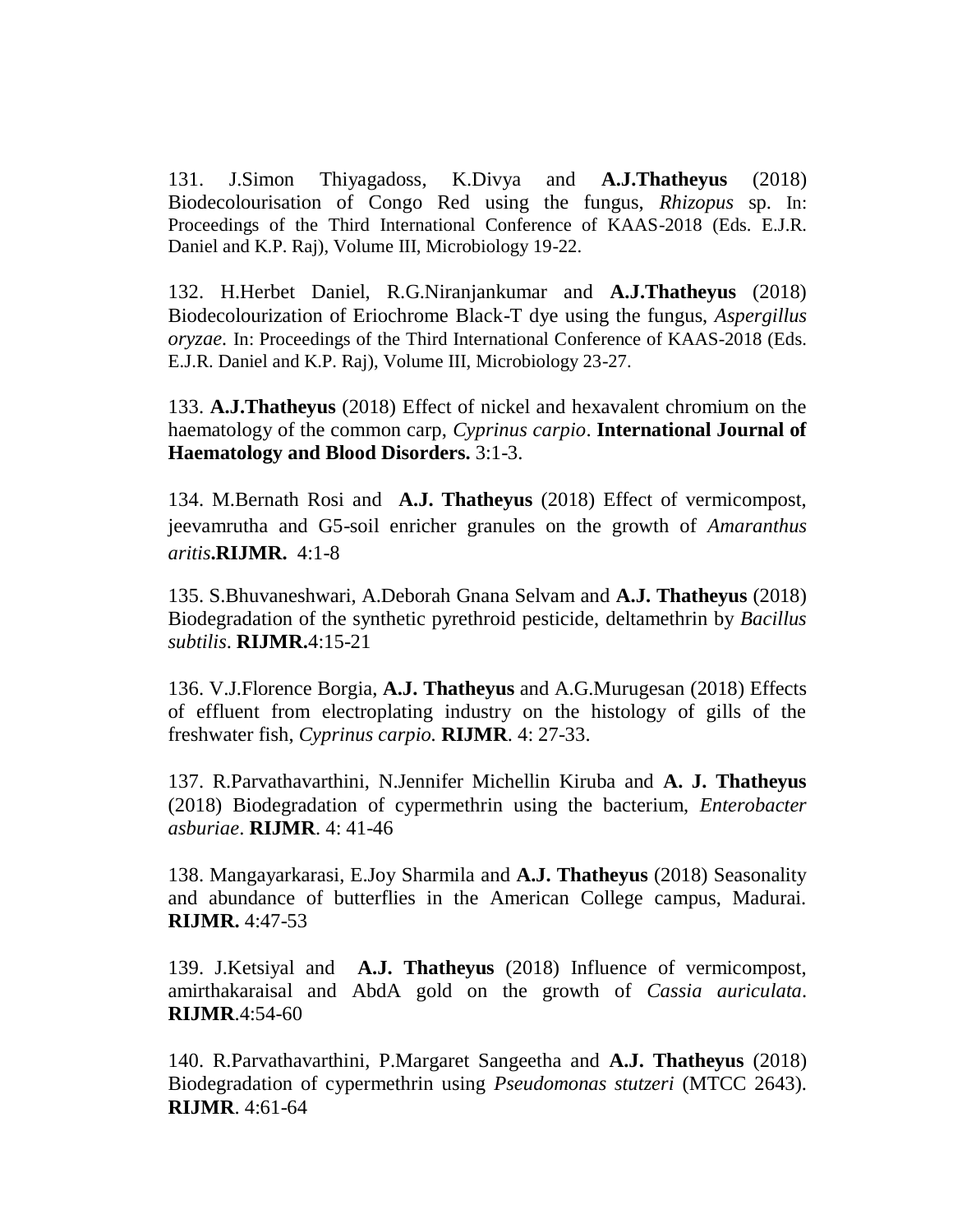141. D.Ramya and **A.J. Thatheyus** (2018) Physico–chemical characteristics of electroplating industrial effluent. **RIJMR**. 4:76-81

142. M.Vanitha and **A.J. Thatheyus** (2018) Assessment of pollution by physico-chemical parameters of Sathiyar River in Madurai district. **RIJMR**. 4:82-86

143. A.Ilavarasi, A.Surendran and **A.J.Thatheyus** (2018) Biodecolourisation of vat dye and naphthol dye using Chitosan. **Wide Spectrum.** 7:32-43.

144.A.Deborah Gnana Selvam and **A.J.Thatheyus** (2018) Microbial Degradation of Petroleum Hydrocarbons: An Overview. Chapter 19. In: **Microbial Action on Hydrocarbons** (Eds. V.Kumar et al.), **Springer Nature Singapore Pte Ltd**. Pp.485-503.

145. M.Rajesh and **A.J.Thatheyus** (2019) Green Marketing-Need of the Hour. Proceedings of the International Conference on Innovations in Business and Management (ISBN 978-93-88398-343), The American College, Madurai, India, pp. 472-477.

146. Ilavarasi, A.Surendran and **A.J.Thatheyus** (2019) Biodecolourisation of Textile Dye Effluent Using Eggshell. **International Research Journal of Biological Sciences.** 1:46-50.

147. R.Sethu Nagarajan, M.Andrew Pradeep and **A.J.Thatheyus** (2019) Food Additive and its Carcinogenic effect: An Overview. IJRAR 6: 161-162.

148. Selvi Hepzibah, A.Surendran and **A.J.Thatheyus** (2019) Predatory Activity of Cyprinus carpio Linn. Against the Filarial Vector Mosquito, *Culex quinquefasciatus* Say. **International Research Journal of Animal and Veterinary Sciences.** 1:14-19.

149. Selvi Hepzibah, A.Surendran and **A.J.Thatheyus** (2019) Studies on the Biocontrol of the Filarial Vector Mosquito, *Culex quinquefasciatus*  Employing *Gambusia affinis*. **International Research Journal of Animal and Veterinary Sciences.** 1:20-25.

150. J.Santha, A.Surendran and **A.J.Thatheyus** (2019) Studies on the biocontrol of mosquitoes using *Oreochromis mossambicus*. **World Journal of Advanced Research and Reviews.** 01: 007-014.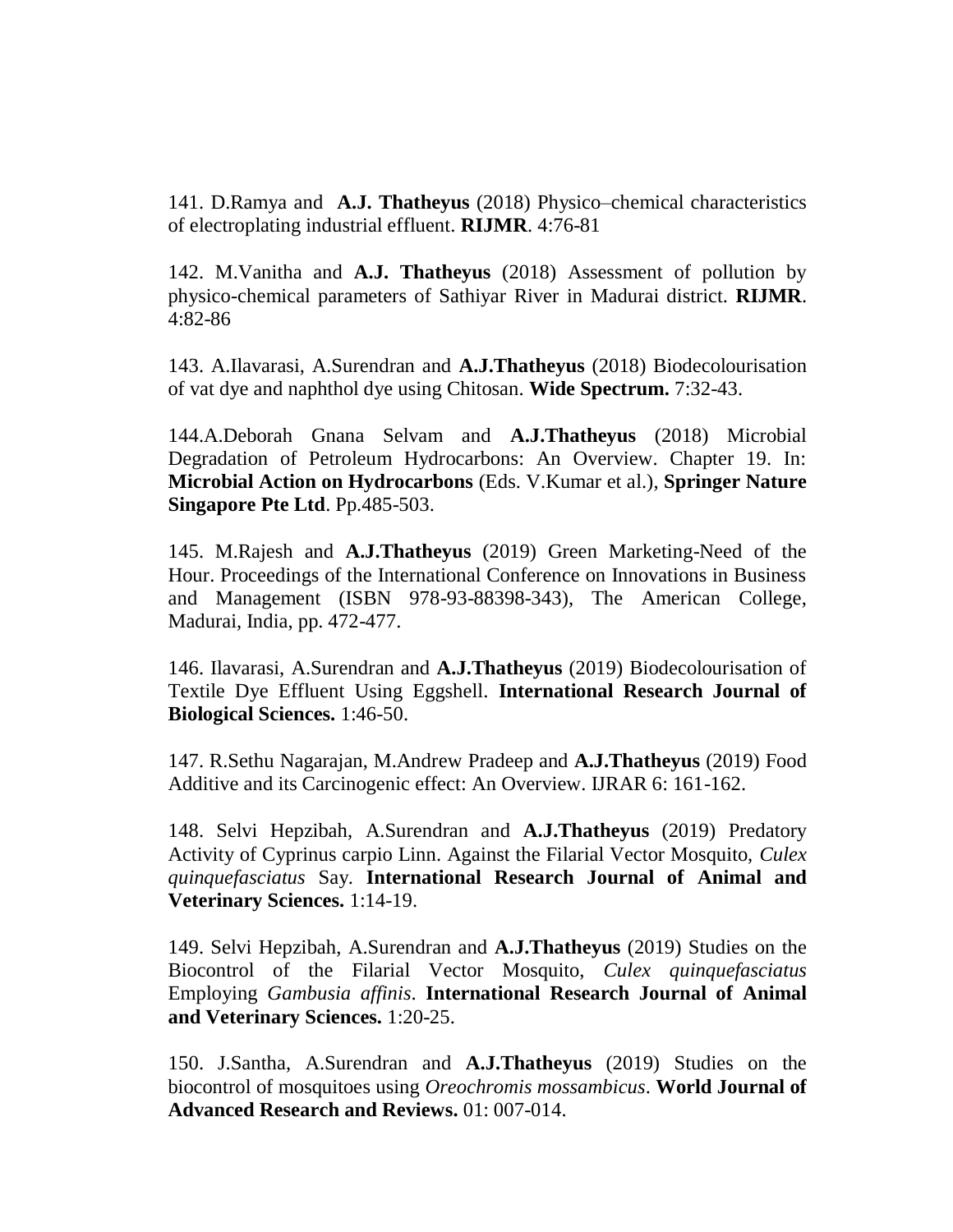151. P.J.Jeyaseelan, G.Jabaseelan, R.Jagadeepan, N.Prabhu, A.Surendran and **A.J. Thatheyus**. (2019) Hydrobiology of Kodaikanal Lake with special reference to its microbial load. **Wide Spectrum**, 7:26-35.

152. D.Karthiga, A.Surendran and **A.J.Thatheyus** (2019) Biotreatment of sugar industry effluent using the tank cleaner, *Pterygoplichthys pardalis*. **World Journal of Advanced Research and Reviews** 1:14-27.

153. D.Ramesh, A.Surendran and **A.J.Thatheyus** (2019) Mixture toxicity of mercury and cadmium on the mineral content of the Indian major carp, *Labeo rohita.* **World Journal of Advanced Research and Reviews** 1:28-35.

154. A.Surendran and **A.J.Thatheyus** (2019) Vandiyur Lake: Conservation and Protection. **Jalaplavit** . 9: 26-34.

155. A.Surendran and **A.J.Thatheyus** (2019) Pallikaranai-An Example of Slow Transition from a Wetland to Dryland. **Jalaplavit** . 9: 35-46.

156. Ilavarasi, A.Surendran and **A.J.Thatheyus** (2019) Biodecolourisation of Textile Dye Effluent Using Chitosan. **Specialty Journal of Biological Sciences** 5(1): 1-7.

157. Jaffer Ali, A.Surendran and **A.J.Thatheyus** (2019) Hydrobiological Studies of Vandiyur Lake, Madurai, Tamil Nadu, India. **Specialty Journal of Biological Sciences** 5(1): 24-33.

158. T.Malar Meenakshi and **A.J.Thatheyus** (2019) Studies on the Density of Birds in Railway Colony, Madurai. **Specialty Journal of Biological Sciences** 5(2): 12-18.

159. Geetha, A.Surendran and **A.J.Thatheyus** (2019) Influence of Amazon Sailfin Catfish, *Pterygoplichthys pardalis* on the Chemical Characteristics of Dairy Effluent. **Specialty Journal of Architecture and Construction.**  5(1):23-32.

160. Jaffer Ali, A.Surendran and **A.J.Thatheyus** (2019) Studies on the Sediments of Vandiyur Lake, Madurai. **Specialty Journal of Engineering and Applied Sciences** 4(3): 39-47.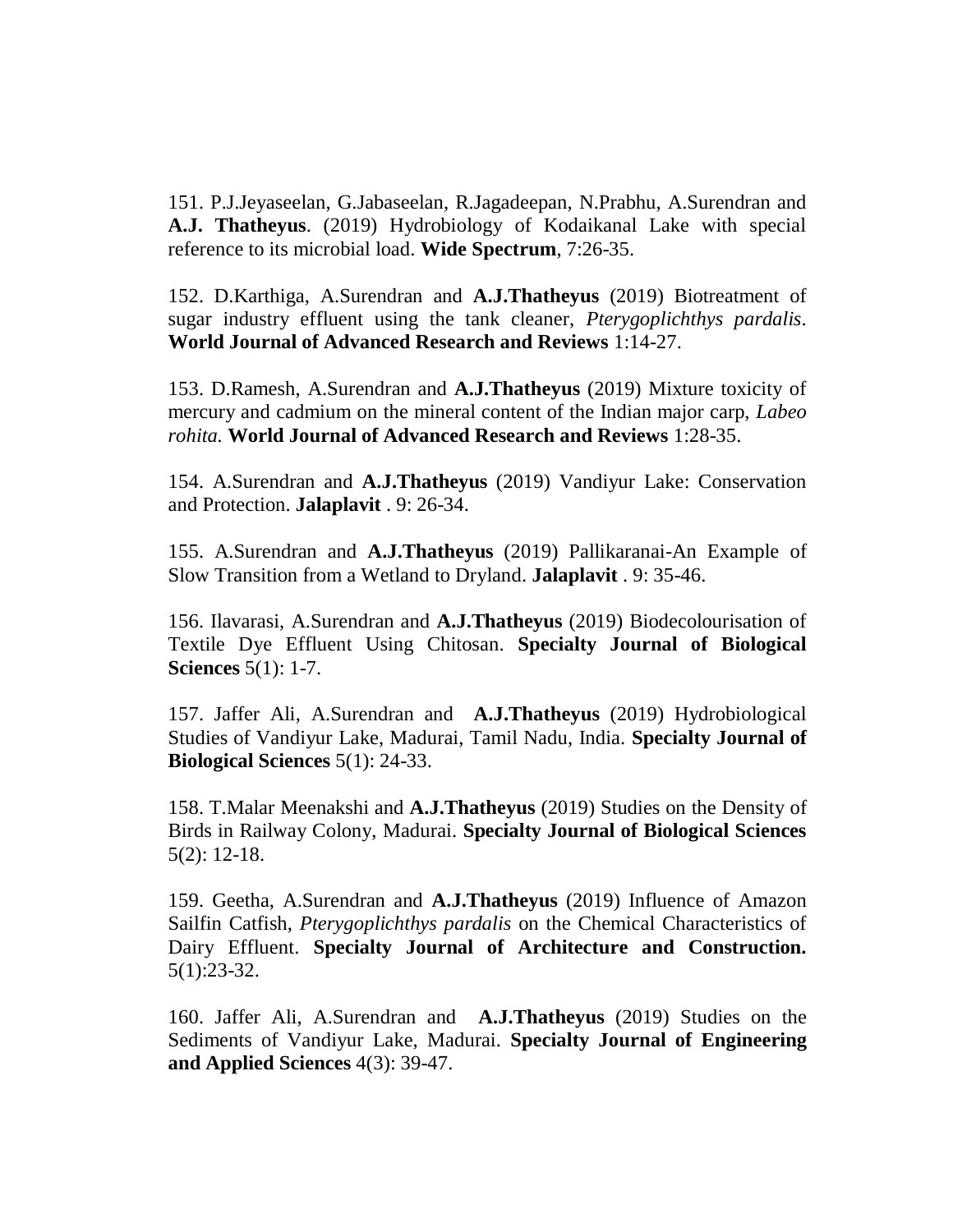161. Ramesh, A.Surendran and **A.J.Thatheyus** (2019) Mixture Toxicity of the Heavy Metals, Mercury and Cadmium to the Indian Major Carp, *Labeo rohita.* **Int J Fisheries Sci Res**. 3(1):1012.

162. Lakshmanan, A.Surendran and **A.J.Thatheyus** (2019) Toxicity of Nickel and Chromium on the Mineral Content of the Indian Major Carp, *Cirrhinus mrigala*. **Int J Fisheries Sci Res.** 3(1):1013.

163. Akram Husain R.S. and **A.J.Thatheyus** (2019) Bioremoval of Nickel Using the Bacterial Strain, *Pseudomonas oleovorans* MTCC 617. **Specialty Journal of Biological Sciences** 5(3): 18-27.

164. Geetha, A.Surendran and **A.J.Thatheyus** (2019) Influence of Amazon Sailfin Catfish, *Pterygoplichthys pardalis* on the Quality of Dairy Effluent. **Asian Journal of Biological Sciences.** 12:733-741.

165. Lakshmanan, A.Surendran and **A.J.Thatheyus** (2019) Mixture Toxicity of Nickel and Chromium to the Indian Major Carp, *Cirrhinus mrigala.* **Trends in Applied Sciences Research**. 14:136-141.

166. T.Malar Meenakshi and **A.J.Thatheyus** (2019) Studies on the Density of Butterflies in Railway Colony, Madurai. **Specialty Journal of Biological Sciences** 5(4): 40-48.

167. D.Ramya and A.J.Thatheyus (2019) Biosorption of Zinc from Aqueous Solution by the Bacterial Strain, *Morganella morganii* ACZ05. **Asian Journal of Biological Sciences.** 12:869-876.

168. Sherine Leena, Deborah Gnana Selvam, A. and A.J.Thatheyus (2019) Studies on the Influence, Relationship and Alteration in Serum Cadmium Concentrations in Renal Diseased Patients. **Specialty Journal of Medical Research and Health Science** 4(4): 8-14.

169. T.Malar Meenakshi and **A.J.Thatheyus** (2019) Studies on the Diversity of Butterflies in Railway Colony, Madurai. **International Research Journal of Animal and Veterinary Sciences** 1: 39-45.

170. Anushiya Devi, A.Surendran and **A.J.Thatheyus** (2019) Effect of chosen artificial fish feeds on the growth rate of the black molly, *Poecilia sphenops*. **Journal of Veterinary Medicine and Animal Sciences.** 2(1):1011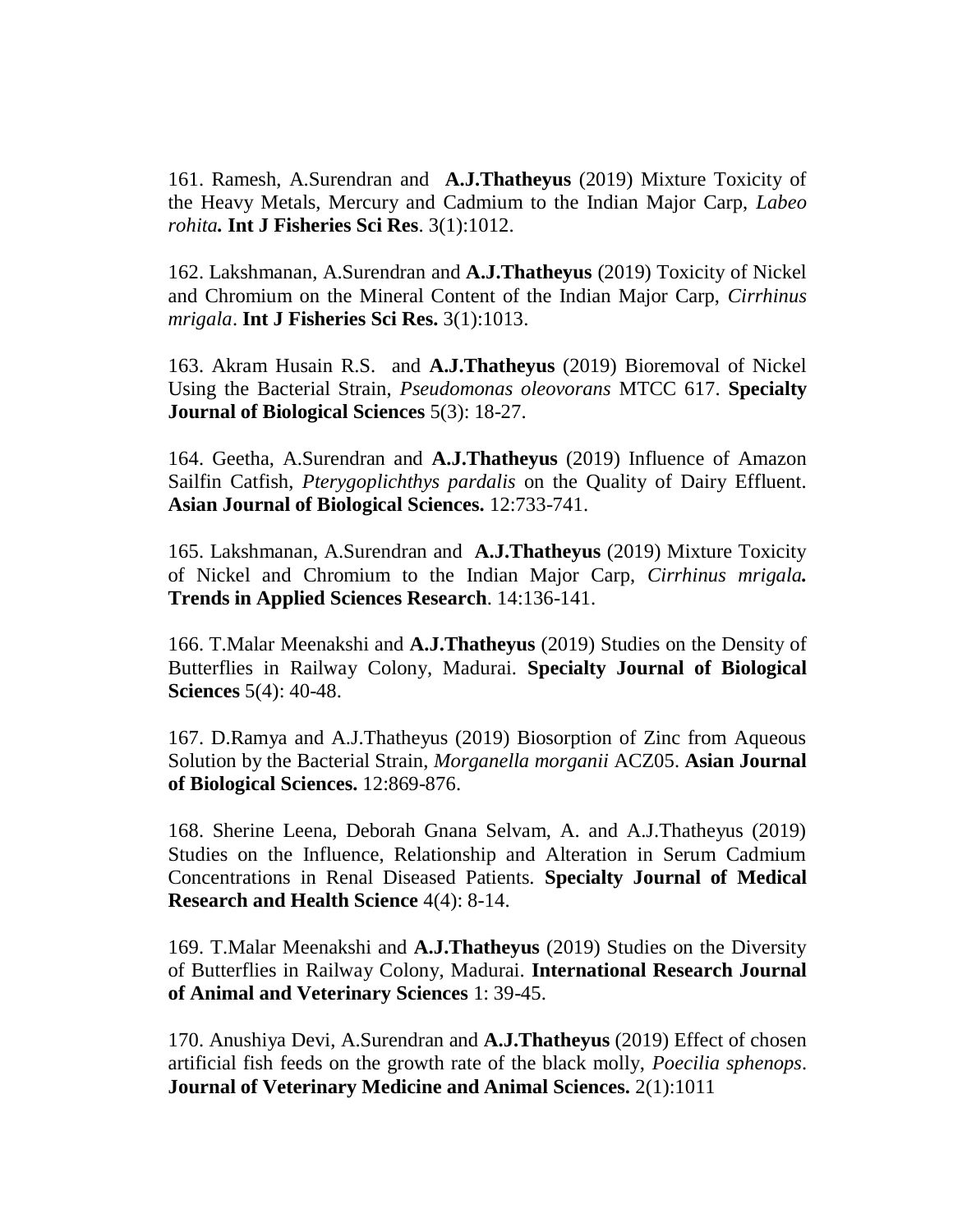171.V.J.F.Borgia, **A.J.Thatheyus** and A.G.Murugesan (2019) Impact of electroplating industry effluent on the electrophoretic protein pattern of serum in the freshwater fish *Cyprinus carpio*. **Indian Journal of Biochemistry & Biophysics** 56:460-465.

172. Jeyalakshmi, A.Surendran and **A.J.Thatheyus** (2019) Diversity of Butterflies in Tamil Nadu Agriculture College and Research Institute Campus, Madurai, Tamil Nadu, India. **Specialty Journal of Biological Sciences** 5(4): 53-59.

173. M.Andrew Pradeep and **A.J. Thatheyus** (2019) Screening Phytochemical Constituency Profiling and Antimicrobial Activity of brown seaweed, *Padina gymnospora* extracts against chosen isolates. **JETIR**. 6: 799- 806 **(ISSN No.:2349-5162) (JIF: 5.87)**

174. M.Andrew Pradeep and **A.J. Thatheyus** (2019) Profiling of Phytochemical and Antioxidant Potentials of Red Seaweed *Kappaphycus alvarezii*. **JETIR.** 6: 999-1006 **(ISSN No.:2349-5162) (JIF: 5.87)**

175. Archana, A.Surendran and **A.J.Thatheyus** (2020) Microbial degradation of the organophosphorus insecticide, Methyl parathion using the natural bacterial isolate, *Pseudomonas aeruginosa*. **Asian J.Biotechnol**. 12:136-144

176. V.Santha, A.Surendran and **A.J.Thatheyus** (2020) Studies on the biocontrol of mosquitoes employing *Poecilia reticulata.* **Specialty Journal of Biological Sciences** 6(1): 11-19.

177. V.Sivakumar, A.Surendran and **A.J.Thatheyus** (2020) Effect of Hexavalent Chromium on the RBCS of the Fresh Water Fish, *Labeo rohita*. **Journal of Animal Husbandry and Dairy Science** 4: 1-8.

178. S.Archana, A.Surendran and **A.J.Thatheyus** (2020) Biodegradation of Methyl Parathion using *Pseudomonas stutzeri* (MTCC 2643). **Journal of Biotechnology and Biomedical Science. 2(2): 19-33. (ISSN No: 2576-6694)** DOI: [10.14302/issn.2576-6694.jbbs-20-3282](https://doi.org/10.14302/issn.2576-6694.jbbs-20-3282)

179. V.Sivakumar, A.Surendran and **A.J.Thatheyus** (2020) Effect of Hexavalent Chromium on the WBCs of the Fresh water fish, *Labeo rohita.* **Journal of Experimental and Clinical Toxicology. 1(3) : 7-16. (ISSN: 2641-7669)**

DOI: [10.14302/issn.2641-7669.ject-20-3313](https://doi.org/10.14302/issn.2641-7669.ject-20-3313)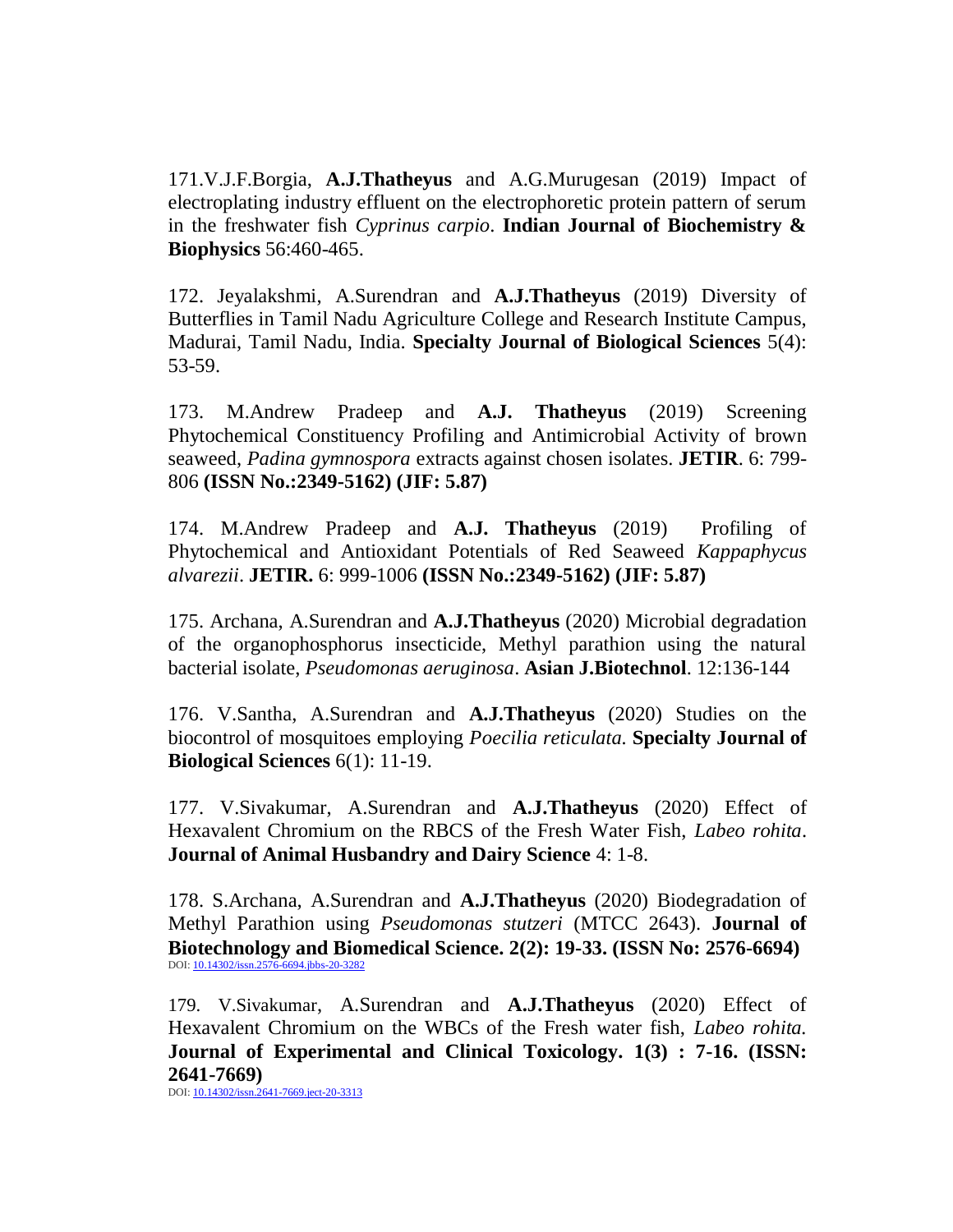180. S.Vaishali, A.Surendran and **A.J.Thatheyus** (2020) Biodegradation of Malathion using *Pseudomonas stutzeri* (MTCC 2643). **Journal of Public Health International. 2(4): 8-19. (ISSN: 2641-4538)**  DOI: [10.14302/issn.2641-4538.jphi-20-3329](https://doi.org/10.14302/issn.2641-4538.jphi-20-3329)

181. G.Elizabeth Rani, A.Surendran and **A.J.Thatheyus** (2020) Biting behavior of the Filarial vector mosquito, *Culex quinquefasciatus* Say, in an Urban area. **Journal of Plant and Animal Ecology. 2(1): 1-13. (ISSN: 2637-6075)** DOI: [10.14302/issn.2637-6075.jpae-20-3305](https://doi.org/10.14302/issn.2637-6075.jpae-20-3305)

182. M.Bernath Rosi and **A.J.Thatheyus** (2020) Effect of Vermicompost, Jeevamrutha and G5-soil enricher granules on the growth of *Amaranthus caudatus.* **Specialty Journal of Agricultural Sciences. 6(1): 14-27. (ISSN: 2412-737X)**

183. G.Elizabeth Rani, A.Surendran and **A.J.Thatheyus** (2020) Evaluation of Natural and Synthetic Repellents against the Adult Vector Mosquitoes of *Culex quinquefasciatus* Say. **Veterinary Medicine and Public Health Journal. 1(2): 2020 :53-59. (ISSN: 2707-7195)** [https://doi.org/10.31559/vmph2020.1.2.5](http://www.refaad.com/Files/VMPH/VMPH-1-2-5.pdf)

184. P.Dailiah Roopha, B. Velraj and **A.J. Thatheyus** ( 2020) Anti-Toxicity Effect of *Sargassum wightii* extracts Against Cadmium in the Ovary of Female Albino Rats. **International Journal of Scientific Research and Modern Education. 5 (1): 2455-5630**. **JIF:7.137**

185. E. Joy Sharmila , **A. J. Thatheyus**, S. Susaritha and M. Snegapriya (2020) Seasonality of butterflies in Alagar Hills reserve forest, India. **Entomon. 45(1): 53-60 DOI:** <https://doi.org/10.33307/entomon.v45i1.503>

186. Shivani Gupta, A.Surendran and **A.J.Thatheyus** (2020) Biosorption of lead using the bacterial strain, *Bacillus subtilis* MTCC-2423). **Journal of Biotechnology and Biomedical Science. 2(3): 1-14. (ISSN No: 2576-6694)**

187. J.John Paul, A.Surendran and **A.J.Thatheyus** (2020) Efficacy of orange peel in the decolourization of the commercial auramine yellow dye used in textile industry. **Indian J.Biochem.Biophys**., 57: 481-485.

188. S.Yamuna Devi, A.Surendran and **A.J.Thatheyus** (2020) Bioremoval of Zinc using the Tomato Plant, Lycopersicon esculentum. **Journal of Public Health International. 3(1): 7-19. (ISSN: 2641-4538)**  DOI: 10.14302/issn.2641-4538.jphi-20-3475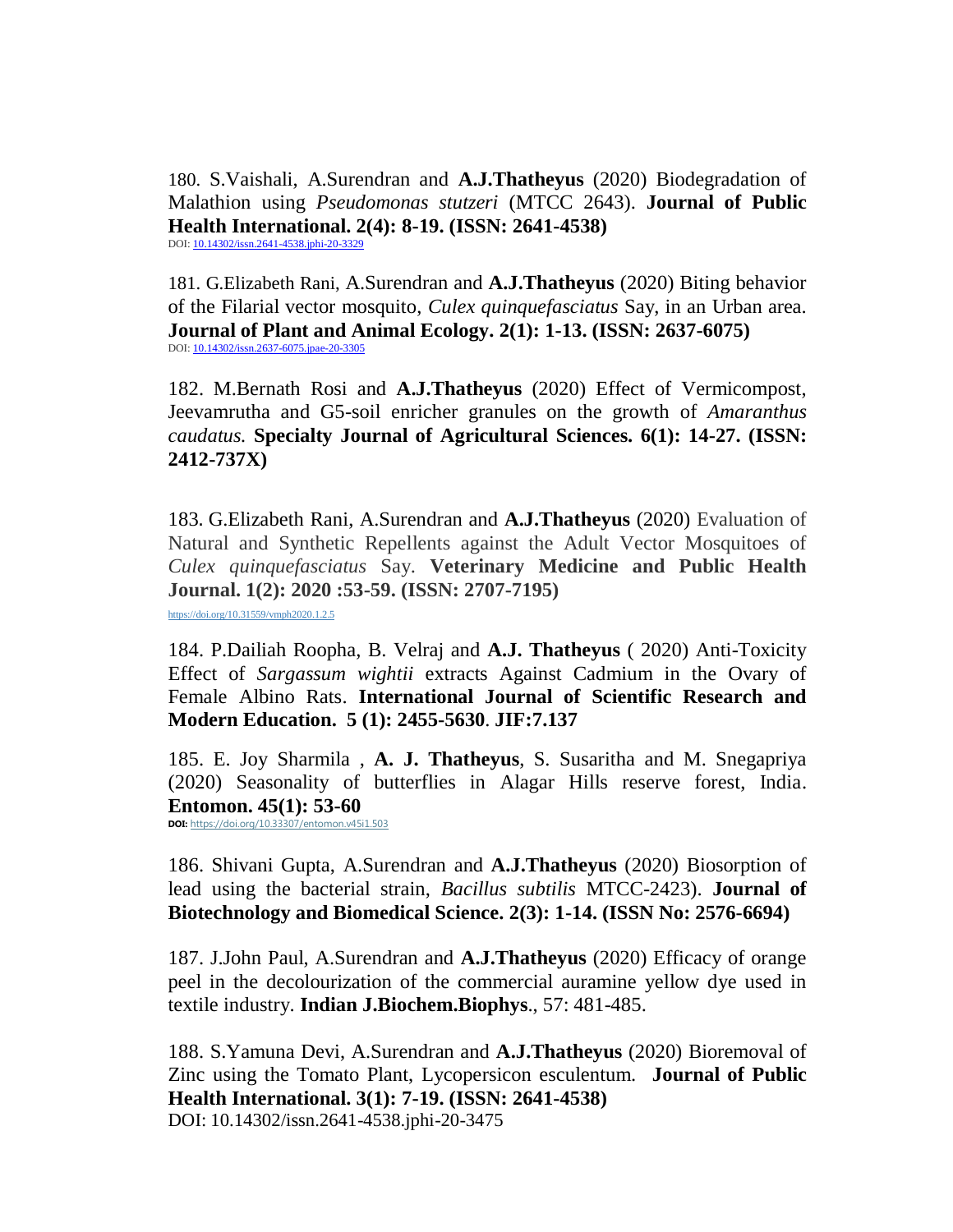189. S.Vaishali, A.Surendran and **A.J.Thatheyus** (2020) Microbial degradation of the Organophosphorus insecticide, Malathion using the natural bacterial isolate, *Pseudomonas aeruginosa*. **International Journal of Contemporary Microbiology.** 6:23-30.

190. S.Bhuvaneshwari, J.S.Sushma Chandralekha and **A.J.Thatheyus** (2020) Biodegradation of the synthetic pyrethroid, Deltamethrin by *Bacillus subtilis* in short term treatment. **International Journal of Contemporary Microbiology.** 6:17-22.00

0968547

191.T.Eljeeva Devkumari, K.Balachander and **A.J. Thatheyus** (2020) Biodecolourisation of the azo dye, Congo red using the bacterium, *Lactobacillus delbrueckii.* **International Journal of Contemporary Microbiology. 6:6-12.**

192. D.Ramya, N.Jennifer Michellin Kiruba and **A.J.Thatheyus** (2021) Biosorption of heavy metals using fungal biosorbents- A review. In: **Fungi Bio-Prospects in Sustainable Agriculture, Environment and Nano-Technology. Volume 2: Extremophilic Fungi and Myco-Mediated Environmental Management. Academic Press, Elsevier.** pp.331-352. **<https://doi.org/10.1016/B978-0-12-821925-6.00015-0>**

193. Deborah Gnana Selvam and **A.J.Thatheyus** (2021) Fungal bioremediation of toxic dye effluents. In: **Fungi Bio-Prospects in Sustainable Agriculture, Environment and Nano-Technology. Volume 2: Extremophilic Fungi and Myco-Mediated Environmental Management. Academic Press, Elsevier.**pp.353-380.

<https://doi.org/10.1016/B978-0-12-821925-6.00016-2>

194. J.Ketsial and **A.J.Thatheyus** (2021) Infleuence of Vermicompost, Amirthakaraisal and Abda Gold on the Growth of *Capsicum annum.* **Journal of Biotechnology Research.** 7: 18-26. **ISSN(e): 2413-3256, ISSN(p): 2413-8878. URL:** <https://arpgweb.com/journal/journal/16>**DOI:** https://doi.org/10.32861/jbr.72.18.26

195. S.Sankarammal, **A.J.Thatheyus** and M.Rajesh (2021) Bioremoval of cadmium using the bacterial strain, *Pseudomonas oleovorans* MTCC 617 ( Pseudomonadales, Pseudomonadaceae). Int.J. Zoo Animal Biol, 4(2): 000296 . ISSN: 2639-216X.

196. J.John Paul, A.Surendran and **A.J.Thatheyus** (2021) Biodecolourisation of Bismarck Brown dye using Orange peel. Indian J.Exp.Biol., 59: 564-569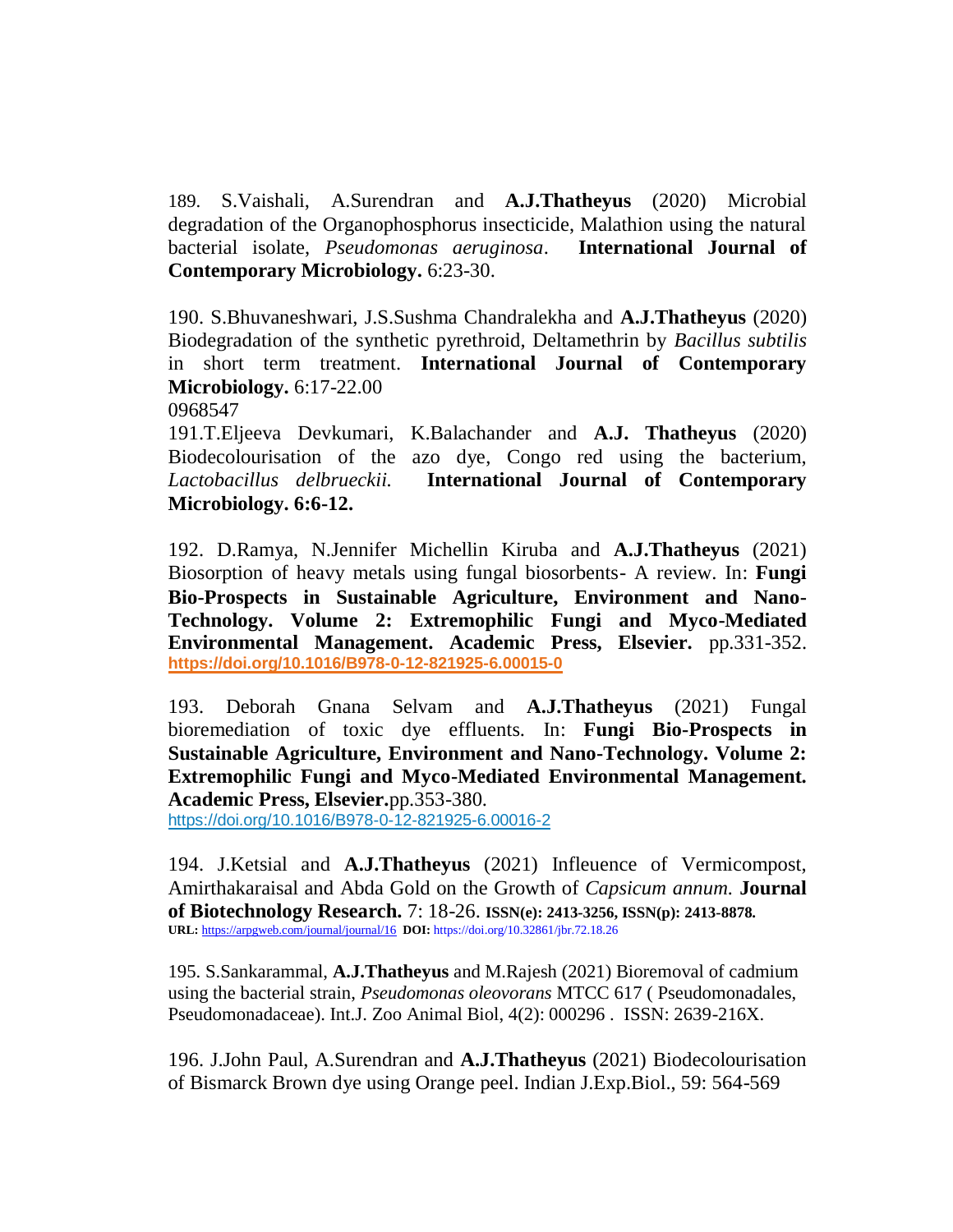197. N.Jennifer Michellin Kiruba and A.J. Thatheyus (2021) Fungi, fungal \ ";nzymes and their potential application as biostimulants. In: Microbiome Stimulants for Crops – Mechanisms and Applications (Eds.: James White, Ajay Kumar and Samir Droby), Woodhead Publishing, Elsevier, pp.305-314.

198. S.Manimozhi, A.Surendran and **A.J.Thatheyus** (2021) Biodegradation of the Neonicotinoid Pesticide, Spiromesifen using the natural bacterial isolate, *Serratia* sp. International Journal of Contemporary Microbiology, 8: 12-20.

199. D. Ramya , **A.J. Thatheyus**, S. Jemima Balaselvi Juliana, N.Jennifer Michellin Kiruba and Deborah Gnana Selvam (2022). Physical characterization and kinetic studies of Zn (II) biosorption by Morganella morganii ACZ05. Water Science & Technology. 85( 4), 970 doi: 10.2166/wst.2022.031

#### **Books published**

1. M. Selvanayagam, and **A.J.Thatheyus** (1999) **Water**. Loyola College Publications. No.17, Loyola College, Chennai 69p.

2.**A.J.Thatheyus** (2011) **Textbook of Environmental Studies**. Narosa Publishing House, New Delhi. 238p.(ISBN: 978-81-8487-094-7)

3. E.Joy Sharmila and **A.J.Thatheyus** (2014) **Butterflies of Alagar Hills**. The American College Publications, Madurai, India. 42p. (ISBN: 978-81-928661- 4-7).

#### **Awards Received**

**1. CSIR Research Associateship awarded by CSIR, New Delhi in 1991.**

**2. "Research Scholar Award" presented by Bell Matriculation School, Palayankottai on Teacher's Day, 5 September, 1995.**

**3. "Outstanding Faculty Award" presented by Venus International Foundation, Chennai, India on 5 July, 2015.**

**4. "Loyola Environmental Award" presented by SECNARM, Loyola College, Chennai, India on 5 December, 2016.**